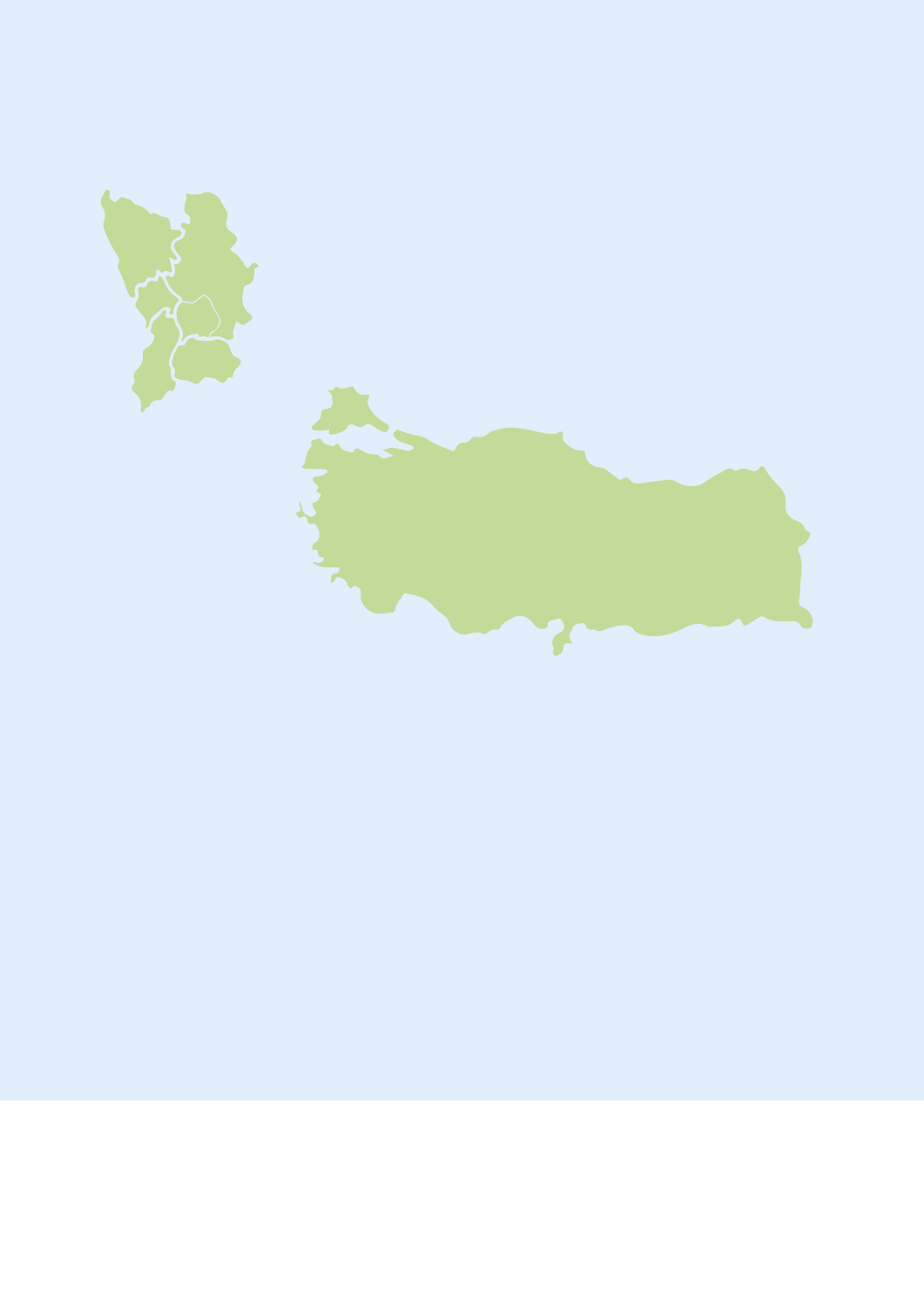

Women against Violence Europe Network (WAVE) is a European-wide network of more than 160 members (including women's NGOs, NGO networks and individual members) in 46 European countries, who are dedicated to addressing and preventing violence against women and girls. Since its foundation in 1994, WAVE has been working to promote and strengthen the human rights of women and children, and to enable women and their children to live free from violence, particularly through building and sustaining a strong European network of specialized support services, experts and survivors.

#### **CREDITS**

| WAVE Executive Manager Stephanie Futter-Orel |                                                                   |
|----------------------------------------------|-------------------------------------------------------------------|
| <b>WAVE Team Leader</b>                      | Anca Ciupa                                                        |
| Author                                       | Biljana Brankovic <sup>®</sup> , International Consultant, Serbia |

#### **Civil Society Strengthening Platform (CSSP) Partners**

| Albania                | Albanian Women's Empowerment Network                                                |
|------------------------|-------------------------------------------------------------------------------------|
|                        | Gender Alliance Development Centre                                                  |
| Bosnia and Herzegovina | <b>Foundation United Women Banja Luka</b>                                           |
| Kosovo*                | Women's Wellness Centre                                                             |
| Montenegro             | SOS Hotline for Women and Children Victims of Violence-Niksic                       |
| North Macedonia        | National Network to end VAW and $DV - Voice$ against violence                       |
| Serbia                 | <b>Association Fenomena</b>                                                         |
| Turkev                 | Mor Çatı Women's Shelter Foundation                                                 |
| Graphic Design         | Monika Medvey                                                                       |
| WAVE Network Office    | Bacherplatz 10 / 6, 1050 Vienna, Austria<br>www.wave-network.org<br>cssplatform.org |
|                        |                                                                                     |

Date of publication January 2022

This publication was produced with the financial support of the European Union. Its contents are the sole responsibility of WAVE and do not necessarily reflect the views of the European Union.

The content of this publication does not necessarily reflect the views of UN Women, its Executive Board or the United Nations Member States. The designations in this publication do not imply an opinion on the legal status of any country or territory, or its authorities, or the delimitation of frontiers. The text has not been edited to official publication standards and UN Women accepts no responsibility for error.

<sup>&</sup>lt;sup>o</sup> Biljana Brankovic is also a member of GREVIO. However, she co-authored this paper in her personal capacity as Consultant, not in her official capacity as GREVIO member, so opinions expressed herein could not be attributed to GREVIO as a whole.

For the European Union, this designation is without prejudice to positions on status, and is in line with UNSCR 1244/1999 and the ICJ Opinion on the Kosovo declaration of independence. For UN Women, references to Kosovo shall be understood to be in the context of UN Security Council Resolution 1244 (1999).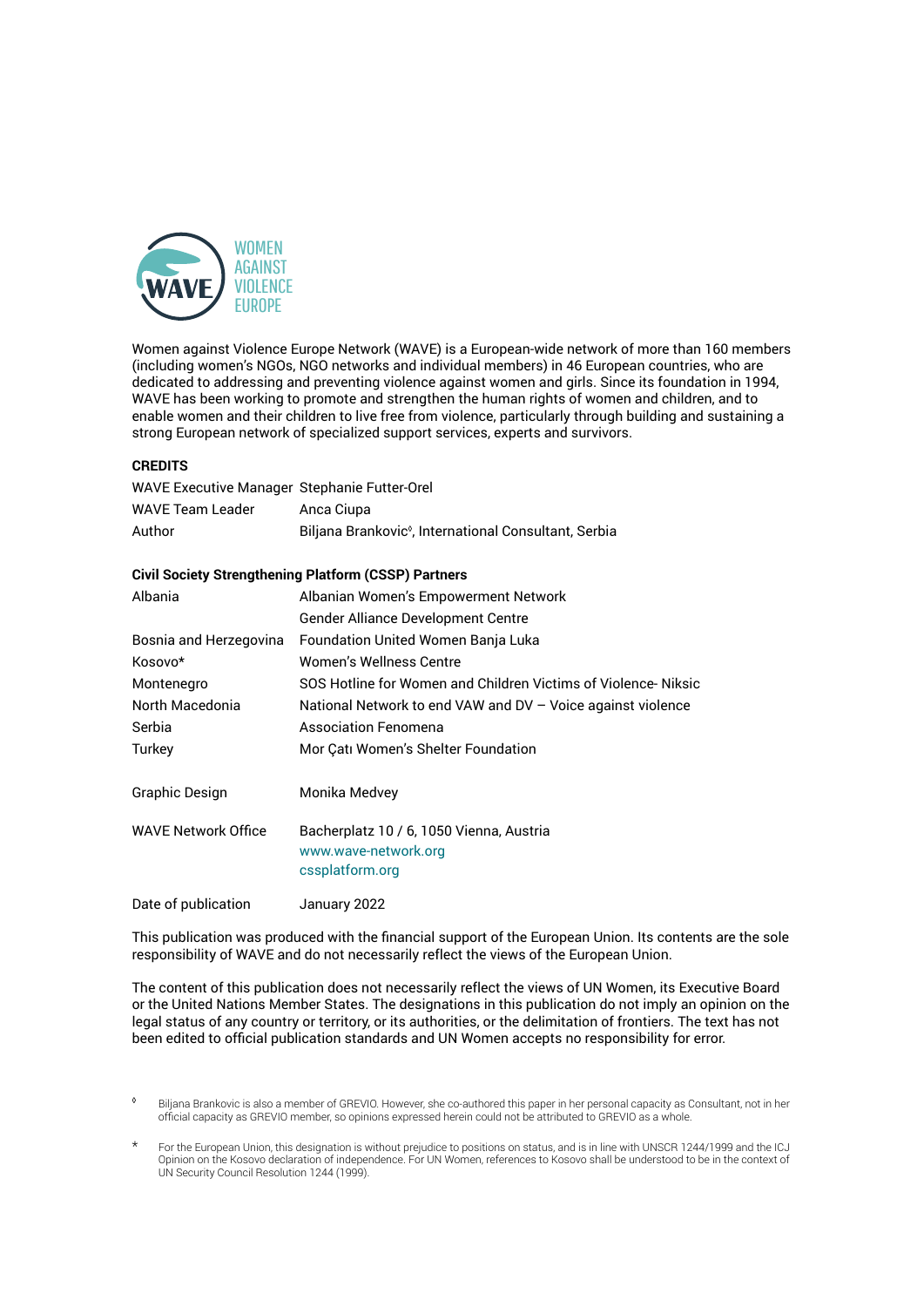# **Cooperation** between women's NGOs and healthcare providers

A comparative study in the **Western Balkans and Turkey**

#### TABLE OF CONTENTS

| А. | Setting the scene: Assessing the cooperation between healthcare providers and<br>women's NGOs within a broader context of multi-agency response to cases of violence .11  |  |
|----|---------------------------------------------------------------------------------------------------------------------------------------------------------------------------|--|
|    | B. Cooperation between women's NGOs and healthcare services:<br>experiences with referral of victims to NGOs by healthcare services 14                                    |  |
|    | C. Cooperation with mental health professionals, and provision of longer-term<br>psychological counselling to survivors of violence within the public healthcare system16 |  |
|    | D. Protocols regulating duties and responsibilities of healthcare workers                                                                                                 |  |
| Е. | Implementation of protocols regulating duties and responsibilities                                                                                                        |  |
|    |                                                                                                                                                                           |  |
|    |                                                                                                                                                                           |  |
|    | E3. Contribution of healthcare professionals to the effective prosecution                                                                                                 |  |
| F. | How multi-agency response to domestic violence works in practice:                                                                                                         |  |
|    | G. Has the COVID-19 pandemic led to the increase of domestic and/or sexual violence                                                                                       |  |
|    | H. Trainings for healthcare professionals organized by women's NGOs:                                                                                                      |  |
| L. | Access of victims to healthcare: what data can tell us and how data can                                                                                                   |  |
|    |                                                                                                                                                                           |  |
|    |                                                                                                                                                                           |  |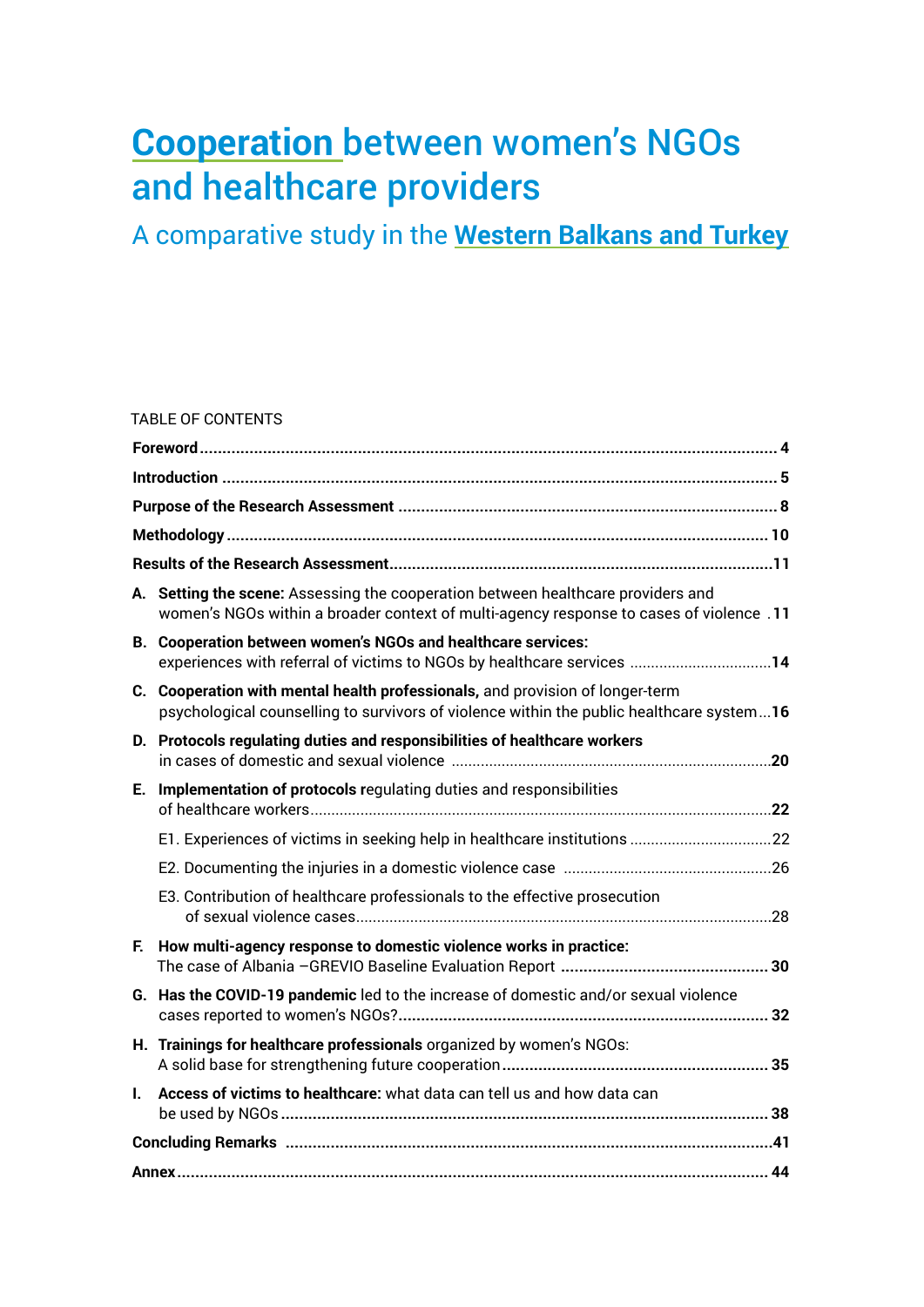# <span id="page-3-0"></span>**Foreword**

Multi-agency work has been developed in many European countries over the past decades. Such partnerships are very important and have different forms and aims around improving the response to violence against women and domestic violence. It is common practice for such collaborations to work on a structural level; exchanging experiences, carrying out joint actions, offering trainings and activities to improve cooperation.

Multi-agency cooperation is an effective tool in reducing repeat victimization and improving survivor confidence in the services provided by ensuring that the victim is supported adequately by a women's support system. These partnerships must work together to include and engage survivors through their support services, and the process must be as empowering as possible for the woman. Her right to make decisions regarding her own life must be respected and no decisions must be made that may further endanger her.

As healthcare providers are a key and life-saving link in connecting women experiencing male violence with women's specialist services, the overall aim of the current project is to analyze how women's NGOs in the Western Balkans and Turkey assess the cooperation with healthcare providers, as such collaboration is instrumental in delivering quality support services. To increase the quality of specialist support services provided to victims of violence by healthcare providers and women's CSOs, referral pathways between these stakeholders need to be strengthened and where such connections do not exist, working cooperation needs to be built between women's CSOs and healthcare providers.

The COVID-19 pandemic impact on specialist services for victims and survivors of violence in the Western Balkans and Turkey has also affected multisectoral cooperation, specifically among healthcare providers and women's CSOs offering support to women victims of violence. Women's CSOs in the Western Balkans and Turkey have identified multisectoral cooperation as challenging during the pandemic, and its interruption has had a direct impact on women and girls, slowing down survivors' ability to access services and seek assistance. Multisectoral cooperation among women's

CSOs and health care providers has already been challenging during normal times, and the pandemic has only exacerbated such issues. A lack of and/ or precarious multiagency cooperation has been identified by all IPA beneficiaries supported by the UN Women program.

The present research assessment has been produced with the purpose of contributing to the development and/or increase in collaboration between women's CSOs and healthcare providers.

The present assessment was carried out as part of the EU/UN Women project "Strengthen multisectoral and interagency coordination mechanism, CSOs service providers online service delivery skills and youth roles in preventing violence across the Western Balkans and Turkey", as part of the UN Women region program on ending violence against women 'Implementing Norms, Changing Minds', funded by the European Union. ■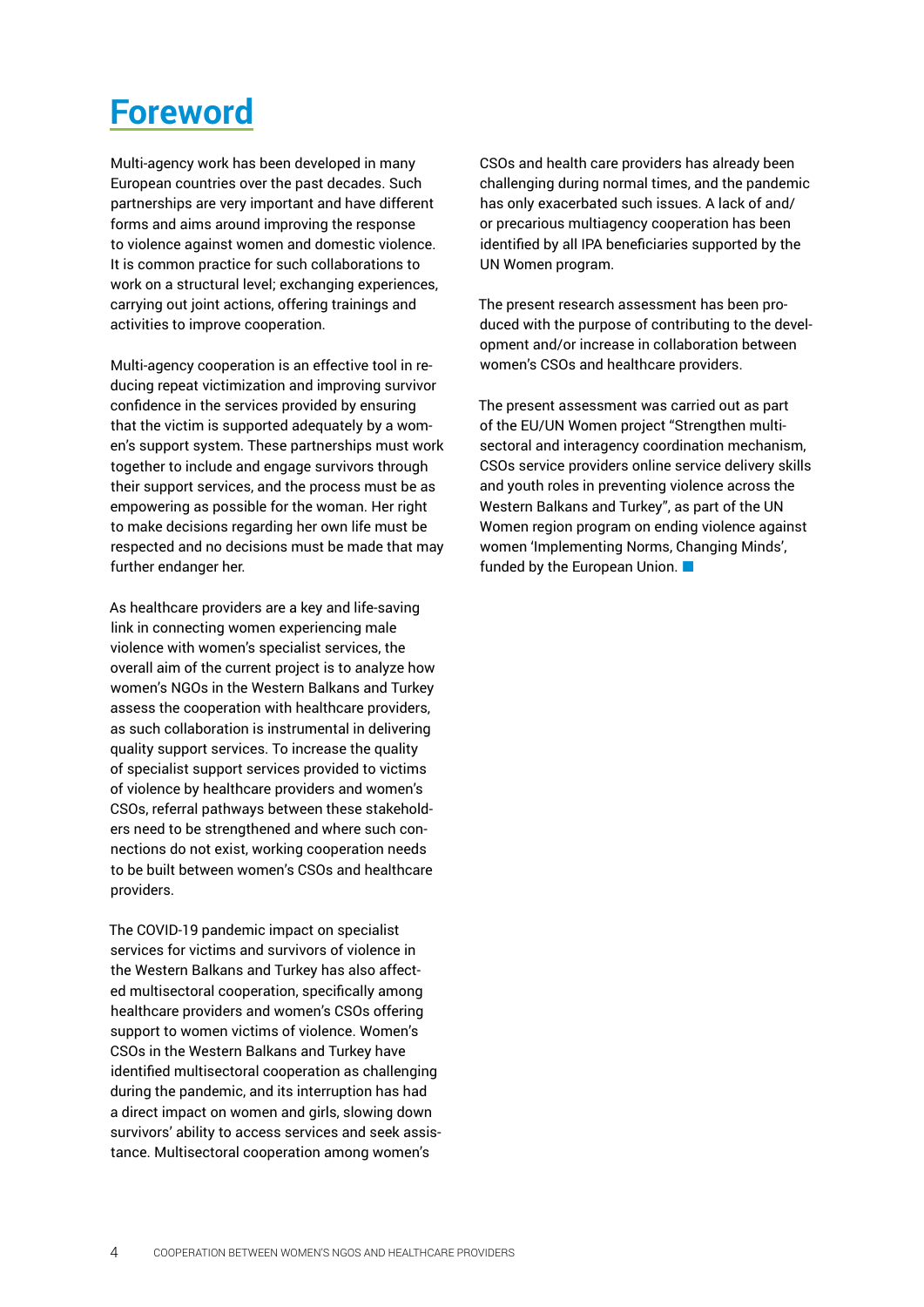# <span id="page-4-0"></span>**Introduction**

Combating male violence against women and girls requires extensive multi-agency cooperation as part of an integrated approach – this is one of the most relevant principles of the Council of Europe Convention on Preventing and Combating Violence against Women and Domestic Violence, also known as the Istanbul Convention. In Article 18 (General obligations), the Istanbul Convention requires a multi-agency and comprehensive approach which means, inter alia, that there are appropriate mechanisms in place that provide effective cooperation among relevant state agencies as well as other relevant entities, in protecting victims of all forms of violence covered by the scope of the convention. The term "mechanism", as highlighted in the Explanatory report to the convention (paragraph 113) refers to any formal or informal structure such as agreed protocols, round-tables or any other method that enables a number of professionals to cooperate in a standardized manner.

Cooperation between different stakeholders in providing a comprehensive response to male violence against women has faced numerous obstacles across Europe, as relevant literature and GREVIO evaluation reports on the implementation of the Istanbul Convention clearly shows. This cooperation has become even more complicated in the context of the COVID-19 pandemic. Women's NGOs in the Western Balkans and Turkey have identified multi-sectoral cooperation as problematic during the pandemic, and its interruption has had a direct impact on women and girls, slowing down the process of providing assistance to women victims of violence.1 Multisectoral cooperation among women's CSOs and healthcare providers has already been challenging during normal times, and the pandemic has only been increasing these issues.

As healthcare providers are a key and life-saving link in connecting women experiencing male

violence with specialist women's services, the overall aim of the current project is to improve multisectoral cooperation between women's CSOs and especially women's CSOs and health care providers, as such collaboration is instrumental in delivering quality support services. To increase the quality of specialist support services provided to victims of violence by healthcare providers and women's CSOs, referral pathways between these stakeholders need to be strengthened and where such connections do not exist, working cooperation needs to be built between women's CSOs and healthcare providers.

As highlighted in international literature as well as in GREVIO Baseline reports on the implementation of the Istanbul Convention, the establishment of efficient multi-agency cooperation requires (apart from a sound legal base) clear procedures and clear division of responsibilities of each particular agency/organization that participates in multi-agency response. Such a clarity is best achieved through specific protocols that regulate all of the above. With this in mind, the cooperation between women's NGOs and healthcare providers should not be seen in "isolation" from other segments of the multi-agency approach. Although this study is focused on cooperation between women's NGOs and healthcare providers, this cooperation is assessed within the broader context of a multi-sectoral coordinated response which involves different relevant stakeholders, as required by the convention.

# **Challenges arising from the COVID-19 pandemic**

Protection of victims became more challenging during the COVID-19 pandemic, as indicated in official statements and reports of monitoring mechanisms on women's human rights<sup>2</sup>. It is still difficult

<sup>1</sup> UN Women Report: [https://www2.unwomen.org/-/media/field%20office%20eca/attachments/publications/2020/05/unw\\_covid-vaw\\_re](https://www2.unwomen.org/-/media/field%20office%20eca/attachments/publications/2020/05/unw_covid-vaw_report_final.pdf?la=en&vs=5317)[port\\_final.pdf?la=en&vs=5317](https://www2.unwomen.org/-/media/field%20office%20eca/attachments/publications/2020/05/unw_covid-vaw_report_final.pdf?la=en&vs=5317)

<sup>2</sup> GREVIO published a statement on 20 March 2020, calling on parties to the Istanbul Convention to uphold its standards during the COVID-19 pandemic as "restrictions on movement offer abusers additional power and control over the women and girls they live with", stressing how never before has the need been greater to ensure support services are available and that women and girls are informed of where to find help. On 14 July 2020, GREVIO joined the Platform of Independent Mechanisms on the Elimination of Discrimination and Violence against Women (EDVAW Platform), consisting of seven United Nations and regional expert mechanisms, in jointly calling upon all states and relevant stakeholders worldwide to ensure "peace at home" during the lockdowns related to the COVID-19 pandemic and to integrate the elimination of discrimination and gender-based violence against women in the COVID-19 recovery phase and beyond. The declaration underlines that as countries imposed lockdowns to fight the COVID-19 pandemic, the world saw dramatic increases in cases of domestic violence, including violence by intimate partners, sexual violence and femicide, requiring that states take urgent steps to combat this pandemic within a pandemic.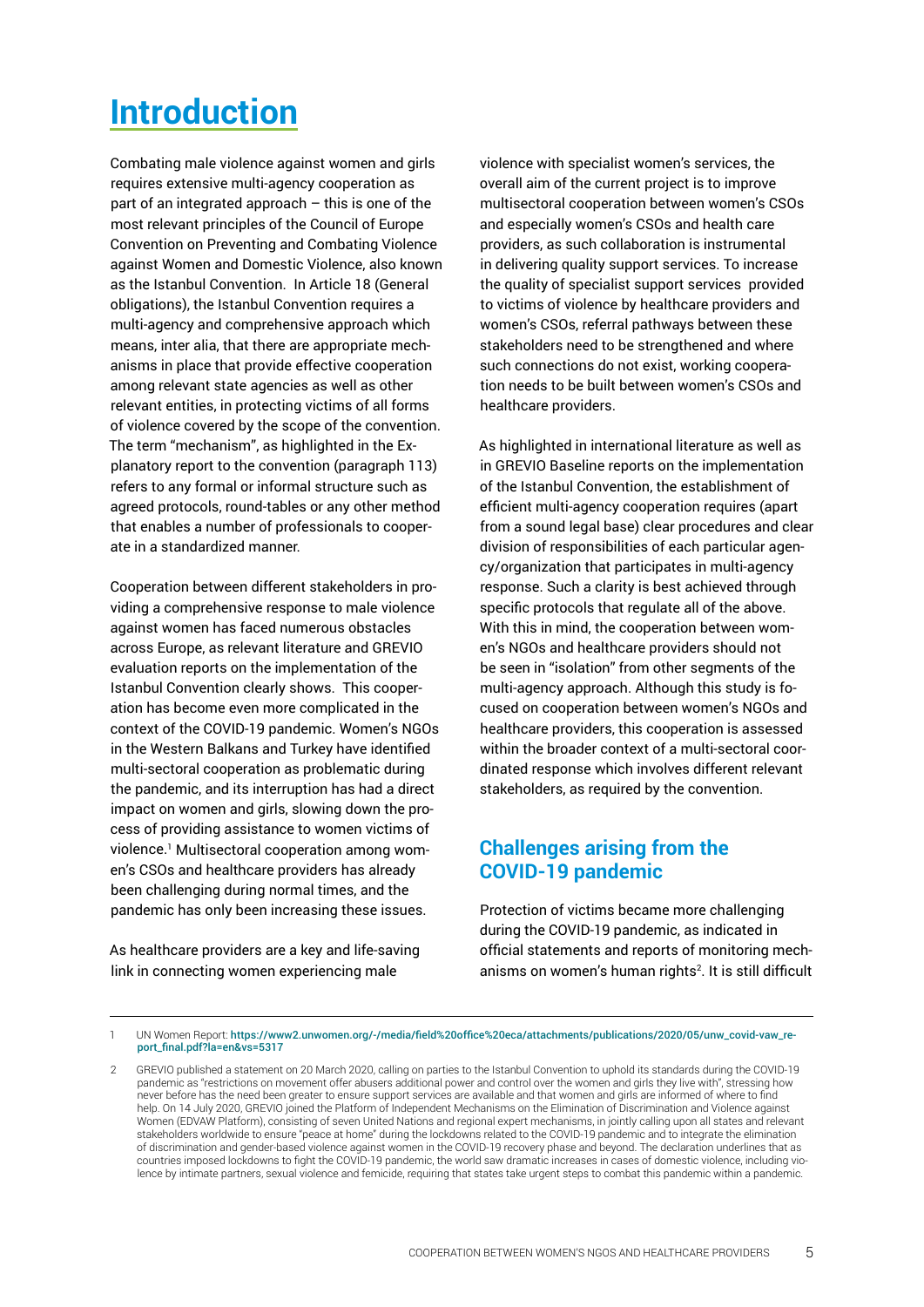to determine the effects of the pandemic on the possibility to protect women victims of violence. As stated in the Second General Report on GREVIO's activities (2021)<sup>3</sup>, GREVIO baseline evaluation reports published to date do not yet reflect the direct and indirect effects of the COVID-19 pandemic on women and girls. This dimension is however highlighted in ongoing GREVIO evaluations and baseline evaluation reports. This notwithstanding, it is clear that restrictions on movement and social isolation measures adopted by governments as a result of the COVID-19 pandemic have by and large led to an exponential increase in violence against women, including domestic violence and sexual violence such as rape, as well as an increase in gender-related killings of women<sup>4</sup>.

Some state parties have strived to quickly adapt to the challenges posed by the pandemic and ensure the continuation, as far as possible, of the provision of services to victims. Moreover, the COVID-19 pandemic has spurred in certain countries some positive and/or creative solutions in the area of specialist support services and provision of information. By way of example, some countries formally qualified emergency services and protection measures for victims of violence against women as fundamental priorities during the COVID-19 crisis<sup>5</sup> . Innovative ways of providing information to victims about services and assistance have also been deployed by a number of states, such as SMS helplines, the use of code words at pharmacies and an increase in online support services. Both France and Spain introduced a scheme allowing victims to use a code word in pharmacies and other stores to obtain advice and information on where to find help.

However, overall **the pandemic has shed light on pre-existing gaps already identified by GREVIO in the area of specialist services, magnifying them and/or giving rise to new shortcomings.** Based on submissions by Council of Europe Member States in response to a call for information by the

Gender Equality Commission and the Committee of the Parties to the Istanbul Convention $6$ , it emerges that with regards to access to shelters, insufficient funding has been made available to help ensure that all victims are offered safe refuge throughout the pandemic. Also of particular concern has been the paucity of accommodation catered to the needs of women or children with disabilities. **The problems of insufficient funding for women's specialist services (WSS)** such as refuges and lack of available bed spaces for women and children fleeing from domestic violence have been quite substantial even before the pandemic. Unfortunately, although the pandemic led to an increasing need for these services, some governments (particularly those which are predominantly conservative or with right-wing political leaning) have simultaneously cut even more funding for WSS under the pretext that increased financial resources were needed to address the COVID-19 pandemic. This approach is however very short-sighted and clearly politically motivated, as WSS are essential health services.

Women's specialist services ensure the mental and physical health, and in many cases also the survival, of women and children experiencing violence, and ensure that they can exit these detrimental life-circumstances up to 8 times faster than through generic victim or state services. **Studies7 from several countries (e.g. the UK, Italy and Denmark) have shown that WSS also effectively save states and overall society significant amounts of money every year i.e. for every €1 of funding invested in WSS, they give on average between €6-8 in social value back to society**. This is calculated in terms of saved costs for policing, social service interventions, emergency housing, hospital and secondary healthcare treatments due to injury, lost working hours to the economy due to injury or trauma, and above all the substantial human costs of suffering, trauma, injury and often life-long consequences of experiencing abuse and violence.

<sup>3</sup> GREVIO – Group on Experts on Action against Violence against Women and Domestic Violence (2021). *The Second General Report on GREVIO's activities, covering the period from June 2019 to December 2020*. Strasbourg: Council of Europe

<sup>4</sup> See Joint statement by the Special Rapporteur and the EDVAW Platform of women's rights mechanisms on COVID-19 and the increase in violence and discrimination against women, COVID-19 and increase in gender based violence and discrimination against women

<sup>5</sup> See Cristina Oddone: Expert on gender-based violence and research associate at the University of Strasbourg (2020). Violence against women and girls before, during and after COVID-19: the shadow pandemic that must be addressed, Synthesis report of the Council of Europe webinar on the Istanbul Convention held on 20 May 2020, France, p. 5, available at: <www.coe.int/en/web/istanbul-convention/webinar>.

<sup>6</sup> Available at <www.coe.int/en/web/genderequality/promoting-and-protecting-women-s-rights>

<sup>7</sup> [https://safelives.org.uk/sites/default/files/A%20Safe%20Fund%20costing%20domestic%20abuse%20provision%20for%20the%20](https://safelives.org.uk/sites/default/files/A%20Safe%20Fund%20costing%20domestic%20abuse%20provision%20for%20the%20whole%20family%20in%20England%20and%20Wales_0.pdf) [whole%20family%20in%20England%20and%20Wales\\_0.pdf](https://safelives.org.uk/sites/default/files/A%20Safe%20Fund%20costing%20domestic%20abuse%20provision%20for%20the%20whole%20family%20in%20England%20and%20Wales_0.pdf)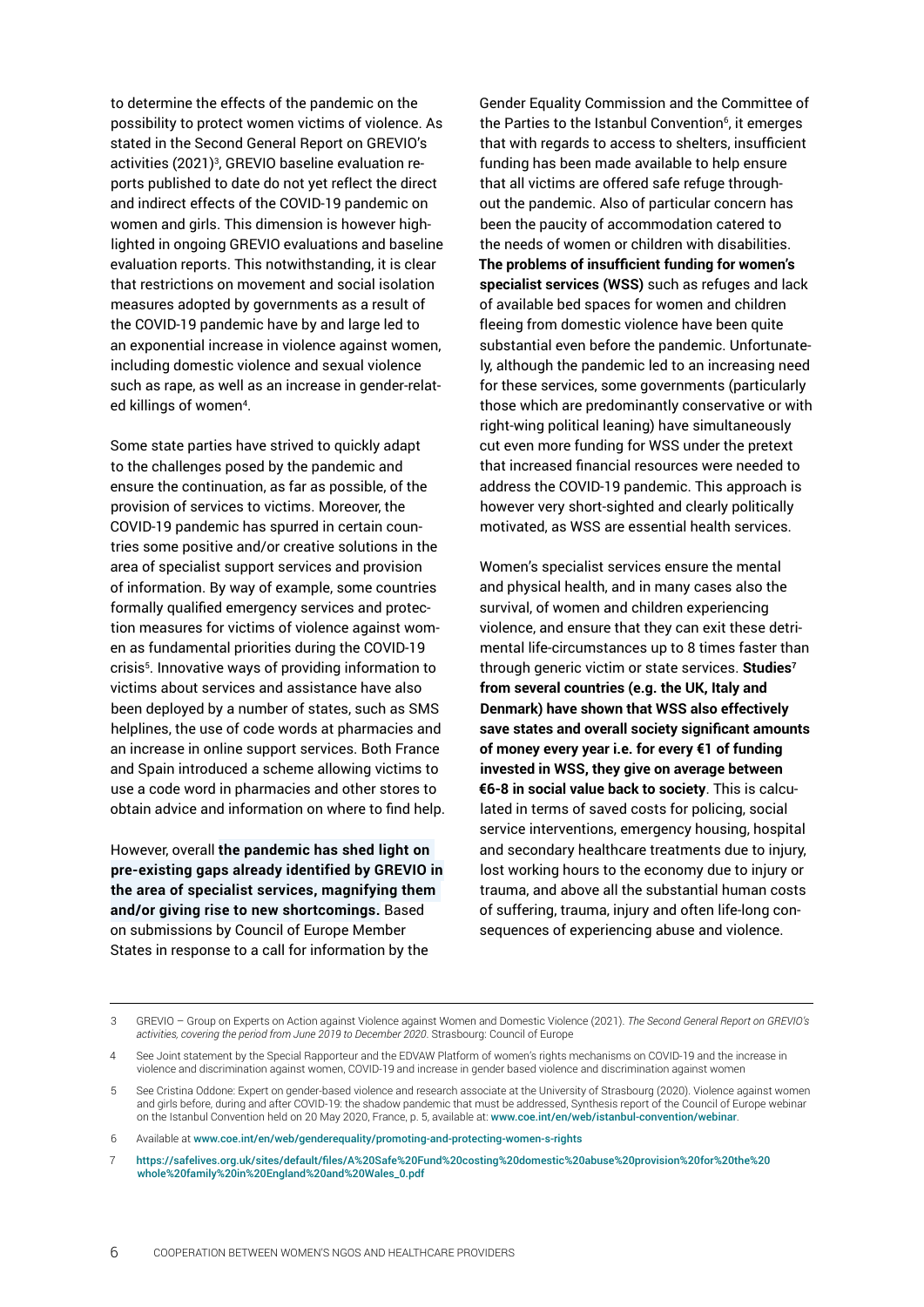As is further stated in the Second General Report on GREVIO's activities (2021)8 , **an increase in the number of calls to helplines has also been reported during the pandemic**, in parallel with the deployment of novel online tools that allow victims to seek help discreetly. Such a surge in the number of requests for help has not, however, been matched by an increment in human resources that would allow civil society organizations that manage those helplines to effectively take the calls and help victims. Moreover, new online solutions are not readily available to all women, including elderly women or women with certain disabilities. Access to specialist health service provision has also been raised as a concern, particularly for victims of rape and sexual violence, exacerbating specific barriers that already existed for this group of victims before the pandemic. **Mental health services have been equally negatively affected**, as highlighted in the UN Women Rapid Gender Assessment measuring the impact of COVID-19 on violence against women in 13 countriesº. More generally, civil society has pointed to insufficient funding for all types of specialist support services during the pandemic. Finally, access to health services for women, particularly sexual and reproductive health services, has also been affected which has negatively impacting maternal and child health.

Other sources also point to the consequences of the pandemic in the area of service provision. This issue was addressed in the webinar recently organized by the Council of Europe titled "Violence against women and girls before, during and after COVID-19: the shadow pandemic that must be addressed". The report of the webinar notes that restrictive measures taken in response to the pandemic have given rise to a number of effects exacerbating existing forms of intersectional discrimination on the basis of gender, social condition, ethnicity, geographical location, age, and disability, among others. The report also highlights the negative impact that the pandemic has had on violence against women such as the rise of online and technology-facilitated violence, coupled with limited opportunities for victims to get immediate help and to report and a limited institutional response with regard to this type of violence.<sup>10</sup> Furthermore

the report evokes states' obligations during the COVID-19 pandemic, while simultaneously recalling some positive institutional responses during the crisis such as the decision of certain states to designate some services and protection measures as priorities.

<sup>8</sup> op.cit.

<sup>9</sup> Available at: <https://data.unwomen.org/sites/default/files/documents/Publications/Measuring-shadow-pandemic.pdf>

<sup>10</sup> See: Cristina Oddone: Expert on gender-based violence and research associate at the University of Strasbourg, France (2020). Violence against women and girls before, during and after COVID-19: the shadow pandemic that must be addressed, Synthesis report of the Council of Europe webinar on the Istanbul Convention held on 20 May 2020, available at: <www.coe.int/en/web/istanbul-convention/webinar>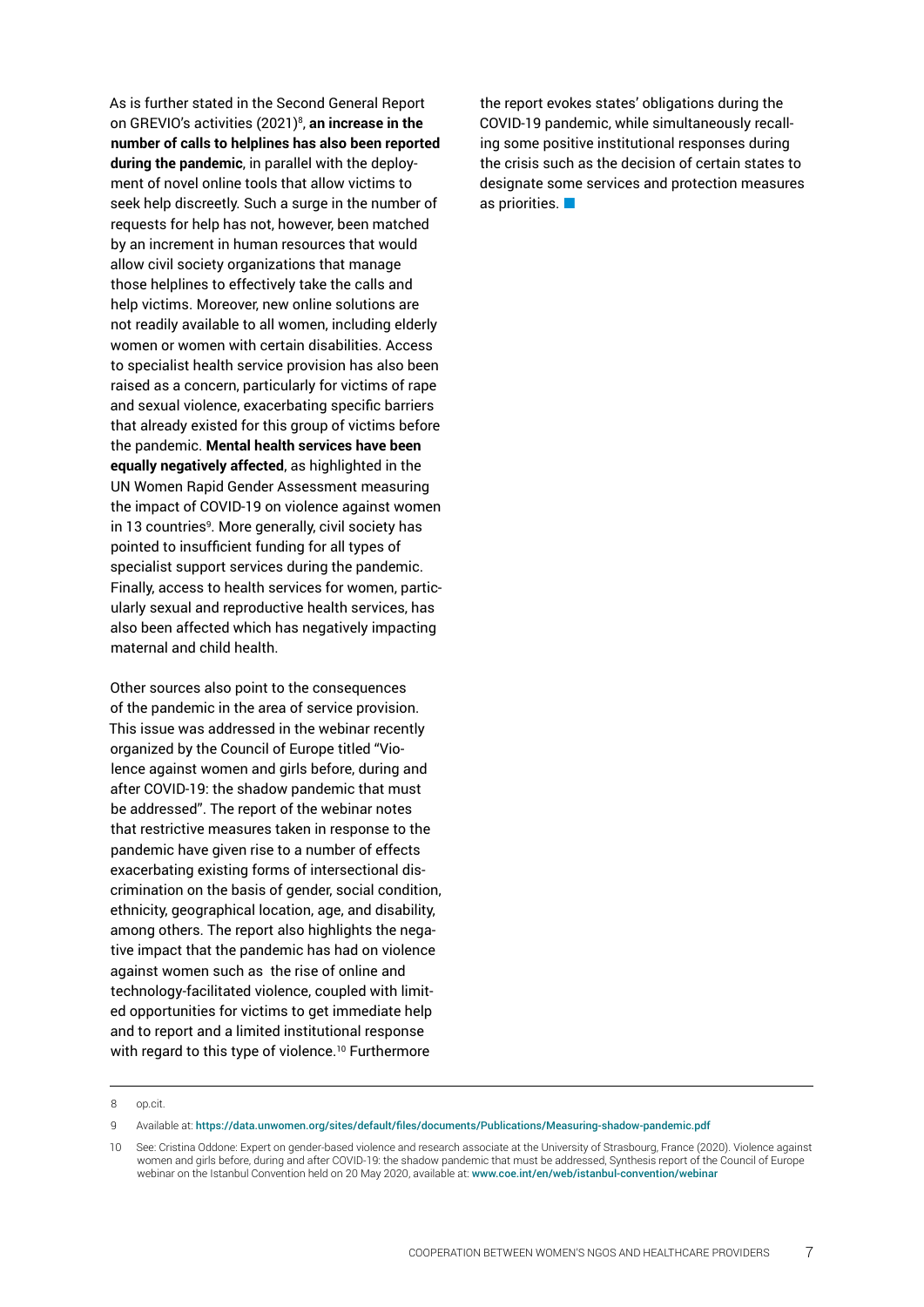# <span id="page-7-0"></span>**Purpose of the Research Assessment**

The general purpose of this multi-country assessment is to analyze the **cooperation between women's NGOs and healthcare providers** (such as primary healthcare centers, hospitals, emergency wards, mental health centers, among others) in Albania, Bosnia and Herzegovina, Kosovo, Montenegro, North Macedonia, Serbia and Turkey, including the challenges arising from the pandemic. To be able to assess the cooperation between women's NGOs and healthcare providers, it is furthermore important to assess the capacity and quality of healthcare services for women survivors of violence. Assessing how survivors of violence are supported by healthcare providers is an important indication of the overall response to VAW and DV, but also to the overall prosecution of perpetrators. It should be further emphasized that the study relies on the perspective of women's NGOs and how they perceive the cooperation with healthcare services (medical professionals have not been included in the study). More specifically, the research aims to:

- **Analyze the quality of cooperation**<sup>11</sup> between **women's NGOs and healthcare institutions within a broader context of multi-sectoral response to violence as well as assess the response of healthcare providers** to VAW and DV, focusing on:
	- a) **Referral pathways** whether medical professionals use the opportunity to refer women victims to women's NGOs, so that victims may receive specialist support and help, and whether women's NGOs have signed protocols or other formal mechanisms of cooperation with healthcare institutions that might facilitate referral;
	- b) **Cooperation with mental health professionals**  (psychologists, psychotherapists, psychiatrists) and possibilities of women victims to receive longer-term psychological counselling in the public healthcare sector;
- **Examine what kind of protocols/guidelines are in place for healthcare providers** when supporting women victims of domestic and sexual violence<sup>12</sup>;
- **Assess the implementation of such protocols**  (where they exist) in practice, by:
	- a) Analyzing the **experiences of women victims of domestic and sexual violence based on the support provided by healthcare professionals**;
	- b) Assessing whether **doctors use standardized/ prescribed forms to document injuries resulting from domestic violence** and how and under which conditions they provide forensic examination in cases of sexual violence. Understanding how standardized/prescribed forms are documented by healthcare providers contributes to potential legal support women's NGOs might offer to survivors of violence but also to potential aspects that women's NGOs can focus on when delivering trainings to healthcare providers;
	- c) Examining whether **doctors in practice contribute to effective prosecution of sexual violence cases**. The analysis of the shortcomings in the implementation of the protocols is further aimed at identifying areas where women's NGOs might strengthen the cooperation with medical professionals and/or advocate for changes in the existing protocols. Moreover, these segments of the analysis are aimed at verifying if the important article of the Istanbul Convention is implemented in practice – Article 18, paragraph 4 prescribes that services to victims (including for example forensic examination), should be provided regardless of the willingness of victims to press charges or testify against any perpetrator.

<sup>11</sup> For the purpose of this research, the quality of cooperation was analysed through the lens of the general assessment of women's NGOs of such collaboration, based on the Likert Scale.

<sup>12</sup> To make the study feasible, we decided to focus on the experiences of domestic and sexual violence victims, rather than on all forms of violence covered by the Convention, taking into account that women's NGOs – national partners in the study mostly work with domestic violence victims, and occasionally, with sexual violence victims.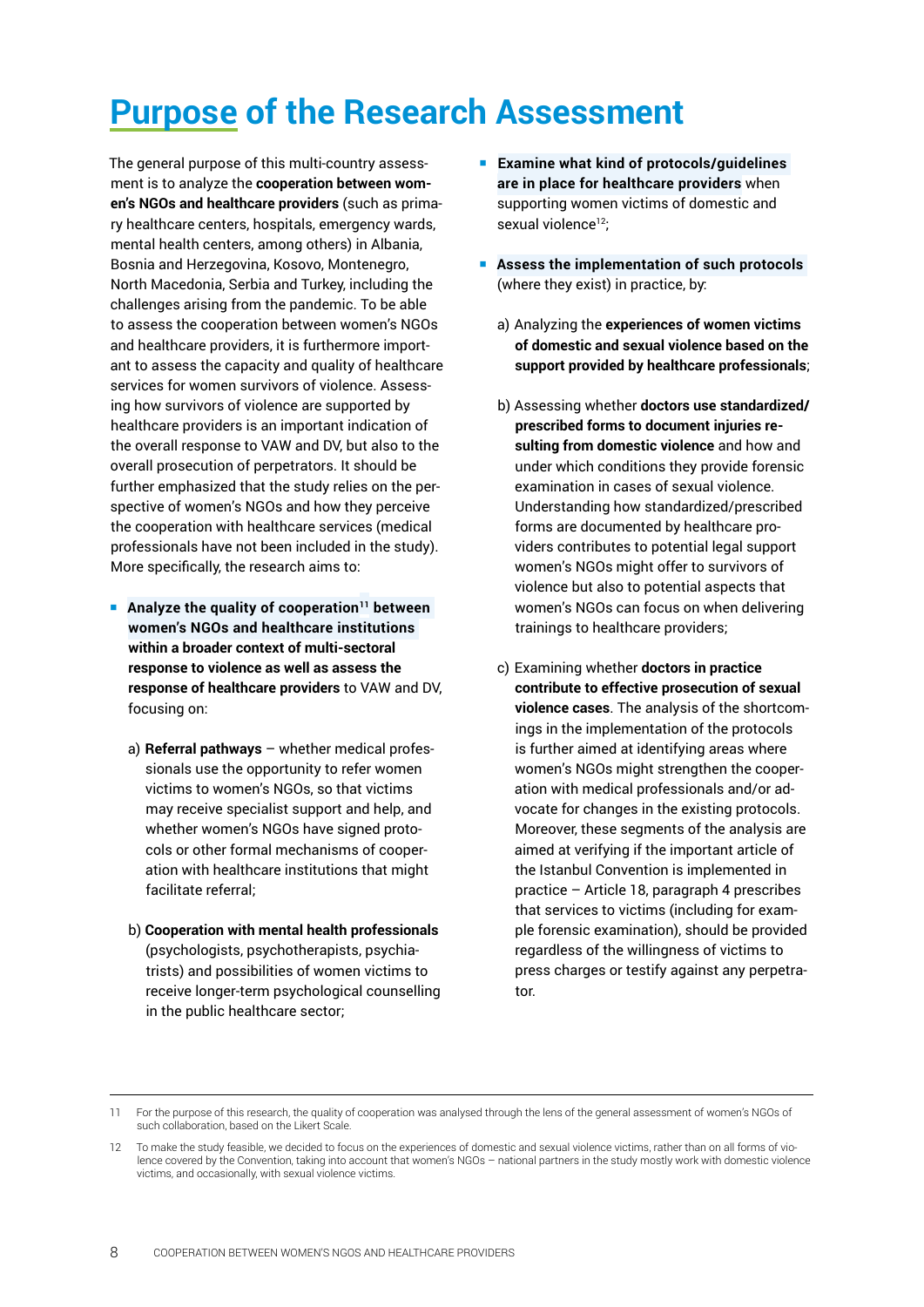- Determine whether women's NGOs interviewed **for this assessment have recorded an increase in the number of cases of violence reported to them in general during the pandemic (**in comparison to the period before the pandemic) as well as what types of support were provided to victims by these NGOs throughout the pandemic;
- **If Identify any positive aspects of cooperation** between healthcare providers and women's NGOs in the areas specified above, **as well as any possible shortcomings**. Mapping (potentially) promising practices and shortcomings in the region will enable WAVE and CSSP partners to design activities and a strategy that can tackle identified shortfalls. In order to identify potentially promising practices and shortcomings, as well as to illustrate various aspects of collaboration with healthcare providers in the areas mentioned above, women's NGOs filling out the questionnaire were asked to write a brief description of cases of violence from their experience. Hence, some elements of qualitative methodology were used. These examples/brief descriptions of cases have been quoted throughout the present report.

Finally, in order to explore possibilities for improv ing the cooperation between women's NGOs and healthcare providers in the future**, two additional issues** are analyzed:

- Do women's NGOs possess the experience and capacity to organize **trainings** for medical professionals, and if so, whether these trainings may be used as basis for future cooperation;
- Do countries have systems of **data collection on access of victims to healthcare** (as the Istanbul Convention requires), and if so, whether such data may be used by women's NGOs for monitoring, shadow reporting and/or other advocacy purposes. **La**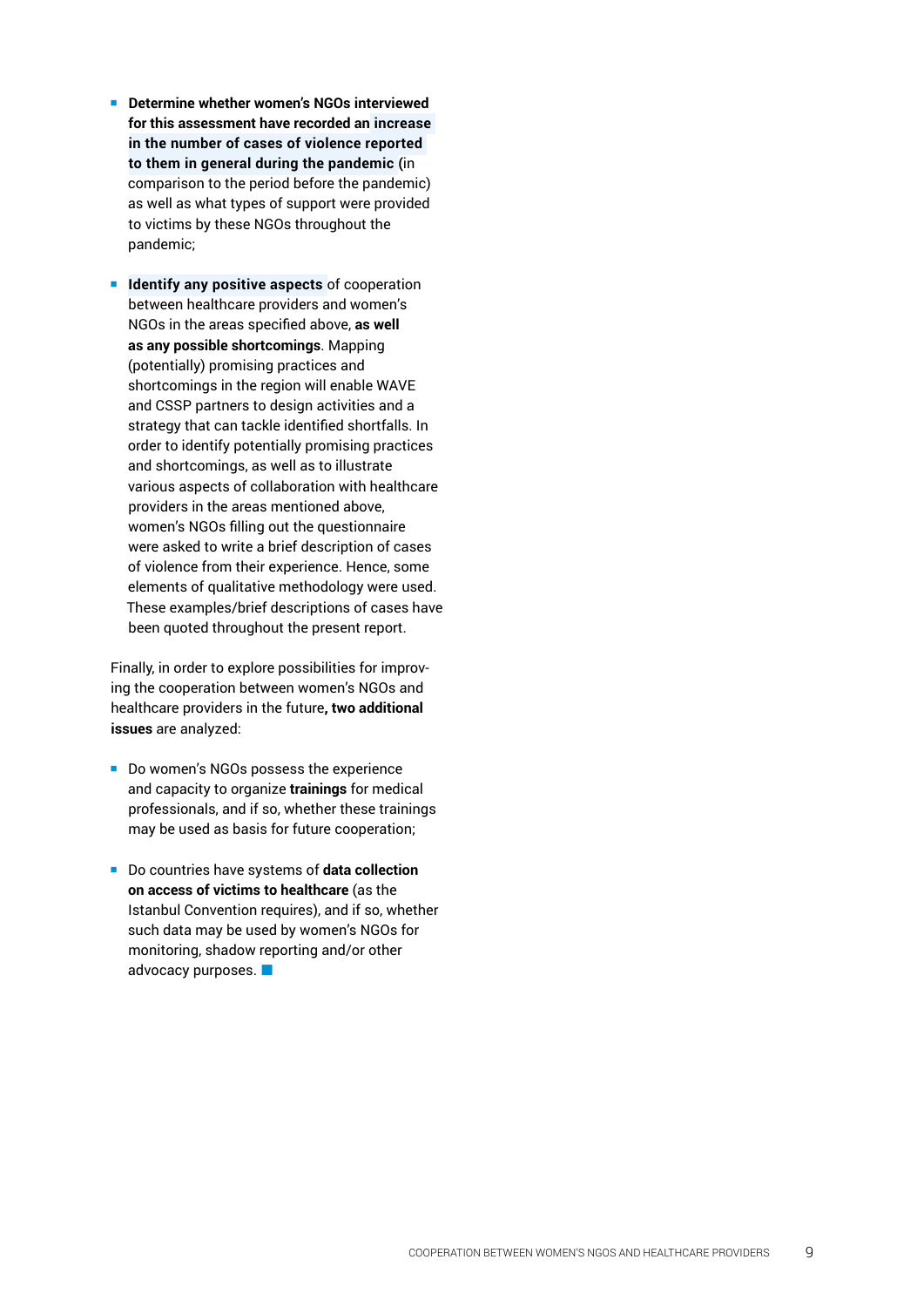# <span id="page-9-0"></span>**Methodology**

For the purpose of this study, a questionnaire was developed by external consultant Biljana Brankovic and sent to national partners in the Western Balkans and Turkey, to ensure that data and information available was collected by partners based on a unified methodology, as well as to allow cross-country comparison. Indicators developed (see Annex of the present research) for the purpose of the questionnaire have been derived relying on the relevant provisions of the Istanbul Convention.

The questionnaire which was sent to the national partners in the seven countries included five parts, namely; cooperation between healthcare institutions and women's NGOs, experiences of victims of DV/SV in healthcare institutions, specific laws on domestic violence and legal provisions about duties of medical professionals, General and/or Special Protocols regulating the duties of healthcare professionals in cases of DV/SV, and data

about access to healthcare by DV and SV victims. Women's NGOs filling out the questionnaire were asked to answer in total 46 questions, some of which were open-ended. Certain elements of qualitative methodology have also been used; organizations responding to the questionnaire were asked to provide **examples of victims' experiences with healthcare services, i.e. to write brief stories** (small "case studies") describing such experiences.

**In total, WAVE received answers from 14 women's organizations in all seven partner countries.** The country distribution of women's NGOs participating in the survey was the following; seven organizations from Albania, one organization from BiH, 2 organizations from Kosovo, one organization from Montenegro, one organization from North Macedonia, one organization from Serbia, and one organization from Turkey.

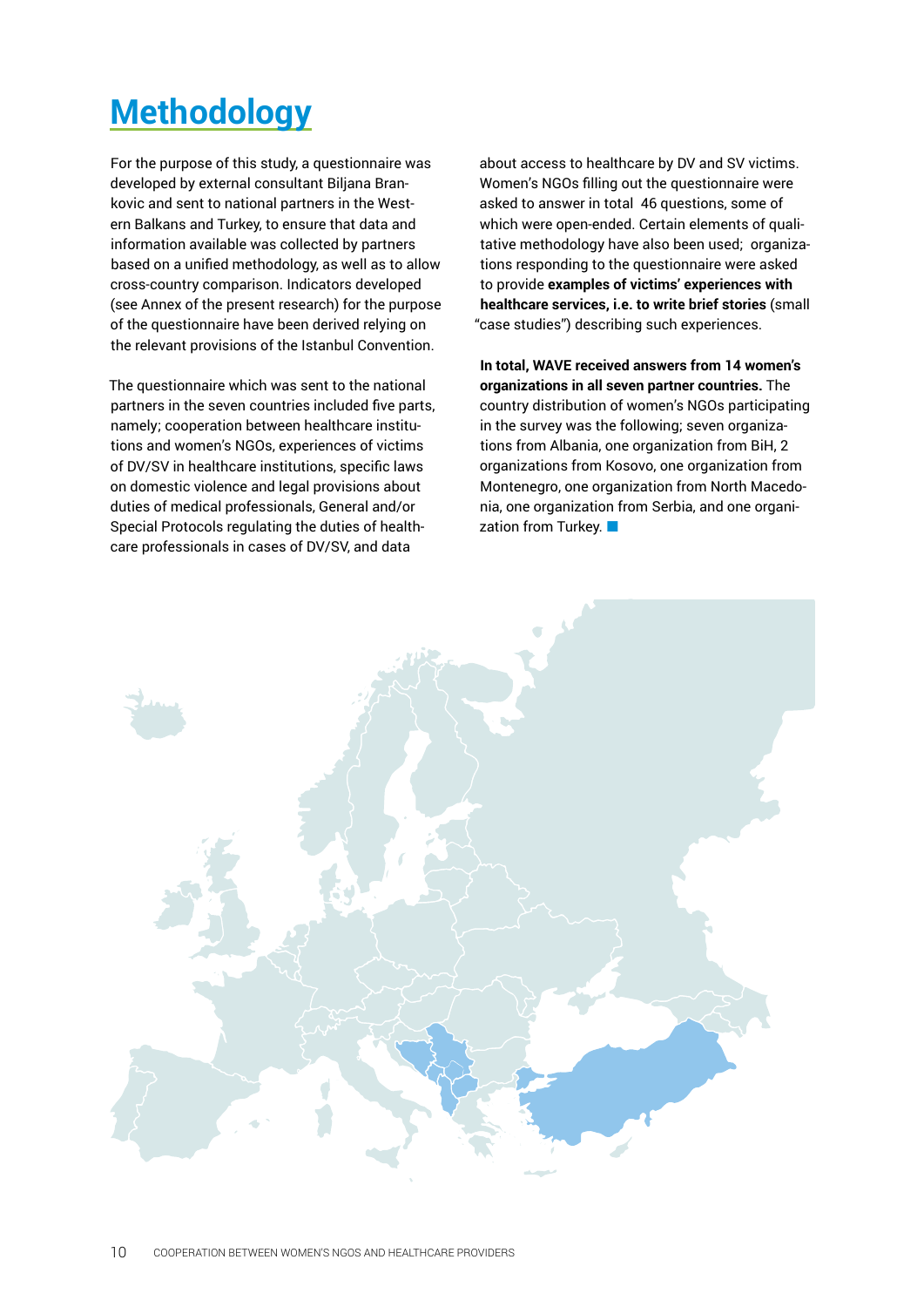# <span id="page-10-0"></span>**Results of the Research Assessment**

### **A. Setting the scene: Assessing the cooperation between healthcare providers and women's NGOs within a broader context of multi-agency response to cases of violence**

Women's NGOs who completed the survey were asked to assess on a scale from 1 to 5 (1 indicating "very poor", 5 indicating "excellent") the quality of cooperation between **their particular NGO** and different state agencies dealing with cases of domestic and sexual violence, such as the police, prosecution authorities, courts, educational institutions, healthcare institutions, as well as other relevant stakeholders (local governments, media, UN agencies, etc.). The chart below illustrates an average score, based on the responses of the 14 women's NGOs answering the questionnaire. Assessing the quality of cooperation (on a sale of 1 to 5) between women's NGOs and different stakeholders is the subjective assessment of the women's NGOs filling out the questionnaire; participants were invited to express their level of agreement with a specific statement, according to the Likert scale method. Consequently, women's NGOs were not only asked about the cooperation with healthcare institutions, the purpose of this part of the survey was to provide "an overall picture" regarding the cooperation between women's NGOs and all relevant state agencies/stakeholders responsible for the protection of victims and prosecution of perpetrators. The cooperation between the NGOs involved in this project and healthcare providers should therefore be viewed within the broader context of a **multi-sectoral approach to cases of violence, which is crucial in the protection and support of victims.**



**Chart 1:** How women's NGOs assess the quality of cooperation between their particular NGO and state agencies/other stakeholders, on a 1-5 point scale (1 indicating "very poor", 5 indicating "excellent"), average scores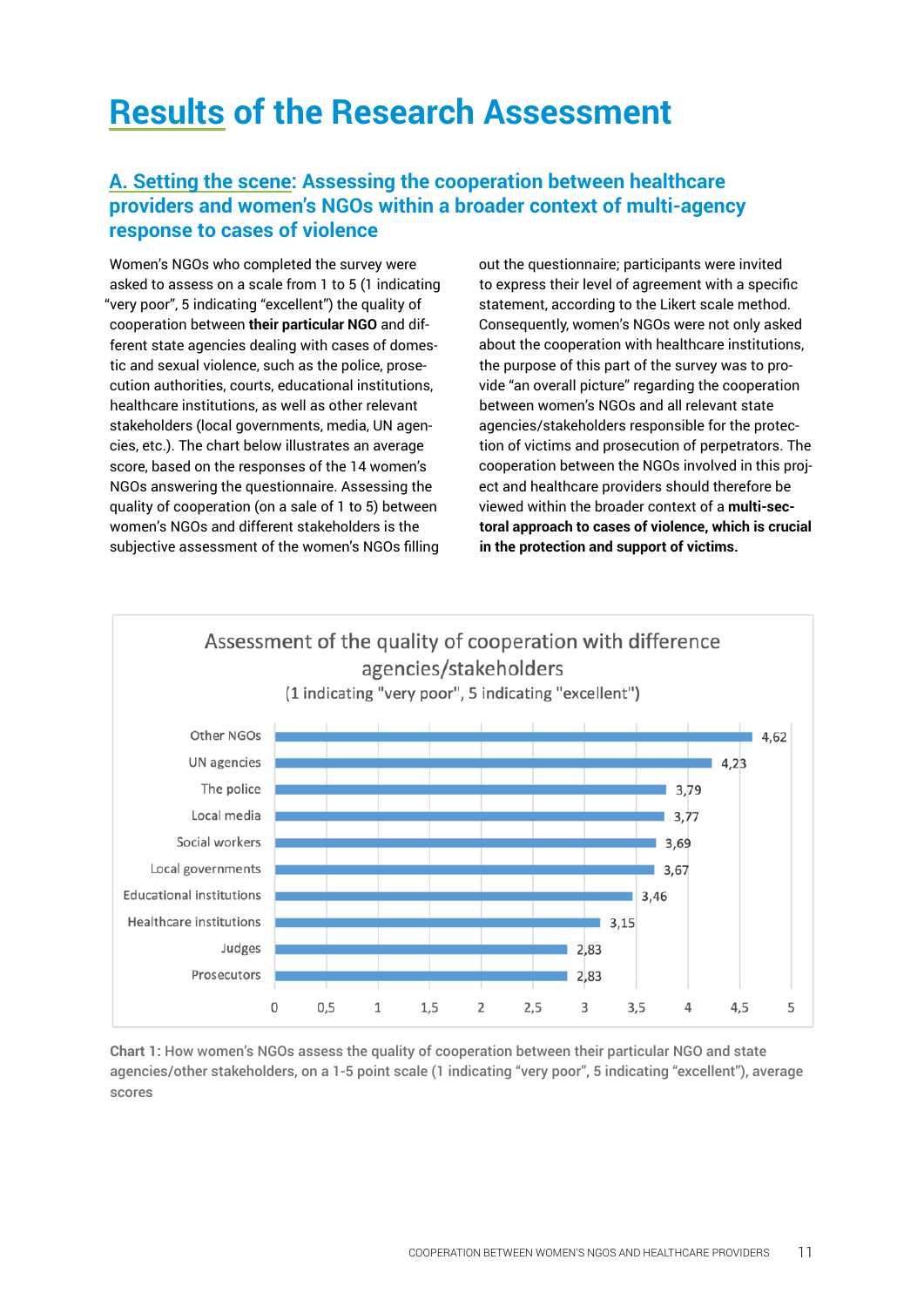

**Chart 2:** How women's NGOs assess the quality of cooperation between other NGOs in their country and state agencies/other stakeholders, on a 1–5 point scale (1 indicating "very poor", 5 indicating "excellent"), average scores $13$ 

Participants were also asked, to their knowledge, to assess how **other NGOs in their country** cooperate with the indicated state agencies/stakeholders (See Chart 2).

As can be seen in Chart 1, women's organizations assessed that their NGO cooperates very well with other NGOs (average score: 4.62) and UN agencies (4.23), while cooperation with the judicial system (judges and prosecutors) received the lowest average scores (2.83 and 2.83, respectively). Within this broader context of multi-sectoral collaboration, the quality of cooperation with healthcare providers received a modest average score (3.15), indicating **there is room for improvement in terms of this specific cooperation**. Qualitative analysis of responses to other questions in the questionnaire (provided in the following sections of this report) further indicate **which aspects of cooperation between women's NGOs and healthcare providers might be improved.**

The above-presented scores on the quality of cooperation with various institutional mechanisms are consistent with the findings of other recent multi-country reports in the region of the Western Balkans, which highlight that cooperation between service-providing NGOs and the judiciary has not been properly implemented in practice, i.e. that prosecutors and judges often represent the "weakest link" in the chain of collaboration, whereas cooperation between women's service providers and healthcare services received an average score that was somewhere in "the middle" (Brankovic, 2019<sup>14</sup>).

The story below highlights how domestic violence includes coercive control; violent men control all aspects of women's lives, including when and where they are "allowed" to see doctors. The beneficiary of the safe house run by Foundation United Women Banja Luka (BiH) was a woman with disabilities who suffered violence from her husband, which unfortunately also included a neglect

<sup>13</sup> As mentioned above, 14 partner organisations participated in this survey, which has impact on the reliability of the average scores. Yet, previous studies (based on far greater number of participating organisations; e.g., Brankovic, 2019) showed similar results.

<sup>14</sup> Brankovic, B. (2019). Violence against women in Western Balkans – Thematic report. In: Duhacek, D., Brankovic, B., Mirazic, M., *Women's rights in Western Balkans: Study for the FEMM Committee, European Parliament*, pp. 34-74. Brussels: European Parliament, Policy Department for Citizens' Rights and Constitutional Affairs. (in English), Available at European Parliament Website: [http://www.europarl.europa.eu/RegData/](http://www.europarl.europa.eu/RegData/etudes/STUD/2019/608852/IPOL_STU(2019)608852_EN.pdf) [etudes/STUD/2019/608852/IPOL\\_STU\(2019\)608852\\_EN.pdf](http://www.europarl.europa.eu/RegData/etudes/STUD/2019/608852/IPOL_STU(2019)608852_EN.pdf)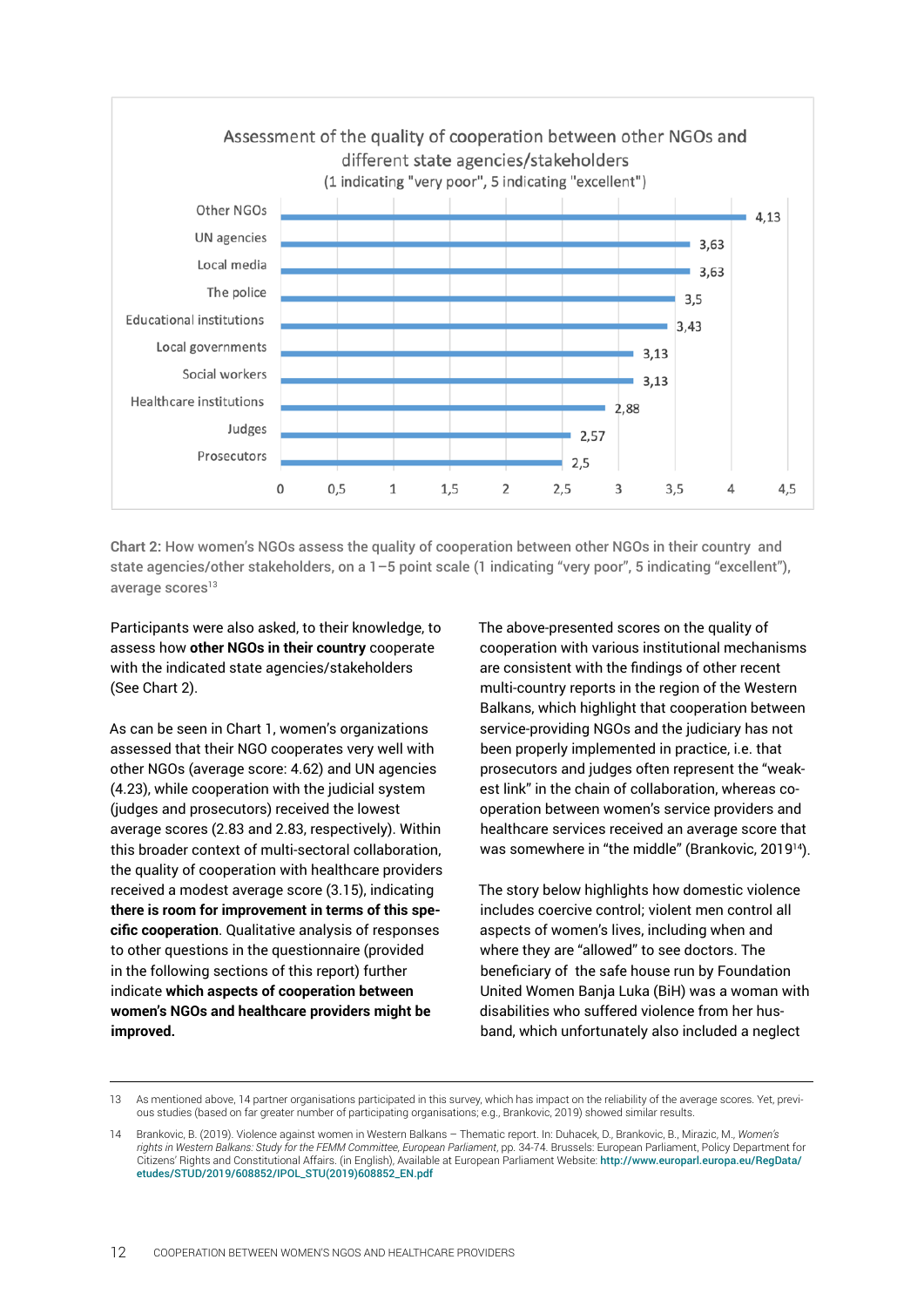of her medical condition. With the intervention of the women's NGO and a good collaboration with medical professionals, this woman's case was prioritized in the local hospital and she was able to receive

proper medical care. **Note that these institutions used the term "mental retardation" to determine her diagnose and describe her disability.**

#### **PROMISING PRACTICE: Collaboration between women's NGOs and healthcare institutions during the pandemic: A "life-saving" intervention**

The woman was exposed to all forms of violence by her husband for a long period of time, and she filed reports to the police. She belongs to a marginalized group of women, as she has a disability. The right side of the body is paralyzed, and she has been categorized as a person with "a light mental retardation". She was accommodated in the Safe House for Women and Children Victims of Violence in Banja Luka alone, as her children did not want to go with her. She never received adequate protection and the community perceived her as a helpless person who is incapable to live an independent life. She did not want to leave her children, and that was one of the reasons why she stayed in a violent relationship for a long time. After her husband forced her out of their home, she agreed to leave the children. Upon arriving to the Safe House in Banja Luka, she complained of breast pain. After she was checked by a specialist, she was diagnosed with breast cancer. Previously she asked her husband several times to take her to a doctor, but he refused, which led to a neglect of her health condition. Staff of the Safe House in Banja Luka contacted a social worker in a hospital, and she was scheduled for an examination the next day to determine the type and form of the cancer, and to plan for the necessary treatment. Biopsy samples were taken the following day, and throughout the next days, the woman undertook all the necessary check-ups (that are complex and normally take longer periods of time to be undertaken). Considering these circumstances, if she would not have been accommodated in the shelter, this woman would have lost a lot of time to conduct all necessary investigations and further plan for the necessary therapy.

Story provided by Foundation United Women Banja Luka, *Bosnia and Herzegovina,*  <http://www.unitedwomenbl.org>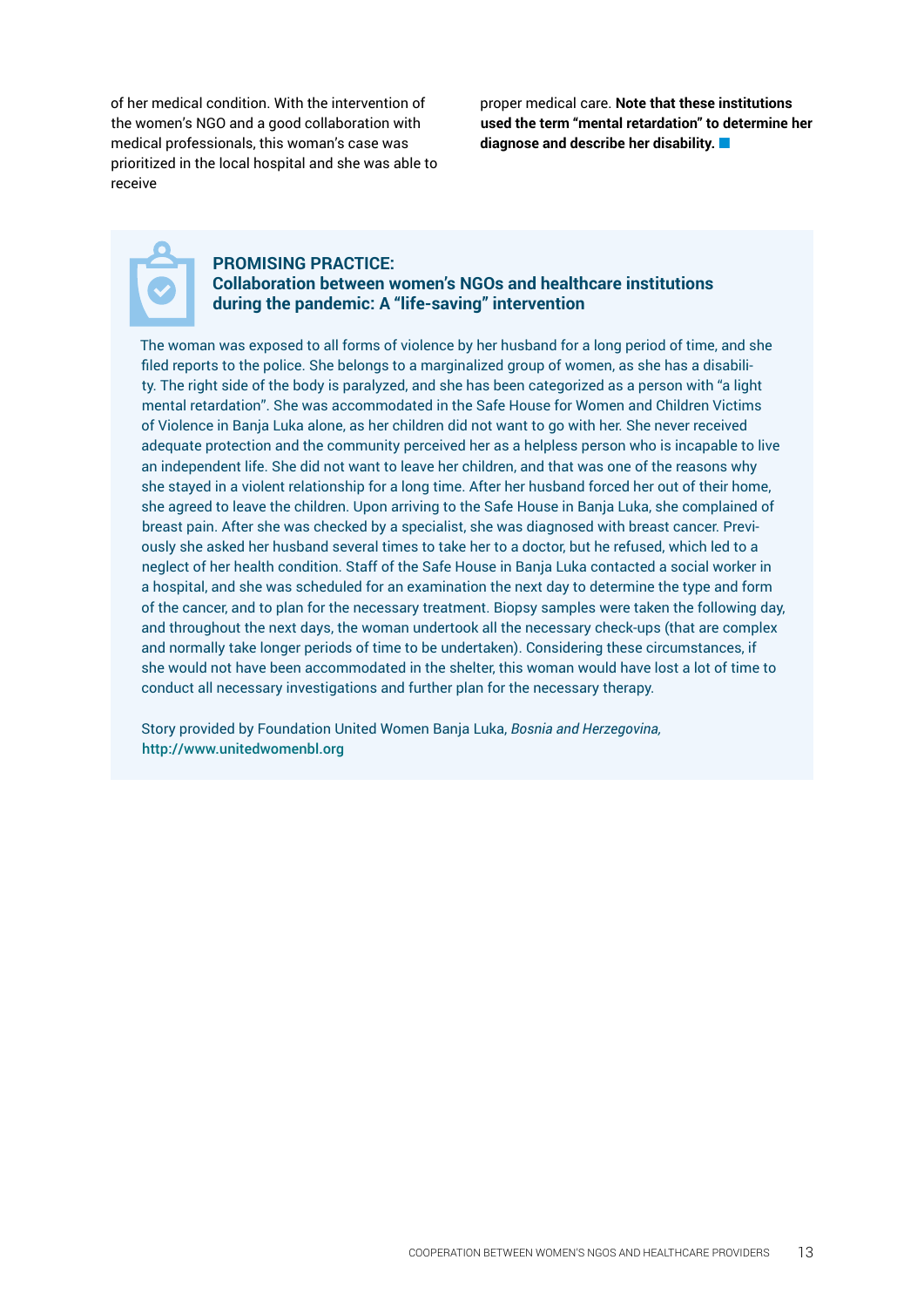# <span id="page-13-0"></span>**B. Cooperation between women's NGOs and healthcare services: experiences with referral of victims to NGOs by healthcare services**

Almost all (13 out of 14) questionnaire respondents assessed that **their cooperation with healthcare services remained the same during the pandemic as before**; only one NGO (from Albania) recording an improvement in such cooperation. Keeping in mind the importance of a multi-sectoral and comprehensive approach, as is emphasized throughout the Istanbul Convention, another issue examined through this assessment was **whether any referral pathways to women's NGOs exist**, i.e. if healthcare professionals, as "front-line workers", who often are the first point of contact for women experiencing violence, refer victims to women's specialist NGOs so that victims can receive psychological support and other types of assistance. If a multi-sectoral approach is functioning properly in practice, it is reasonable to expect that doctors and other medical professionals use the opportunity to refer victims to specialist NGOs in the local community.

**In some countries (such as Albania), doctors have a legal obligation to refer victims to specialist services.** therefore, It is essential to assess not only if medical professionals are identifying and supporting victims, but also if they use their unique position (as "front-line respondents") to refer victims to local sources of specialist support, including women's NGOs. Therefore, the following aspects were examined:

- 1) **Women NGOs' experiences with referral and whether healthcare services refer victims to their NGOs;**
- 2) Considering the above-mentioned importance of a formal or informal mechanism or structure of cooperation that enables professionals to cooperate in a standardized manner, **whether women's NGOs have signed protocols of cooperation/other formal mechanisms of cooperation with healthcare services or their cooperation with healthcare is based only on personal links.**

**One of the most worrying findings of this study is that half of the NGOs report that healthcare institutions do NOT refer women victims of violence to their organization** (see Chart 3). Consequently, it seems that there is a lot of room for improvement in this area. Furthermore, **those NGOs that responded that doctors mostly do not** 

**refer victims to them (with two exceptions) also highlight that they do not have a signed protocol with local healthcare providers**, i.e. that no formal mechanism of cooperation between their NGO and healthcare services exists at a local level. In addition, in response to the second question, **seven NGOs do NOT have a signed protocol at a local level or other formal mechanism of collaboration established with healthcare services** (see Chart 4). They state that their cooperation with healthcare institutions in their community is based only on personal links with medical professionals.



**Chart 3:** Referral of victims to women's NGOs by healthcare services by healthcare services

It could be therefore concluded **that the lack of a formal mechanism of cooperation is correlated with a lack of referral of victims to NGOs by healthcare providers. It can be further claimed that by signing a formal protocol at a local level or by establishing a more structured form of cooperation, referral pathways might possibly improve, and/or new referral pathways could be created where they do not exist.**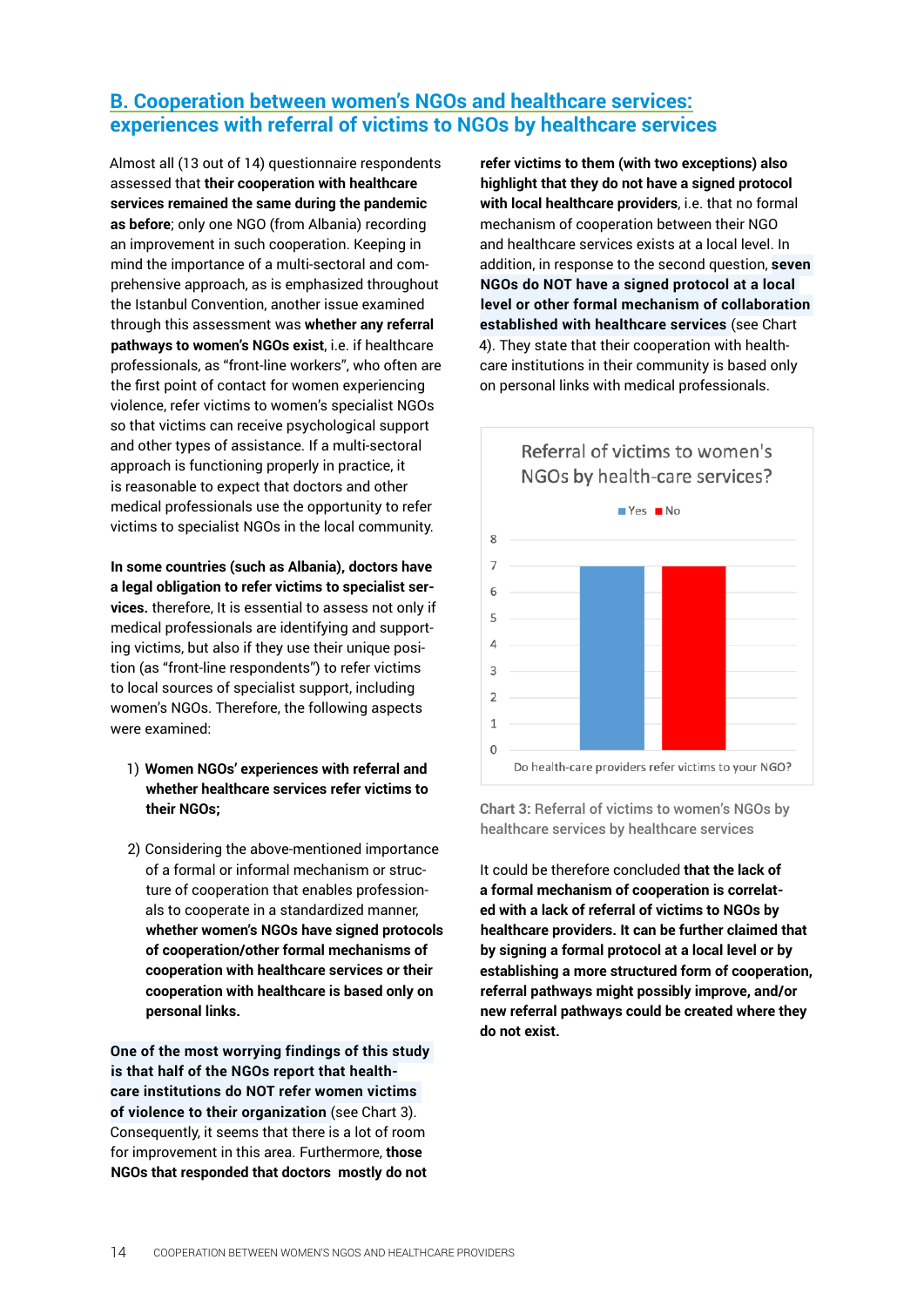

**Chart 4:** Signed protocols or other formal mechanisms for cooperation at a local level with healthcare services

#### **Promising practices of cooperation identified by women's NGOs**

To illustrate a possible promising practice, we quote here the response of the Bosnian partner, Foundation United Women Banja Luka, which runs the safe house for women victims of violence. Based on the **Cooperation Agreement of Foundation United Women** and the Health Centre Banja Luka, established in 2010, upon arrival to the Safe House, a victim can receive free medical assistance in the local health center. The NGO further explains that, *"Sporadically, it happens that women victims are referred to the SOS helpline or other specialist services of Foundation United Women. Posters of the SOS helpline are placed in visible places in the local health centers, so that victims can be informed about such options. There were some cases of domestic violence being identified after women contacted their family doctors, and the doctors called the SOS helpline to get information on the possibilities to accommodate the women in the safe house."*

### **Problems identified in practice by women's NGOs**

There are however examples where referral by healthcare professionals to women's specialist services encounter particular challenges, even though a formal mechanism (or other structure

for cooperation) has been established to enable professionals to cooperate in a more standardized manner. Over a decade ago, Albania established the so-called Coordinated Referral Mechanism at the local (municipality) level. More information on how the **Coordinated Referral Mechanism (CRM)** is implemented in practice, based on the GREVIO report on Albania (2017), is provided in the section: *How multi-agency response to domestic violence works in practice: A case of Albania – analysis of GREVIO.* 

As reported by Albanian NGOs, healthcare professionals are part of the CRMs and have a duty to be part of all technical meetings where cases of GBV/DV are handled<sup>15</sup>. However, despite the cooperation agreement between the institutions of the Coordinated Referral Mechanism, there is still a lack of referrals of victims from healthcare professionals, including psychiatrists, to women's NGOs or state agencies. This NGO further noted that women's NGOs are doing their best to increase the capacities of healthcare professionals in relation to the identification of victims of violence, their legal responsibilities to report such cases, and the importance of cooperation with other members of the CRM. The reasons for low levels of referral, according to the Albania NGO, include: health workers feel unprotected (for example due to possible retaliation from the perpetrator) and they are reluctant to report or refer cases. Other reasons might be related to the lack of information regarding their legal obligations and the continuous updates in legislation and regulations. Furthermore, women's NGOs also note that if doctors issue special medical reports for survivors of violence, which can be used in court, they will have to further testify in court proceedings. Some doctors are reluctant to testify in court proceedings because of fear of retaliation by perpetrators as well as the length of such court proceedings.

**Collaboration between women's NGOs and medical professionals is commonly perceived in rather narrow terms. Such collaboration is typically associated only with referrals.** While it is, without a doubt, important to examine referral pathways in more detail, brief stories provided by national partners include examples of various aspects of collaboration with doctors. In the following sections of the report, these different aspects will be explored in more detail. The next section is focused on cooperation with professionals working in the mental health sector.

<sup>15</sup> As per the Decision of the Council of Ministers which established the CRM. The organisation and functioning of the CRM was revised in 2021.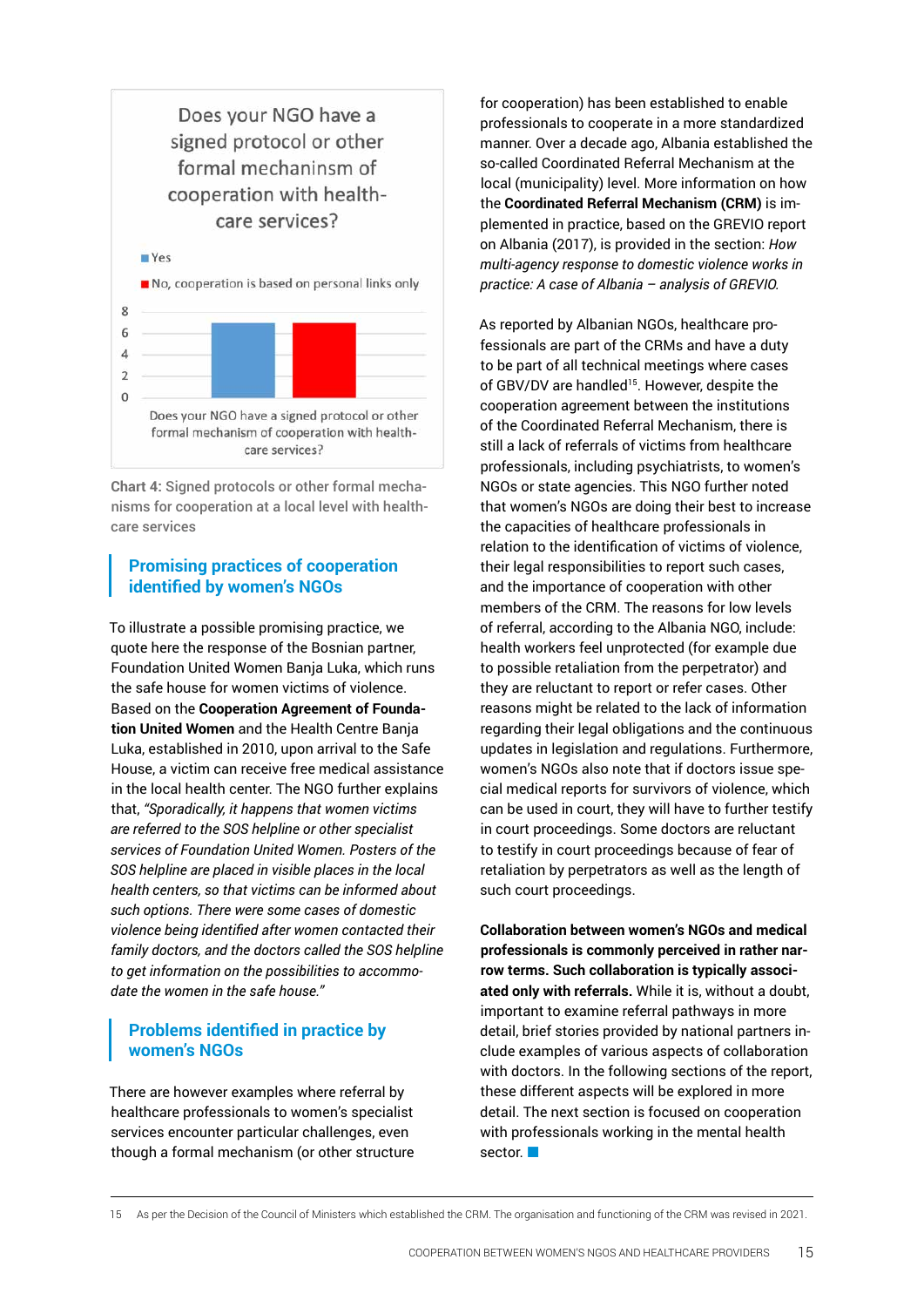# <span id="page-15-0"></span>**C. Cooperation with mental health professionals, and provision of longerterm psychological counselling to survivors of violence within the public healthcare system**

The recently published horizontal review of GREVIO reports (202116) highlighted an important shortcoming in the implementation of the Istanbul Convention, **the insufficient provision of longer-term psychological counselling and support to victims of violence**. Across state parties that have been evaluated, GREVIO noted that long-term counselling was far less available than immediate medical and trauma care. Insufficient provision of long-term psychological counselling was noted (as an example) in Finland, France, Serbia, and Sweden. Generally, more support services appear to be available for recent episodes of sexual violence than past violence. GREVIO further emphasizes that such approach runs counter to the nature and dynamics of this form of violence, as a great deal of stigma, shame and guilt is still associated with it, and is one of the reasons why many victims do not immediately seek help but wait days, weeks, months and sometimes even years to report. Similar assessment about the inadequate possibilities for obtaining long-term psychological counselling has been identified in the evaluation reports of GREVIO on the implementation of the convention in Albania (2017<sup>17</sup>), Turkey (201818), Montenegro (201819) and Serbia (202020).

Taking these assessments into account, specific objectives of this segment are to assess the quality of cooperation between women's NGOs and professionals working in the field of mental health (psychologists, psychotherapists and psychiatrists) in local communities, as well as to examine possibilities of women survivors of domestic and sexual violence to obtain longer-term psychological counselling in the public healthcare system.

Based on the responses received from the women's NGOs completing the questionnaire, it can be concluded that **women's NGOs note that they have established cooperation with psychiatrists, psychologists and psychotherapists who work in public healthcare centers in their local communities, but also identified numerous problems regarding such cooperation.** Furthermore, responses of women's NGOs indicate that **public healthcare systems in the Western Balkans and Turkey do not provide adequate possibilities for long-term counselling or psychotherapy for women survivors of domestic and sexual violence**, and/or that relevant professionals in the public mental healthcare systems sometimes express insensitive attitudes towards victims, or even, prejudices that can further contribute to their re-traumatization.

### **Promising practices of cooperation identified by women's NGOs**

#### **→ Cooperation agreements (formal/ informal) with mental health professionals at a local level**

In Albania, one organization notes that their cooperation with school psychologists has improved recently. Another organization further notes that they have had a good cooperation with psychologists and social workers employed in local hospitals, and occasionally refer women victims to them. A further NGO, which works with survivors across Albania

16 GREVIO (2021). *Mid-term Horizontal Review of GREVIO baseline evaluation reports.* Strasbourg: Secretariat of the monitoring mechanism of the Council of Europe Convention on Preventing and Combating Violence against Women and Domestic Violence, Council of Europe

<sup>17</sup> GREVIO (2017). GREVIO's *(Baseline) Evaluation Report on legislative and other measures giving effect to the provisions of the Council of Europe Convention on Preventing and Combating Violence against Women and Domestic Violence (Istanbul Convention): Albania.* Strasbourg: Secretariat of the monitoring mechanism of the Council of Europe Convention on Preventing and Combating Violence against Women and Domestic Violence, Council of Europe

<sup>18</sup> GREVIO (2018). GREVIO's *(Baseline) Evaluation Report on legislative and other measures giving effect to the provisions of the Council of Europe Con*vention on Preventing and Combating Violence against Women and Domestic Violence (Istanbul Convention): Turkey. Strasbourg: Secretariat of the monitoring mechanism of the Council of Europe Convention on Preventing and Combating Violence against Women and Domestic Violence, Council of Europe

<sup>19</sup> GREVIO (2018). GREVIO's *(Baseline) Evaluation Report on legislative and other measures giving effect to the provisions of the Council of Europe*  Convention on Preventing and Combating Violence against Women and Domestic Violence (Istanbul Convention): Montenegro. Strasbourg: Secretariat of the monitoring mechanism of the Council of Europe Convention on Preventing and Combating Violence against Women and Domestic Violence, Council of Europe

<sup>20</sup> GREVIO (2020). GREVIO's *(Baseline) Evaluation Report on legislative and other measures giving effect to the provisions of the Council of Europe Convention on Preventing and Combating Violence against Women and Domestic Violence (Istanbul Convention): Serbia.* Strasbourg: Secretariat of the monitoring mechanism of the Council of Europe Convention on Preventing and Combating Violence against Women and Domestic Violence, Council of Europe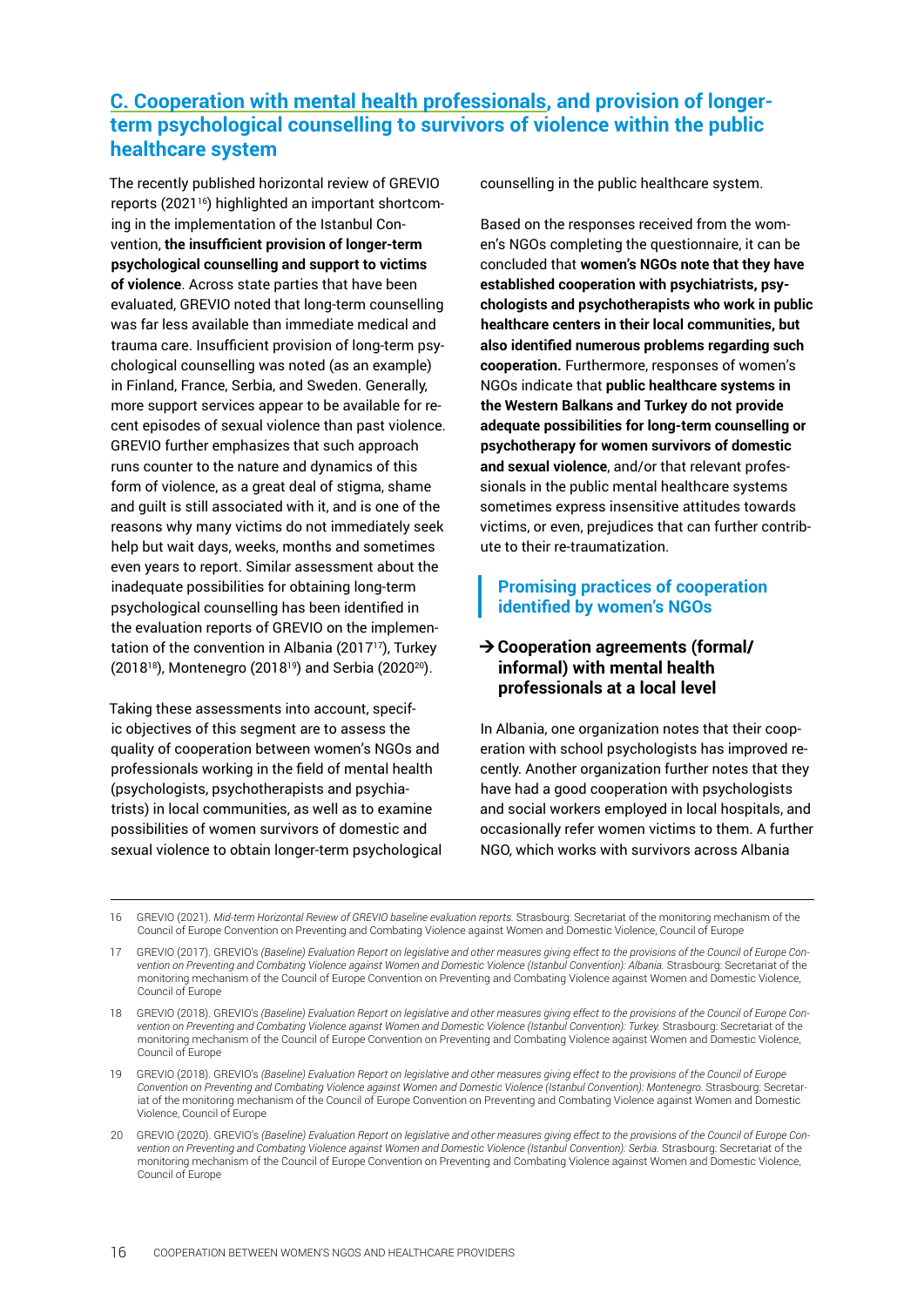(Counselling Line for Women and Girls), claims that such a cooperation has been quite good throughout the pandemic, making it possible to work with increased numbers of domestic violence survivors. Similarly, Psycho-social Centre Vatra from Vlora, Albania, reports that they refer women with mental disturbances to local psychiatrists, within the framework of the cooperation agreement with the Psychiatric Hospital "Ali Mihali" and the Community Centre. Yet another Albanian NGO assesses cooperation as good; social workers engaged in this NGO sometimes refer women victims to clinical psychologist in the local healthcare center, after creating individual follow-up plans for them. One more Albanian NGO reports that their NGO has maintained a good cooperation with experts in the field of mental health, such as psychologists and psychotherapists, as well as with the psychiatrists working in the Durres Polyclinic. Further, this NGO cooperates well with school psychologists in the Municipality of Durres, who refer women victims of domestic violence to this NGO after identifying them through their children at school. During the pandemic, however, the latter was more difficult as schools switched to online learning and thus the number of referrals has decreased. This NGO further reports that for victims of domestic violence there is a procedure called "Green Counselling Line" which is a service provided by the Municipality of Durres; through this system, victims may receive free counselling services. Services of psychiatrists at the State Policlinic are free of charge. Cases of trauma caused by domestic violence are continuously monitored by the unpaid psychiatrist.

A women's NGO from Kosovo assesses that their NGO has an established formal cooperation with mental health professionals in the local hospital, who come to their center to provide services based on need, or they refer their users to such professionals.

One CSSP Partner from North Macedonia assesses cooperation as good, and further explains that some psychologists who work in the public healthcare system have been engaged by women's NGOs as individual consultants to provide psychological counselling. The partner also notes that these professionals are highly sensitized to the issue of violence against women. Consequently, the arrangement described by the national partner implies that victims who use women's NGO services are not referred to public healthcare services to receive free psychological counselling (under

the condition they have health insurance); rather, selected professionals are engaged by women's NGOs to work in their premises.

In Serbia, several associations of mental health professionals and/or individual professionals have started to offer free psychological counselling to citizens in the beginning of the pandemic, including through the establishment of helpline(s). These forms of psychological support were, however, of a "general nature" (not specifically for women victims of violence). Within this context, some women's NGOs have used the opportunity to draw attention to the problems of violence which became more pronounced, especially during national lockdowns. As an example, one Serbian women's NGO working with women survivors of violence with disabilities reports that they have intensified the cooperation with providers of free psychological support in the local community in recent times. In their organization, the number of requests for psychological support increased significantly during the pandemic. For this reason, they worked more on the promotion of their free psychological support service for women with and without disabilities exposed to violence during this period. That is how they became members of the local network "Constellation of Support", which gathers providers of free psychological counselling on the territory of the city of Novi Sad. They also became members of the "Karika Mental Health Network" and in 2020, they actively participated in the Mental Health Festival organized by the Institute of Public Health of Vojvodina for six years in a row.

In Turkey, the women's NGO running the safe house for victims of domestic violence reports that throughout the pandemic, they have continued to refer their users to psychiatrists in public hospitals. They however noted problems prior to and during the pandemic, as described below.

#### **Problems identified in practice by women's NGOs**

#### **→ Limited provision of psychological counselling throughout the COVID-19 lockdowns and beyond**

One Albanian partner reports that they have no cooperation with psychotherapists in their local community, and also notes that throughout the lockdown imposed by the national government, psychological counselling provision was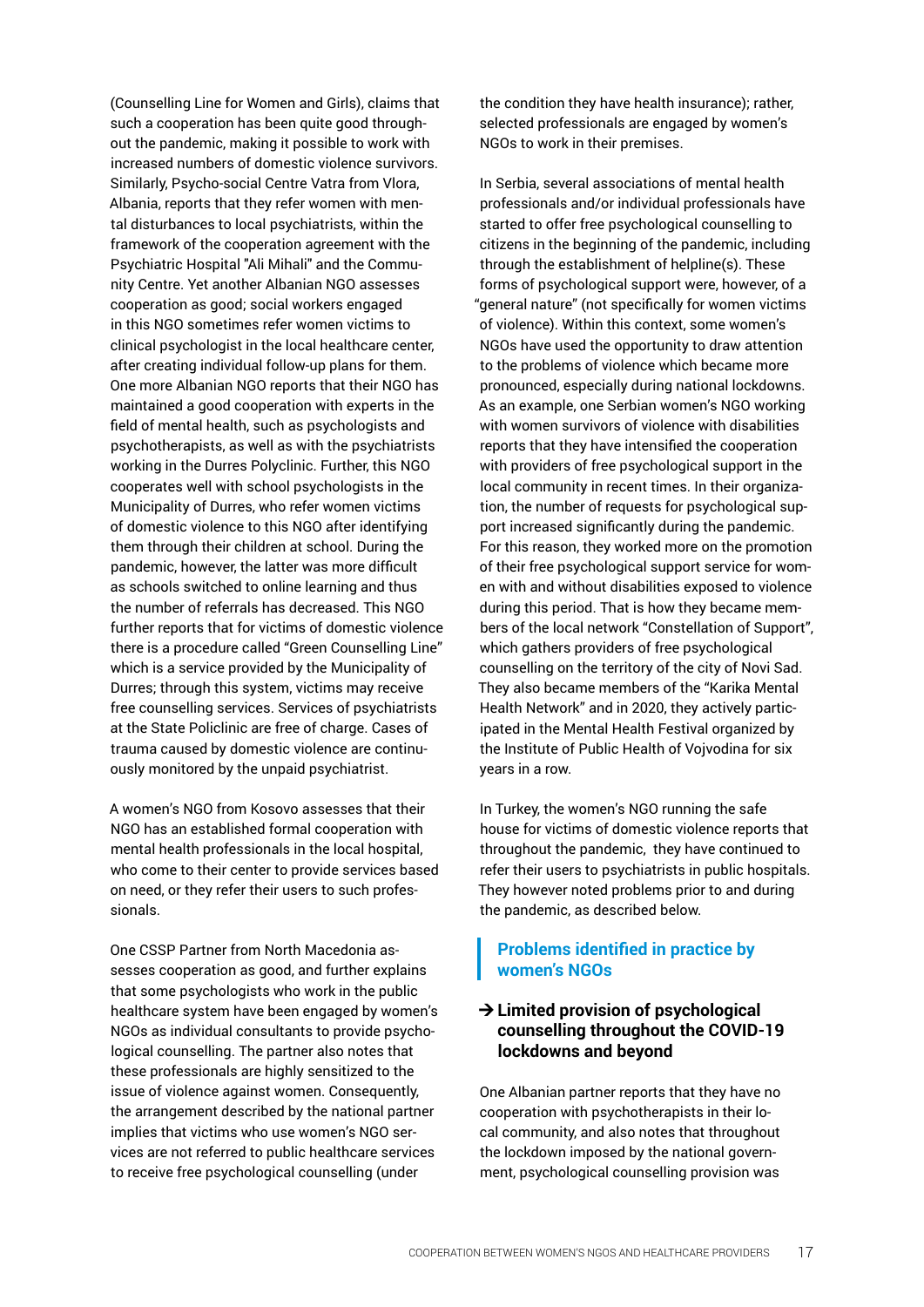interrupted or had to be provided online for a limited number of women survivors, which was not effective in practice. Another organization states that the public healthcare service in their municipality has only one psychiatrist; he is the one who is supposed to provide long or short-term counselling to survivors based on their needs, but this is not sufficient. Another partner from Albania reports that victims can get free counselling sessions by psychiatrists, but longer-term psychological counselling or psychotherapy is available only in private practice and thus is subject to fees.

A women's NGO from BiH, which runs a safe house for women victims of domestic violence reported that their beneficiaries had an increased need for psychological and psychiatric assistance during the pandemic. However, during the period of lockdown and most restrictive measures imposed by the government against COVID-19 in 2020, psychiatric and psychological counselling in the public healthcare system was not available. After lockdown restrictions were lifted, the waiting time for therapy were long, as disinfection measures increased the time between sessions and the number of clients per day was reduced. Therefore, women needed to wait longer to receive assistance. Due to the problems encountered in the public healthcare system, women beneficiaries relied on the services provided by the psychologist of the Safe House in Banja Luka. To bridge the gap between the needs of survivors and available psychological assistance, this NGO has also engaged a clinical psychologist as an external associate who conducts individual therapeutic sessions with beneficiaries of the Safe House on a needs-led basis.

The women's NGO from Turkey note that demand for psychological counselling has increased during the pandemic. Volunteer psychiatrists, psychologists, and psychotherapists provided online services in their organization, which remained available throughout the pandemic. At the same time, the local government reduced the provision of such services, or did not provide such services online. Therefore, demand for services from psychologists, psychotherapists and psychiatrists was supplied by women's NGOs. This NGO further reports that in general, and even before the pandemic, there are not enough therapists in hospitals so it is almost impossible to get long-term therapy in a hospital setting.

#### **→ Short-term psychological counselling**

One Bosnian NGO further highlights that according to available regulations, the duration of psychological counselling depends on the specificity of each case, and counselling can be long-term and continuous if there is motivation from the victim to continue the sessions. However, based on the experience of this NGO, women victims usually get just a few sessions in the public mental healthcare system, and very often, the treatment ends with a prescription for psychiatric medication.

A women's NGO from North Macedonia reports that women victims can go to a general practitioner in the primary healthcare practice and ask for referral to mental health specialists, but they have to pay a participation fee. In practice, there is no long-term counselling offered by mental health specialists.

In Turkey the services provided by the local government is not sufficient, and in most cases they do not provide long-term therapy, but only short-term psychological counselling. Psychological support at state hospitals is available depending on ones' health insurance; when a victim is not insured, in accordance with Turkish Law 6284, she can apply for temporary health insurance stating that she is exposed to domestic violence, however, this NGO claims that the latter provision has not been implemented in practice and women's NGOs sometimes cover these fees.

#### **→ Lack of a gendered understanding when supporting survivors of violence**

A Montenegrin women's NGO reports that professionals working in mental healthcare lack a gendered understanding of violence against women, so their interventions tend to further traumatize women survivors. Furthermore, this NGO notes that during the pandemic the services of such professionals were even less accessible than before, and in their opinion, these professionals have a "traditional" approach to domestic and sexual violence that contributes to the re-traumatization of the victim. When it comes to accessing longer-term counselling, this NGO reports that the length of treatment and the number of sessions depend on the victims' needs assessment, but the problem is that there are no specialists (i.e. psychologists or psychotherapists) with sufficient and adequate knowledge who can work with victims of domestic violence, and there are no experts specialized in working with sexual violence victims.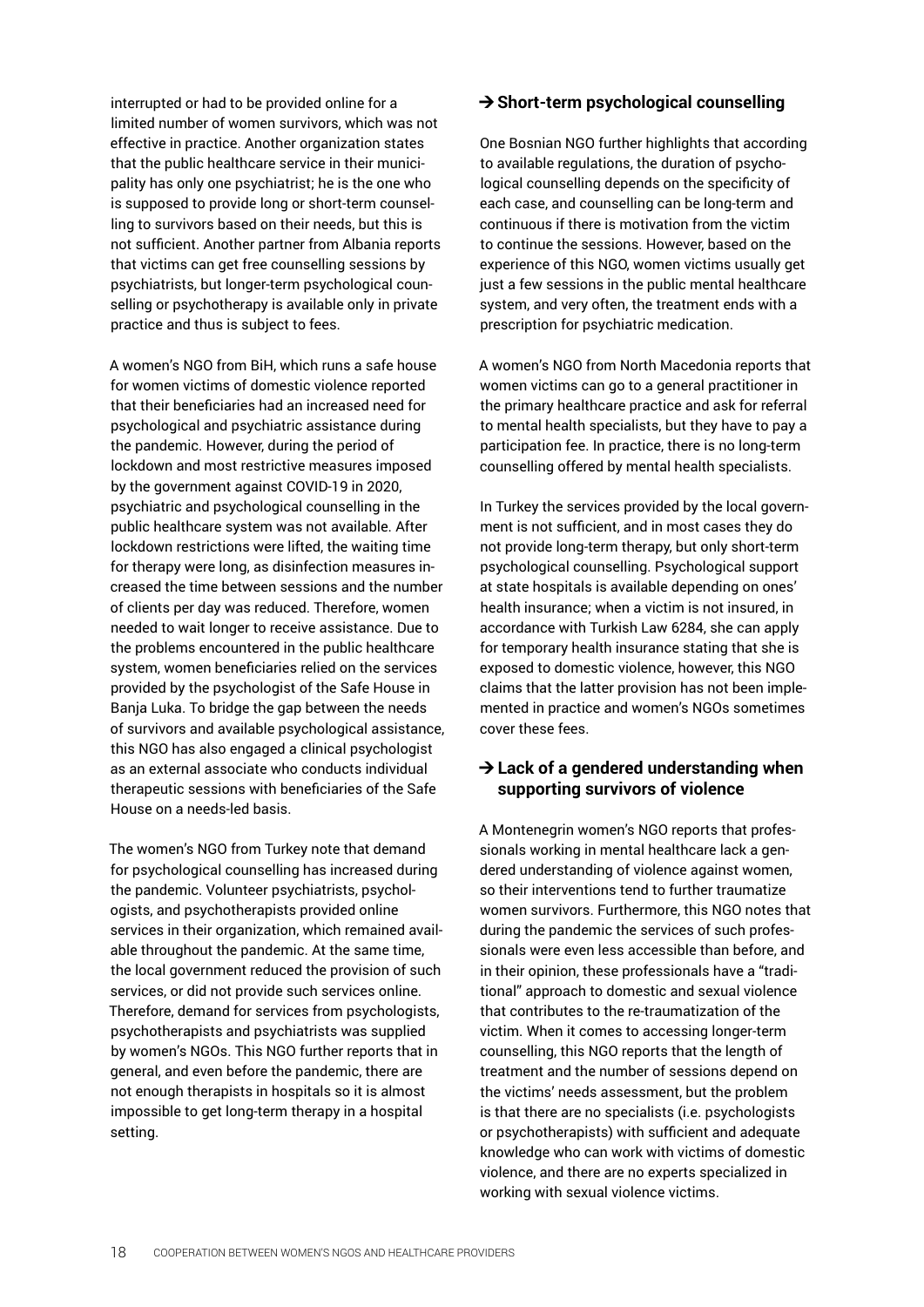#### **→ Lack of cooperation with mental health practitioners**

One NGO from Serbia reports that they have no direct cooperation with psychologists or other providers of services within the public centers for mental healthcare. Another NGO reports that

women victims can go to their general practitioner and ask for a referral to a psychologist or psychiatrist, however, these specialists in the public healthcare system do not provide counselling; rather, the treatment includes only issuing a diagnostic and a drug prescription.



#### **BAD PRACTICE EXAMPLE: Stereotypes encountered in the psychiatrist's report regarding a victim of sexual violence**

*"The young woman, a final year university student, lives alone in a rented apartment. Her family lives in a rural area. She survived rape by her former boyfriend. After the perpetrator was arrested, the public prosecutor decided that he should be released from pre-trial custody, although he knew where the young woman lives, and already had a criminal record. Because of her fear from repeated violence, the woman was accommodated in the Safe House in Banja Luka. During the procedure of reporting rape, she was referred to a psychiatrist in a hospital. The session was brief; the psychiatrist asked her only a few questions, without any interest in her actual psychological condition. In the medical report issued to the woman, the psychiatrist wrote that she had "a deep neckline", which automatically shifted the responsibility of rape to the victim, and could negatively influence the final outcome of the judicial proceedings. The survivor felt very bad due to the statement made by the psychiatrist. Throughout the procedure of reporting rape and medical examinations, she was exposed to re-traumatization, including denial of her problem and minimizing the consequences of the violence. This procedure is still ongoing."*

Foundation United Women Banja Luka, *Bosnia and Herzegovina*, <http://www.unitedwomenbl.org>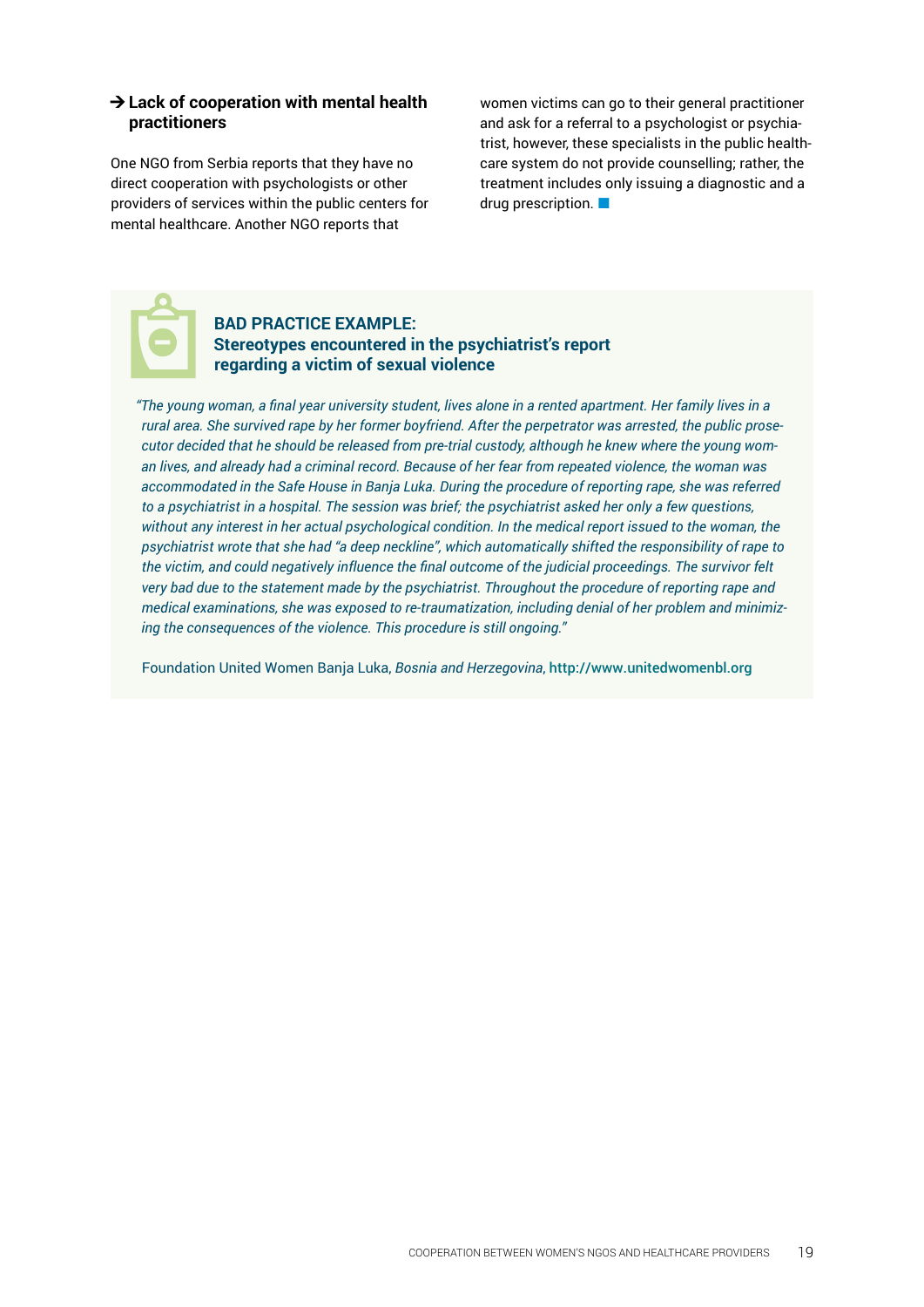# <span id="page-19-0"></span>**D. Protocols regulating duties and responsibilities of healthcare workers in cases of domestic and sexual violence**

In assessing the quality of multi-sectoral cooperation, one of the crucial issues to be examined is: what kind of protocols are in place for healthcare providers when supporting women victims of violence?

As underlined in the horizontal review of GREVIO's evaluation reports (2021<sup>21</sup>), GREVIO highlighted the need to provide an adequate access to healthcare services, and positively noted that many **state parties are equipped with healthcare protocols including standardized care paths covering the identification of victims, screening, diagnostic, treatment, referral, documentation, as well as standardized forms to document the injuries experienced by victims** to the police, mainly in relation to intimate partner violence. Shortcomings have however been identified in the implementation of such protocols and minimum standards in state parties such as Albania and Portugal. GREVIO has also highlighted in its baseline evaluation reports on Albania and France a weak co-ordination of healthcare professionals based on existing referral mechanisms. Moreover, a lack of standardized protocols and guidelines that set clear procedures in the provision of treatment and care to victims of sexual violence

have been noted in GREVIO baseline evaluation reports, including those on Malta, the Netherlands, Serbia, and Spain.

The present research attempts to analyze the following:

- Whether countries have a **general protocol**, which clarifies the duties and responsibilities of **all relevant professionals**, such as the police, social protection services/centers for social work, the judiciary, educational institutions, and healthcare services. If yes, whether the document addresses all forms of violence covered by the scope of the Istanbul Convention or only domestic violence.
- Whether a **special protocol** for healthcare professionals exists, focused on the duties and responsibilities of **healthcare workers** in a more specific manner, including procedures for identifying, recording and documenting violence. If yes, whether the document covers domestic violence only or addresses sexual violence as well.

|                                                           | <b>Albania</b>                                                          | <b>BiH</b>                                                                  | <b>Kosovo</b> | Montenegro | <b>North</b><br><b>Macedonia</b> | <b>Serbia</b> | <b>Turkey</b> |
|-----------------------------------------------------------|-------------------------------------------------------------------------|-----------------------------------------------------------------------------|---------------|------------|----------------------------------|---------------|---------------|
| General<br>protocol on<br>all forms of<br><b>VAW</b>      | No                                                                      | No                                                                          | No            | No         | No                               | No            | No            |
| General<br>protocol on<br>DV only                         | Yes<br>$+$<br>Protocol<br>specific to the<br>context of the<br>pandemic | <b>Yes</b><br>(at the entity<br>level: Republic<br>of Srpska) <sup>22</sup> | Yes           | Yes        | No                               | <b>Yes</b>    | No            |
| General<br>protocol on<br>SV                              | Yes                                                                     | No                                                                          | No            | No         | No                               | No            | No            |
| <b>Special</b><br>protocol for<br>healthcare<br>providers | Yes<br>$+$<br>Protocol<br>specific to civil<br>emergency<br>situations  | No                                                                          | No            | No         | No                               | <b>Yes</b>    | No            |

**Table 1:** The overview of available General and/or Special Protocols in Western Balkans and Turkey, according to information received from women's NGOs filling out the questionnaire

<sup>21</sup> GREVIO (2021). *Mid-term Horizontal Review of GREVIO baseline evaluation reports.* Strasbourg: Secretariat of the monitoring mechanism of the Council of Europe Convention on Preventing and Combating Violence against Women and Domestic Violence, Council of Europe

<sup>22</sup> In the report of the national partner, there was no information about the another entity (Federation BiH)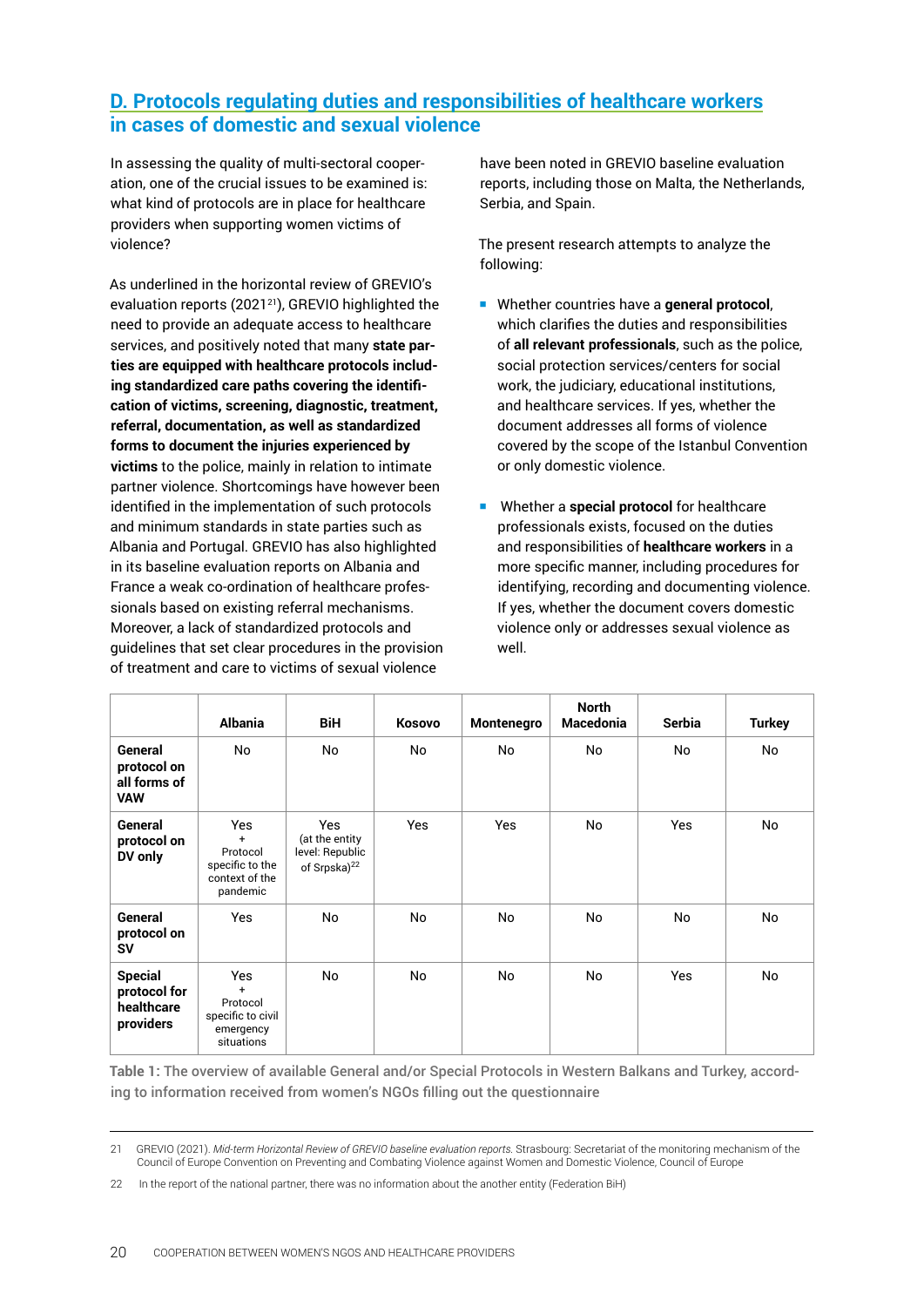According to the answers received to the questionnaire, a list of available protocols in the Western Balkans and Turkey is available in Annex I of the present assessment. These answers should be taken with caution, as they represent the information that is available to women's NGOs filling out the questionnaire.23

**While some countries have protocols that include the terms "gender-based violence" or "violence against women" in their titles, such protocols only or primarily address domestic violence.** According to the information provided by the NGOs in North Macedonia and Turkey, these countries do not have either general or special protocols.

Although it was not in the scope of the present research, it is recommended that future analyses should assess in more detail the content of such protocols, and if such protocols include references to sexual violence. Based on the information provided by respondents in Serbia, the General Protocol includes a definition of sexual violence in intimate partner relations, under the section "Detecting violence"<sup>24</sup>, but has no specific measures related to this type of violence. Interestingly, this document, adopted in 2011, includes a definition which firstly refers to lack of consent, and further to conditions that preclude a valid consent, and finally to "intimidation, blackmail and pressure". To this day, Criminal Law on rape in Serbia, has not been amended to meet the requirements of Article 36 of the Istanbul Convention. For this reason, GREVIO in its report on Serbia (2020), urged the Serbian authorities to speedily reform the Criminal Code provisions covering sexual violence to be based on the notion of freely given consent.

The current findings are consistent with the recent policy paper in the Western Balkans and Turkey, which was focused on the issue of sexual violence (Brankovic and Saidlear, 2021<sup>25</sup>) and revealed that protocols/guidelines for professionals related to

providing support to sexual abuse victims are absent or insufficiently developed. The previous study also referred to a promising practice example; the guidelines26 on sexual violence that were developed for medical and other professionals in Serbia in 2019, under the project implemented in the Autonomous Province of Vojvodina which prescribes procedures for medical and other professionals, and explains standards on which service provision should be based. Throughout 2020, three additional protocols were developed in Vojvodina which strengthened the capacities of NGOs and medical professionals to support sexual violence victims in light of the pandemic. The first protocol was drafted to ensure mandatory testing for infectious and sexually transmitted diseases for survivors of sexual violence; the second aimed to ensure improved coordination of the hospital working groups and groups for coordination and cooperation within the public prosecution office, while the third was drafted with primary healthcare centers and gynecological ambulances with the purpose of expanding the scope of healthcare institutions involved in providing direct assistance to women victims (ibid.).

Albania recently developed a document which specifically addresses sexual violence against adults, titled: 'Protocol for Management of Cases of Sexual Violence at the Local Level, through Multi-Sectoral Coordinated Approach', and adopted in March 2021. Furthermore, only Albania adopted a Protocol that addresses specificities of dealing with cases of domestic violence during the COVID-19 pandemic. As further explained by the above-mentioned Albanian NGO, these two protocols have to be adopted by the members of the Leading Committee of the Coordinated Referral Mechanism of cases of domestic violence at the municipality level (healthcare institutions are members of this Mechanism). The Albanian authorities also adopted a Special Protocol for healthcare providers, which is focused on "civil emergencies".

<sup>23</sup> The questionnaire that was created for the purpose of this multi-country research assessment included questions about the content of each protocol (whether it is a general one, regulating duties and responsibilities of all relevant professionals, such as the police, social protection, education, health-care services, etc.) or special (regulating specific duties of health-care professionals); the legal status of the document (i.e. whether it is a by-law/mandatory or just represents a guideline/it is not obligatory); description of the main provisions; if there are any sanctions prescribed if the professionals do not respect it and if a particular NGO knows of any case that health-care professional was sanctioned for not respecting it; specification which procedures apply in cases of domestic violence and sexual violence. However, the answers provided by national partners were incomplete and/or not reliable.

<sup>24</sup> The following definition is provided in the General Protocol in Serbia: Sexual violence is a sexual act without consent or the ability of the victim to choose to give consent, regardless of whether the act has been performed; sexual act or attempt of this act when a person is not in the position to consent or refuse participation due to illness, disability, influence of psychoactive substances, age, that is, because of intimidation, blackmail or pressure; painful and humiliating sexual act. Intimidation, blackmail or pressures to participate in the unwanted sexual act include using words, gestures, objects or weapons expressing intention to cause pain, injury or death.

<sup>25</sup> Op. cit.

<sup>26</sup> Todorov, D., Stevkovic, Lj., Veselinovic, I., Josimovic, S. (2019). *Guideline for conduct in cases of sexual violence within sexual violence referral centres in the Autonomous Province of Vojvodina.* Novi Sad: Provincial Secretariat for Health-Care of the Autonomous Province of Vojvodina and Centre for Support to Women, Kikinda (in Serbian)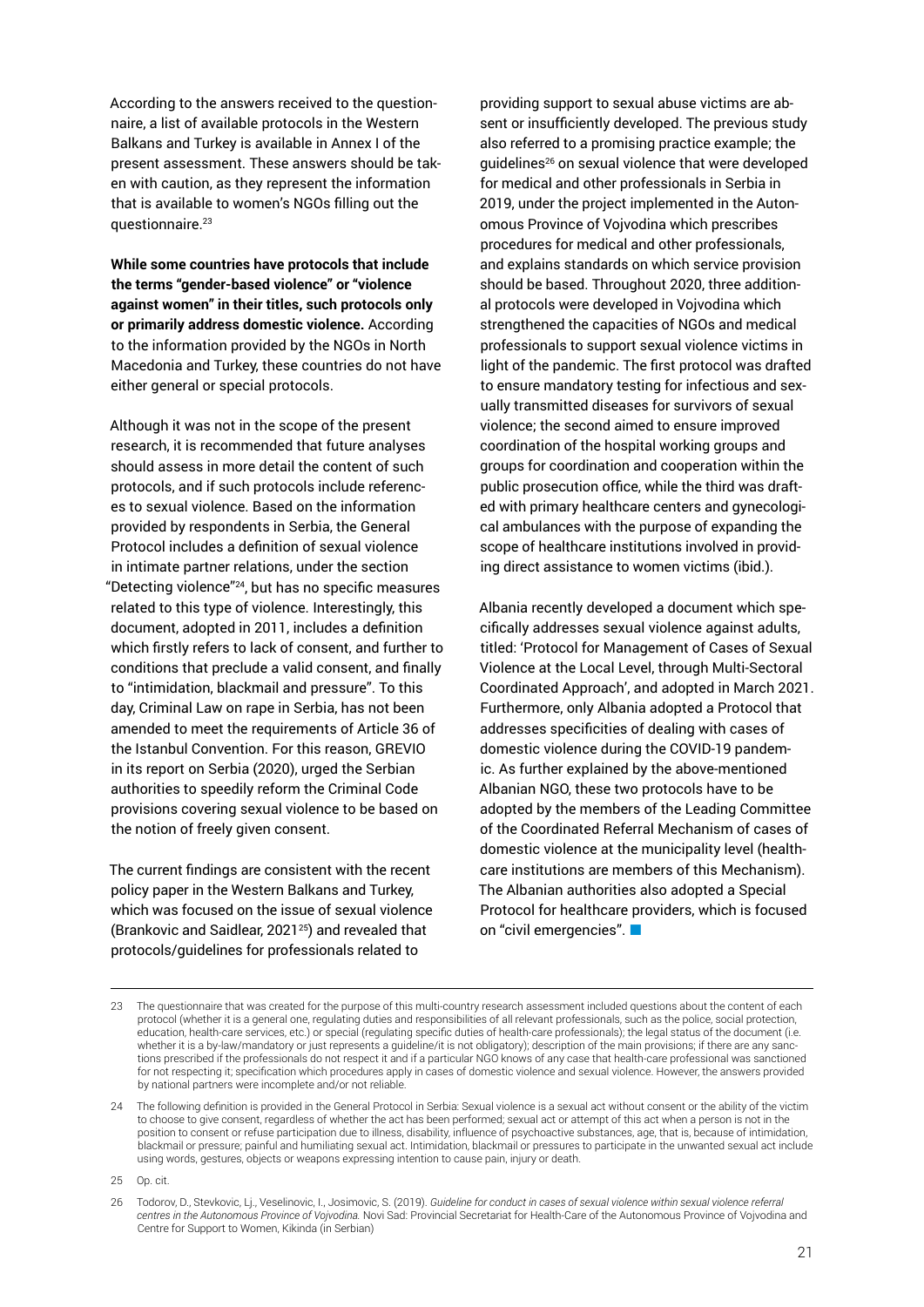# <span id="page-21-0"></span>**E. Implementation of protocols regulating duties and responsibilities of healthcare workers**

The present segment aims to analyze how the above-mentioned protocols have been implemented in practice, in light of victims' experiences with healthcare providers (as provided in the responses of the national partners).

# **E1. Experiences of victims in seeking help in healthcare institutions**

#### **Promising examples of the implementation of protocols identified by women's NGOs in Albania and BiH**

One Albanian organization reports: *"Our organization is a member of the Coordinated Referral Mechanism in the Municipality of Durres and as such maintains a cooperation with all actors, and in particular, experts in the field of mental health, such as psychologists and psychotherapists. When the cases are identified and discussed during the meetings of this Mechanism, according to the needs presented, victims are referred to specialist examinations at the Durres Regional Hospital".*

A Bosnian NGO notes, *"Upon arrival to the Safe House, a victim can receive free medical assistance through accessing the healthcare center. This has*

*been regulated through the Cooperation Agreement of Foundation United Women and the Health Centre Banja Luka, signed in 2010. There is a cooperation with the Health Centre of Banja Luka (responsible for primary health care and emergency wards) under which all women and children sheltered in the Safe House Banja Luka run by the Foundation United Women can receive medical assistance in the family medicine center close to the location of the Safe House. This applies to all women regardless of their previous place of residence. There is also a cooperation in place with a hospital in Banja Luka which provides free of charge specialist check-ups and examinations, prioritizing women and children beneficiaries of the Safe House. In accordance with the Law on Protection from Domestic Violence, all victims of violence have the right to free health examinations. Furthermore, due to the advocacy efforts of Foundation United Women at the Council for Combating Domestic Violence of the Republic of Srpska, in November 2020, the RS Government adopted the decision to grant free COVID-19 testing to victims of domestic violence prior to their accommodation in the safe houses in the Republic of Srpska.27"*

The following story illustrates how women survivors with disabilities are overlooked and neglected due to a poor institutional response, but also shows that interventions of women's NGOs can change a situation for better.

### **The woman with disabilities was abandoned by institutions, but women's NGO changed her fate**

*"A woman with a physical disability was exposed to psychological violence and forced isolation by her husband for a long period of time. She was left locked in the locked while her husband was at*  work. She turned to the SOS telephone for help, due to the lack of response from the police and the Centre for Social Work to her reports of violence. The woman had previously approached institutions that did not *respond to her calls, nor did they go out on the field to check the living conditions and circumstances in which she lived. The consultant of the SOS phone called the police and insisted that they should check her house. When police officers rang the doorbell, it turned out that the house was locked; the woman could not get up and open the door herself, so they concluded that she was locked inside. Due to the intervention of our organization, the woman was removed from her home and accommodated in the Safe Women's House. Furthermore, during the pandemic, in the Health Centre in Vranje, a hydraulic gynecological table accessible to women with physical disabilities was placed in the red COVID-19 zone and doctors* 

<sup>27</sup> Decision of the Government of Republic of Srpska available at: [https://www.vladars.net/sr-SP-Cyrl/Documents/Zakljucak%20o%20test%20](https://www.vladars.net/sr-SP-Cyrl/Documents/Zakljucak%20o%20test%20zrtava%20nasilja%20u%20porodici%20prilikom%20smjestaja%20u%20sig%20kuce.pdf) [zrtava%20nasilja%20u%20porodici%20prilikom%20smjestaja%20u%20sig%20kuce.pdf](https://www.vladars.net/sr-SP-Cyrl/Documents/Zakljucak%20o%20test%20zrtava%20nasilja%20u%20porodici%20prilikom%20smjestaja%20u%20sig%20kuce.pdf) (on Serbian)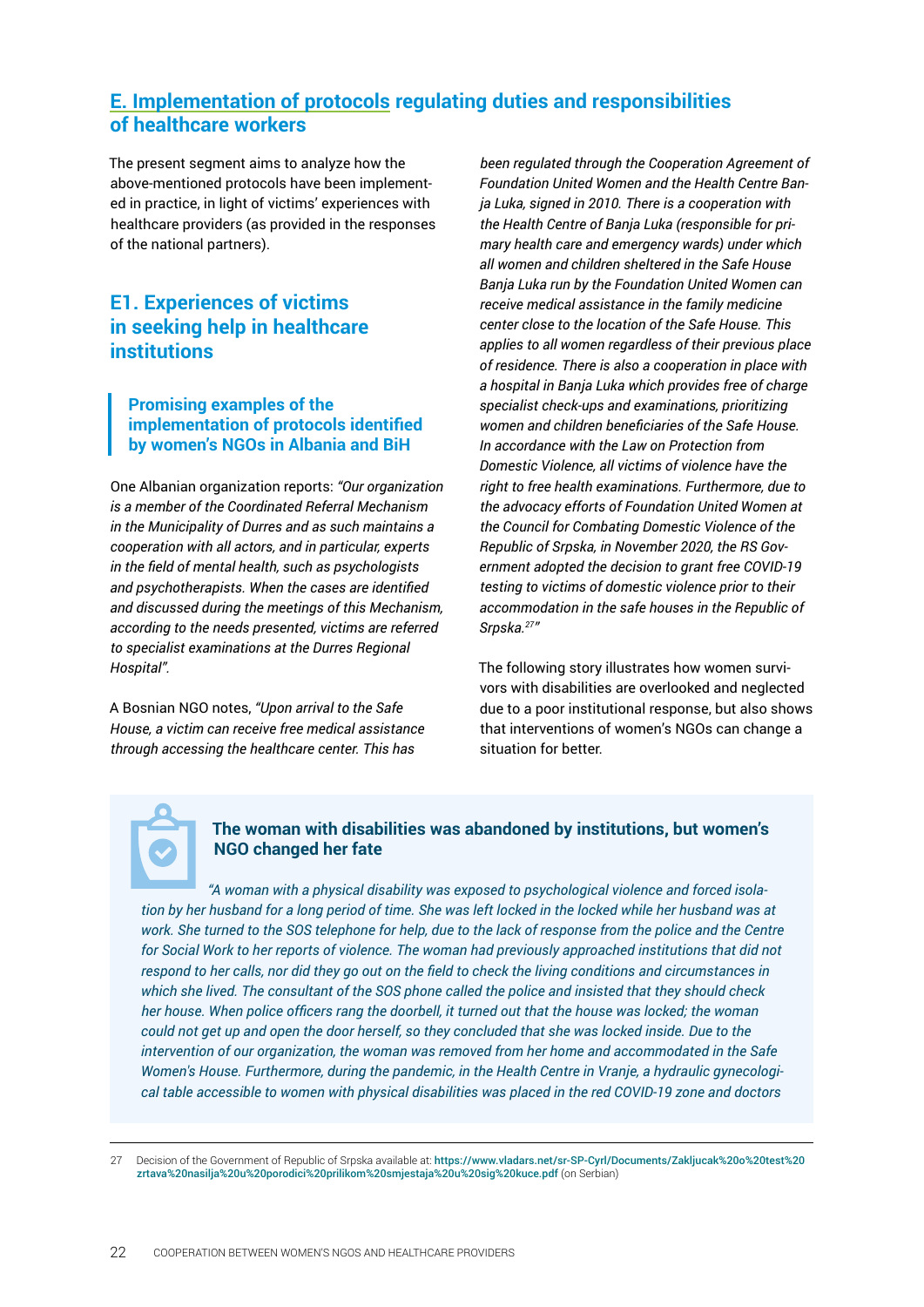*were not able to perform preventive and other examinations on this group of women. At the initiative of our cooperating organization (Human Rights Committee - SOS helpline Vranje), the gynecological table was moved from the red zone."*

Iz kruga – Vojvodina, Organization for the Support of Women with Disabilities, [https://izkrugavojvodina.org](https://izkrugavojvodina.org/)

#### **Problems identified in the implementation of such protocols**

While most of the countries in the Western Balkans and Turkey have been taking important initiatives to develop relevant documents on the duties of institutions, including public healthcare sector, as well as on inter-agency collaboration, the focus of this section is on identifying the challenges that emerged in the process of their implementation. **Women's NGOs identified the following shortcomings in the implementation of protocols, including some important aspects which occurred throughout the COVID-19 pandemic.**

 One Albanian NGO noted that most medical staff are untrained in identifying cases of domestic violence or sexual abuse and in providing services to victims, as well as on referral. Furthermore, medical professionals avoid referral of cases due to "fear of being confronted with the perpetrators". During the pandemic, some victims of domestic violence were referred to hospitals by the Judicial Police Officers to conduct forensic examinations, but the regional hospital worked only with COVID-19 patients, and thus were not able to perform such examinations. Marginalized women, especially Roma women and women with disabilities, face obstacles in obtaining timely healthcare. This NGO further explained that despite the legal obligation arising from DCM no. 327 "On the Mechanism of coordination of work between the responsible authorities for the referral of cases of domestic violence, as well as its proceedings for the support and rehabilitation of victims of violence", dated 02.06.2021, referral of such cases is non-existent in their community.

A Bosnian NGO reports that, *"in general, there is a lack of access to general services for women survivors of violence, especially during lockdown".* Access to primary healthcare services was limited due to COVID-19 restrictions, and specialist medical check-ups were delayed. During the first few months after the pandemic outbreak, Foundation

United Women experienced difficulties in providing accommodation to women and children in need due to lack of isolation premises, and lack of clear procedures for testing and access to testing for COVID-19.

One Kosovar NGO reported about the problems rural women face in healthcare centers. It seems that doctors sometimes avoid examining whether injuries were caused by domestic violence, since victims visit healthcare centers in the presence of members of the husbands' family; *"Women in rural areas are not allowed to go to see a doctor alone, but usually a husband's family member is accompanying them. Doctors are aware of this issue and since they have no time or will to talk with women alone, they do not ask how the injury was inflicted, but focus only on prescribing a treatment. We had a case where the victim was injured by a knife and told the doctor that it was a dog bite, and the doctor wrote in the report that 'the injury was caused by a dog bite'".* Another Kosovar NGO focuses on the problems of women who are, or might be, exposed to intersectional discrimination: *"Based on our experiences, there are discriminatory practices in healthcare institutions towards women from Roma, Ashkali and Egyptian communities, as well as women with disabilities and lesbians. They receive poorer services and face a discriminatory approach by service providers".* 

A women's NGO from North Macedonia describes problems related to costs of medical treatment. According to Article 51 of the new Law on Prevention and Protection from Violence against Women and Domestic Violence, all healthcare institutions and healthcare workers must take protective measures to issue the necessary medical documentation to victims of VAW, and funds for these interventions are provided in the annual work program of the Ministry for Health. In practice, to get such documentation women must pay in advance and after receiving a confirmation certificate from the local Centre for Social Work that they are victims of VAW or DV, they can be reimbursed for the costs. In line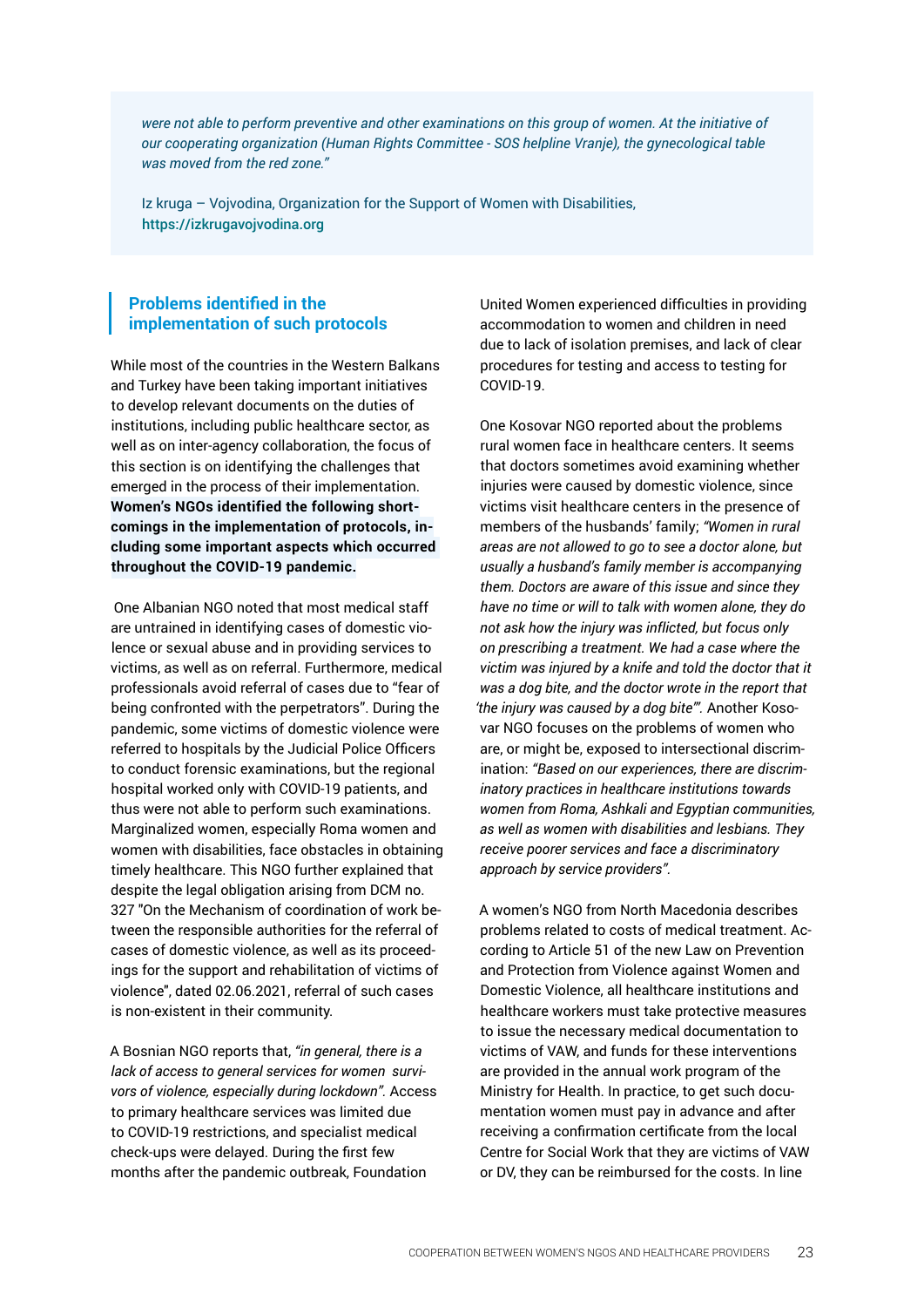with the Law on Social Protection, victims have the right to a one-off financial aid from the state budget covering the costs of medical treatment related to violence. Maximum financial aid for this purpose is 12.000 Macedonian denars (approx. 200 EUR). If they have no insurance, there is a Programme for Mother and Children, which is adopted by the Ministry of Health annually, but funds can cover only the costs of free examinations for victims of sexual violence.

A Montenegrin NGO points to the barriers women victims face in accessing healthcare services. *"We cooperate well with healthcare institutions when there is an acute situation of violence, when the victim has injuries, and when a companion goes with her and the police to the ambulance. In such cases, everything is finished relatively quickly, without waiting. However, when additional check-ups are needed (for example, specialist examinations), women have to wait for hours. Only when individual doctors show empathy can the process be accelerated. Women victims of violence who are undocumented and foreigners do not have access to regular healthcare. In such cases, we lobby private medical centers to offer free specialist examinations, or offer at least their services for a smaller fee".*

A Serbian NGO working with women with disabilities reported on the numerous obstacles this group of women face when seeking help in healthcare institutions: *"Healthcare services are inaccessible, both in terms of architectural barriers and in terms of inadequate medical equipment (lack of hydraulic tables, inadequate instruments, etc.). Medical professionals are insufficiently trained to work with women with disabilities and we note problems such as social distance, communication barriers, ignorance of disability etiquette, and use of an offensive terminology. Women with disabilities are denied the right to choose their doctor or go to facilities that meet basic accessibility conditions. Under great risk are women with mental disabilities who receive birth control as part of regular therapy; they are not informed about their health choices, and are not generally informed about contraceptives (such as IUD placement). When it comes to women with hearing impairments, healthcare professionals do not call sign language interpreters, although this is a legal obligation and when a woman comes accompanied by an interpreter, it happens that they throw him/her out of the office. Healthcare professionals turn to personal assistants instead of the woman they provide the service to, or ask them to do tasks that are not within their competence (for example, to help the nurse get her on the bed)".*



#### **BAD PRACTICE EXAMPLES: Brief stories about the experiences of victims in healthcare institutions:**

#### **Who is responsible for forensic examination?**

One Albanian NGO provided an example of a recent victim of domestic violence's experience. The case illustrates difficulties in the provision of medical services, such as forensic examination, which emerged during the pandemic. Since the usual referral pathways for providing forensic examination in cases of domestic violence were disrupted due to the pandemic, it became unclear which specific medical center was responsible for conducting a forensic examination. As a result, the woman did not receive the service she was entitled to, as a victim of domestic violence: *"The woman was a victim of domestic violence by her cohabitant. She reported violence one week after the violent incident. Since the*  first state agency she approached was the police, the police officer decided that she should be examined *by a forensic doctor in the city X. However, due to the emergency situation during the pandemic, her case was referred to one shelter and she could not receive healthcare services in this city. In Vlora, this service was not provided since doctors claimed that her case was under the jurisdiction of the forensic doctor in the city X."* 

Vatra Psycho-Social Centre, *Vlore, Albania*, <http://qendravatra.org.al/>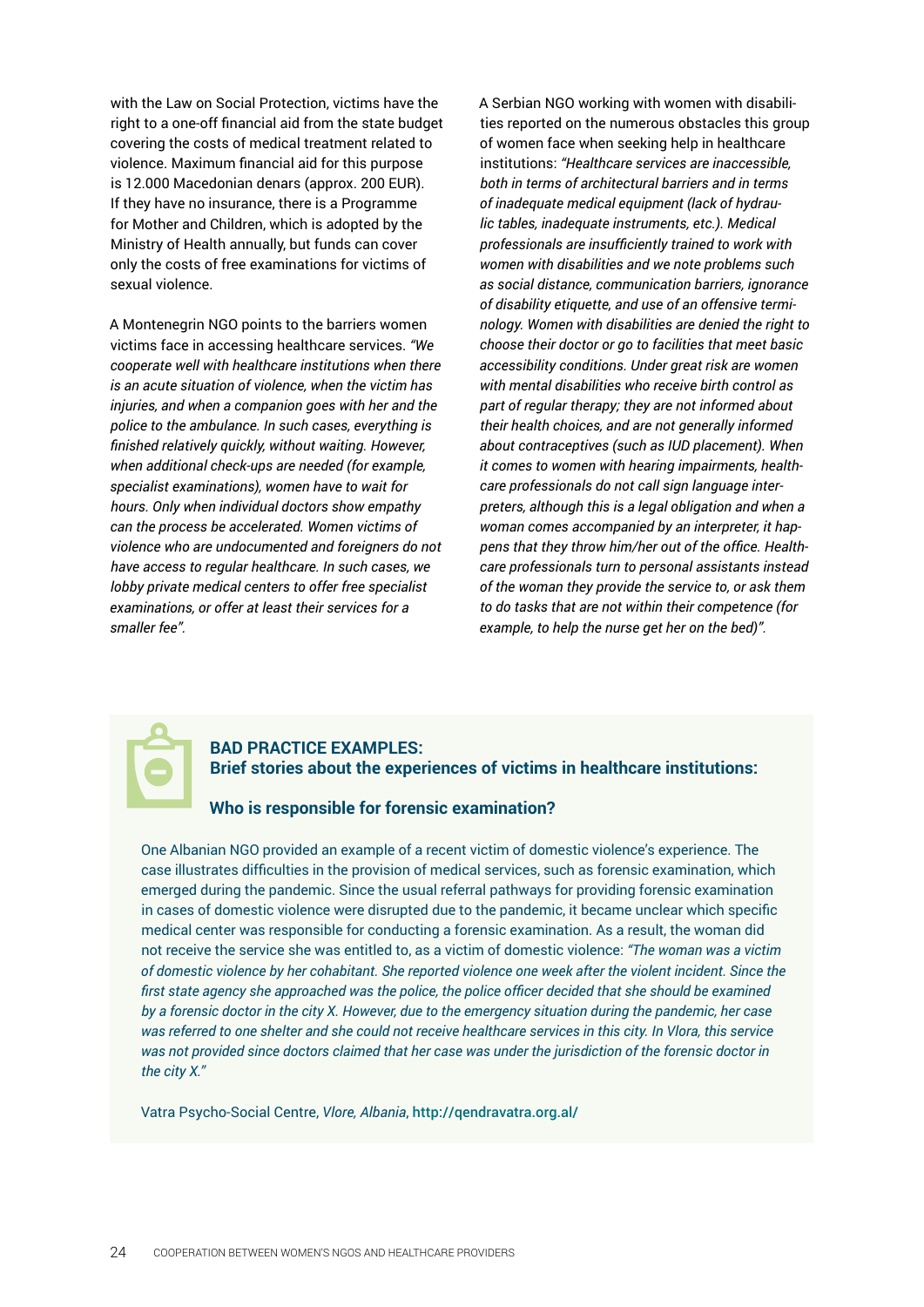#### **Is the virus more dangerous than a head injury?**

The NGO from Kosovo provided another bad example of the experiences of women victims during the pandemic: *"We supported a woman, mother of four children, who experienced domestic violence by her husband. She had a head injury, caused by her husband and went to a hospital, but due to the pandemic, doctors did not take her case seriously. They released her with an explanation that 'the virus is more dangerous than her injury'. She reported the violence to the police and they told her that, 'she cannot go to a shelter since she has four children'. A few months later her husband attacked her again, and she again reported violence to the police. This time, the police brought her to the safe house".* 

Women Wellness Center, *Kosovo*, <www.qmg-ks.org>

#### **A pregnancy resulting from rape**

The Monitoring Network Against Gender-Based Violence, a network of Albanian NGOs, prepared the shadow report to the Committee of the Parties to the Istanbul Convention in 2021, related to the implementation of recommendations to Albania provided by GREVIO in 2017, and issued by the Committee of the Parties. The report includes a description of the ordeal of victims of sexual violence, including interventions of doctors related to pregnancies resulting from rape. They presented the case of a woman assisted by Lillium Centre, the center recently established in Albania to support victims of sexual violence.

*"In December 2020, A.B. reported that she had been abused again by an unknown person. Another pregnancy was caused as a result of the sexual abuse, which was discovered by consultants at the town's psychiatric hospital. By that time, A.B. was 19 weeks pregnant. She expressed the wish to terminate the pregnancy on account of her not being able to care for the child. Her family refused to accept her back in the home and support her if the pregnancy was not terminated. Her safety was jeopardised. A.B. was accommodated in the Lilium Centre on 15 April 2021, together with her mother. She was assessed by the psychiatrist and received the necessary psychological support. She was also seen by an obstetrician-gynecologist. In the meantime, according to relatives, representatives of the social services and the state police, her brothers refused to allow her to return back home while pregnant. A.B. and C. D. insisted that the pregnancy had to be terminated because she felt she was at risk because of her brothers."* 

Article 11, of Law No. 8045, dated 7 December 1995, on the termination of pregnancy, states: *Termination of pregnancy for social reasons may be performed up until the 22nd week where a panel composed of three specialists – medical, social worker and legal – following an examination and deliberations, find that the pregnancy is the result of rape or another sexual crime, or where other social grounds are proven. The instruction on how to proceed in such cases and on the composition of the commission shall be adopted by the Minister of Health and Social Protection. However, the relevant instruction which the competent institutions were required to issue, was never done. The local co-ordinator against domestic violence, the social services, and the police were informed and advised to pay a visit to the family in order to mediate A.B.'s return home. Their efforts were not successful because her brothers categorically refused to allow her to return home pregnant. The agencies, however, insisted and made it possible for the pregnant girl to return home.* 

Centre for Legal Civic Initiatives, *Tirana, Albania,* quoting the following source: *Monitoring Network Against Gender-Based Violence (2021). Shadow report on the implementation of recommendations addressed to Albania by the Committee of the Parties to the Council of Europe Convention on Preventing and Combating Violence against Women and Domestic Violence 2018-2020*, [https://rm.coe.int/alba](https://rm.coe.int/albania-report-the-monitoring-network-against-gender-based-violence-co/1680a4681f)[nia-report-the-monitoring-network-against-gender-based-violence-co/1680a4681f](https://rm.coe.int/albania-report-the-monitoring-network-against-gender-based-violence-co/1680a4681f)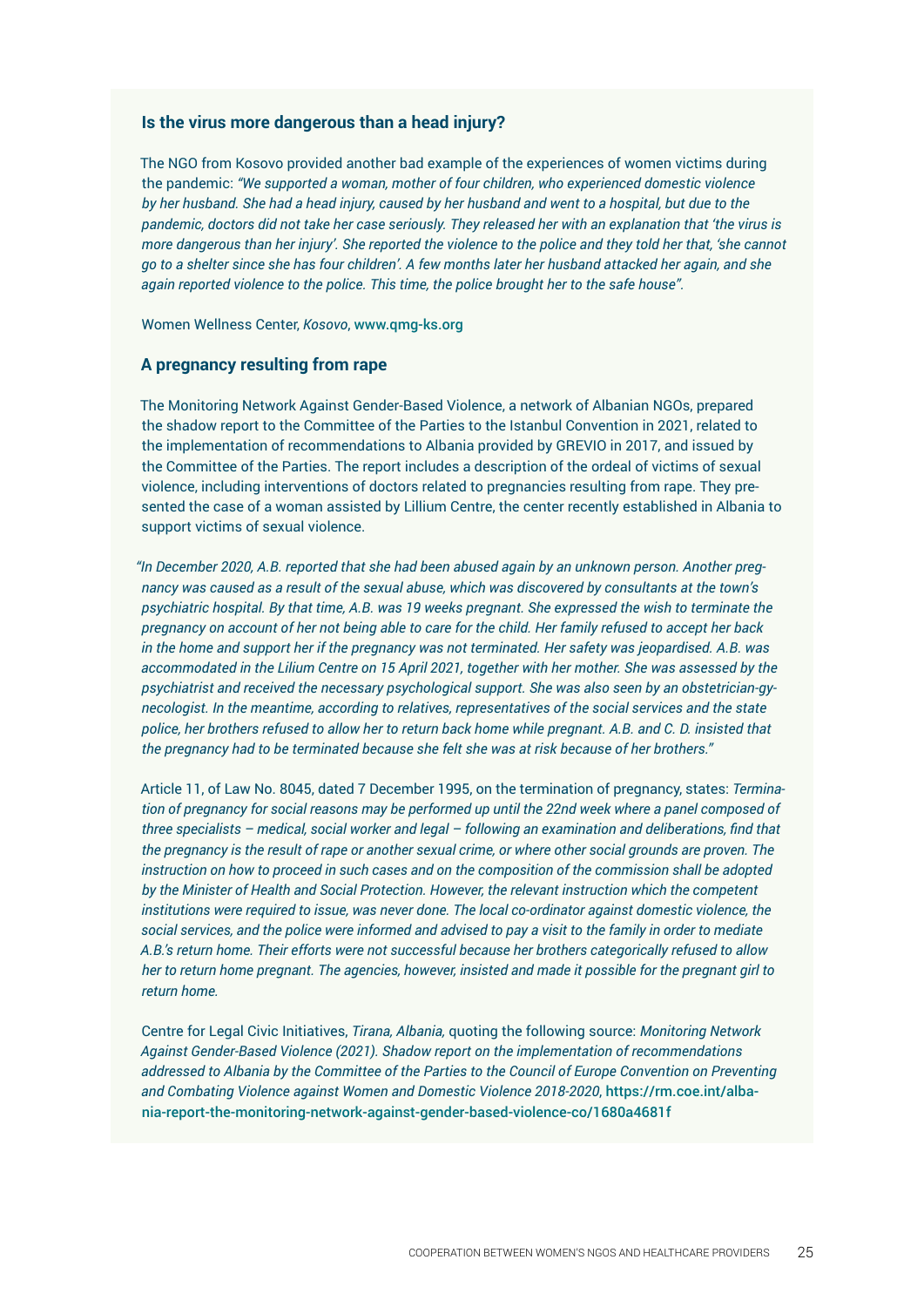### <span id="page-25-0"></span>**E2. Documenting the injuries in a domestic violence case**

To explore the possibilities for women's NGOs to strengthen the cooperation with medical professionals in the future, this report further analyses how healthcare professionals fulfil their roles in protecting victims of violence. Such obligations entail also properly documenting the injuries of the survivor, as such documents can further contribute to the protection of the victim and punishment of perpetrators. This section analyzes how doctors' obligation to document injuries are implemented in practice, in order to a) identify areas where women's NGOs can concentrate their efforts on in the future (for example, by accompanying victims when they report injuries and reminding doctors of their obligation to use standardized forms for such reports) or b) to identify where changes in the existing protocols are needed (for example, to verify if the requirement of the Istanbul Convention, contained in Article 18, paragraph 4, is implemented in practice – whether services to victims are provided regardless of the willingness of the victims to press charges or testify against any perpetrator).

Healthcare professionals can provide a vital contribution to both the protection of victims and prosecution of perpetrators by documenting injuries in cases of domestic violence, preferably by relying on standardized forms. Such forms can be further used as evidence in court, for the purpose of criminal prosecution of perpetrators, as well as for obtaining compensation from the perpetrator and/or from the state (depending on the legal provisions that regulate compensation). **A sound, detailed and well-grounded description of injuries by medical doctors can greatly contribute to perpetrators' conviction in courts.** To achieve this, medical professionals need specific initial and/or in-service trainings. Protocols/guidelines that regulate duties of professionals in cases of violence (where such guidelines exist) include **standardized forms to document the injuries experienced by victims of violence.** 

In the region, these documents are often called "medical certificates" and experiences of women's NGOs showcase that usually the **criminal prosecution of perpetrators of domestic violence heavily depends on such documents, which are used in courts as evidence.** Experience of women's NGOs in the region further illustrates that doctors sometimes avoid issuing such documents, due to

lack of competence, or even the fear of a possible retaliation from the perpetrators. The absence of an appropriate medical documentation greatly reduces the chance of proving domestic violence in courts.

Keeping in mind the importance of appropriate medical documentation of physical violence injuries, the present report examines in more detail the experiences of women's NGOs with respect to this issue. The aim is to explore how procedures and regulations related to medical reports on injuries are applied in practice, whether such documents are free of charge, and which promising practices and problems can be identified across the Western Balkans and Turkey. The report also analyses in more detail **whether issuing such "certificates" is subject to certain conditions, such as, covering certain fees, or referral by responsible authorities**  (such as the requirement that the victim needs to be referred to doctors by police or prosecutors). **The latter conditions, if they exist, should be thoroughly examined, taking into account the standards enshrined in the Istanbul Convention that services to victims**, including for example forensic examinations, **should be provided regardless of the victim's willingness to press charges or testify against any perpetrator** (Article 18, paragraph 4 of the Convention).

All women's NGOs filling out the questionnaire confirmed that doctors in their countries issue such medical documents. However, there are variations with respect to the frequency of such documents and value as evidence in courts. Furthermore, answers also vary in situations where the issuance of documentation is subject to specific conditions, including fees paid by the victim, or the condition that the victim needs to be referred to medical professionals by the police or prosecutors. Based on the answers received, even though some promising practices can be highlighted, it can be concluded that there are a lot of problems encountered in practice when it comes to such medical documents. Lastly, in some countries issuing such documents is NOT free of charge.

#### **Promising practices identified by women's NGOs**

#### ¼**Injuries documented by doctors in a gender-sensitive manner**

Albanian NGOs note that, as a rule, forensic doctors in Regional Hospitals fill out and issue certificates.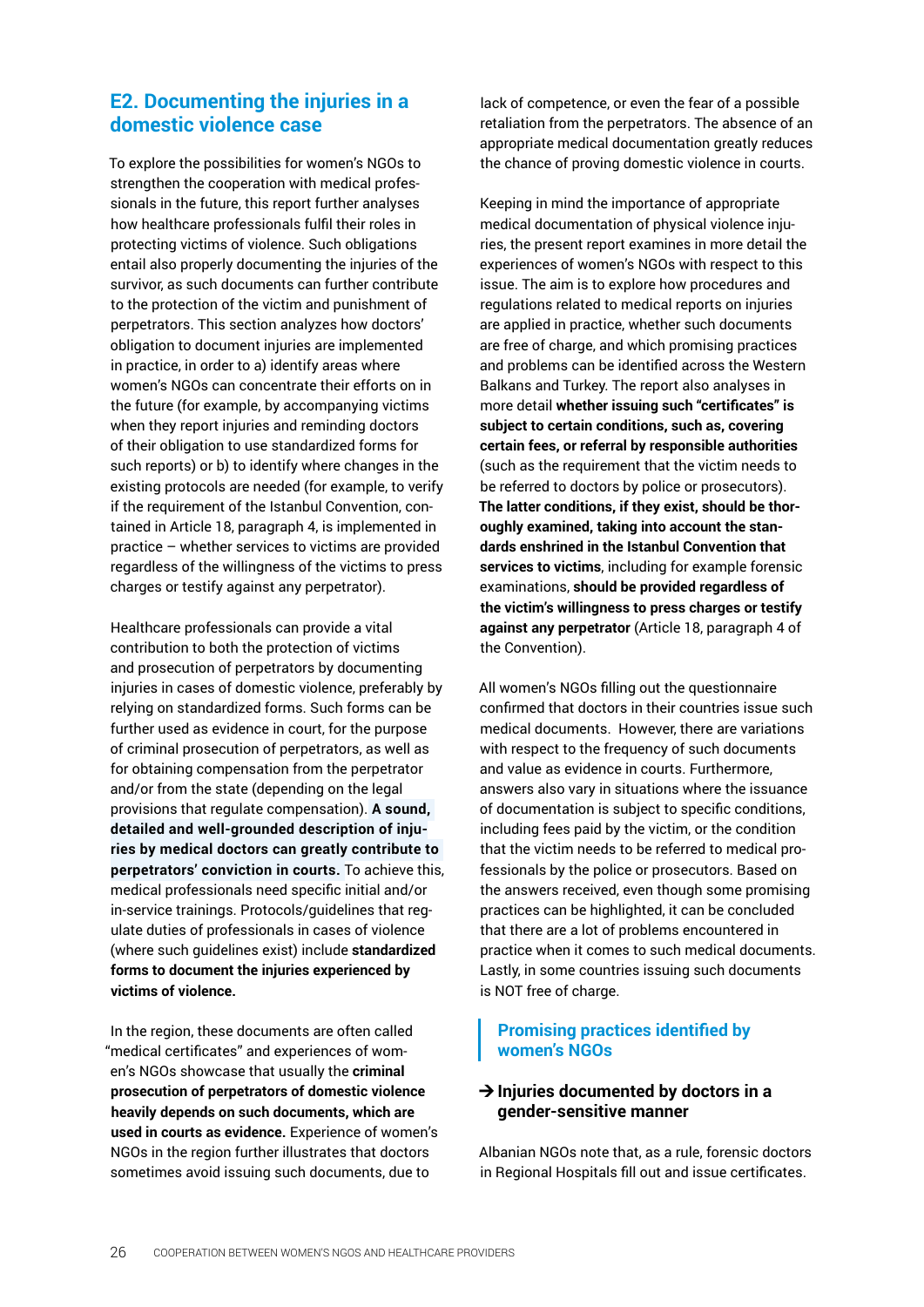Yet, one NGO from Tirana reports that, in addition to forensic doctors, some qualified and gender-sensitive family doctors also issue such certificates in cases of domestic violence. This partner also notes that the NGO Human Rights in Democracy Centre has managed to assist victims by using certificates in courts successfully as evidence.

#### **→ National guidelines to document injuries**

Similarly, one Bosnian NGO reports that as part of a resource package for healthcare and social protection professionals, developed by the Ministry of Health and Social Care<sup>28</sup>, detailed forms and guidelines for issuing certificates have been provided to medical professionals. They further confirmed that certificates and injury lists are used as relevant evidence in courts.

In Serbia, a Special Protocol regulating duties of healthcare workers in cases of violence<sup>29</sup>, adopted by the Ministry of Health (which has been in use for more than 10 years), includes a detailed, prescribed form for recording and documenting violence that doctors should fill in. However, two women's NGOs from Serbia have had different experiences regarding if doctors actually use the prescribed forms in practice (see section below).

### **Problems identified by women's NGOs**

#### **→ Medical certificates not always free of charge**

The most worrying finding of this survey is: **medical certificates are not free of charge in all analyzed countries**. In some countries, there is a possibility to get such documents free of charge, but in others, there are certain conditions victims of violence should meet in order to get such a document without having to pay a fee (for example in Albania and Kosovo). **There are (even) examples showing that victims have to pay a substantial fee in practice, despite legal regulations which prescribe that these documents must be issued free of charge.** 

that a certificate should be issued free of charge, in line with the Law on Health Insurance, but this provision is not actually implemented in practice. According to the information provided by the North Macedonian partner, in practice the price for issuing this document ranges from 1.500 to 6.000 Macedonian denars (approximately 25 to 100 EUR). In BiH, such certificates are currently free of charge for all victims of violence. When a victim accesses healthcare facilities for urgent medical assistance, a certificate is issued *ex officio* by doctors, and sent to the police or given to the victim. However, in earlier period, some health centers were charging 50 BAM (Bosnian Marks, approx. 25 EUR) for such document. Unfortunately, Foundation United Women Banja Luka records cases even presently, where some doctors are still charging victims as they are not informed about the change in regulations. For example, in 2020, doctors in Kotor Varos were unaware that such certificates should be free of charge, so staff members of the Safe House for Women and Children Victims of Violence had to send them the text of the current legal provision, to confirm that a fee cannot be charged.

As reported by the national partner in Turkey, doctors provide certificates if victims access a hospital, or are referred to hospitals by the police, and emergency wards issue certificates free of charge. Some Forensic Medicine Units in university hospitals in Turkey also provide such certificates or reports but they are not free of charge.

#### **→ Medical reports are subject to certain conditions**

**Regulations in some countries imply that issuing a medical report is subject to certain conditions.** In Albania, it is the forensic doctor who completes and issues the certificate, which is free of charge, but the victim needs to be referred by the relevant agencies. Forensic doctors in Regional Hospitals provide every victim of domestic violence with a forensic examination report upon referral of the Judicial Police Officers or the Prosecutors. As Albanian women's NGOs further explain, this document is not given

In North Macedonia, for example, the NGO reports

<sup>28</sup> Ministry of Labour and Social Protection of the Republic of Srpska and UNFPA (2015). *Resource Package for Response of Health-Care Providers in Republika Srpska to Gender Based Violence.* Banja Luka: UNFPA, [https://www.vladars.net/sr-SP-Cyrl/Vlada/Ministarstva/MZSZ/Documents/](https://www.vladars.net/sr-SP-Cyrl/Vlada/Ministarstva/MZSZ/Documents/UNFPA%20Resursni%20Paket%20Light%20FINAL2.pdf) [UNFPA%20Resursni%20Paket%20Light%20FINAL2.pdf](https://www.vladars.net/sr-SP-Cyrl/Vlada/Ministarstva/MZSZ/Documents/UNFPA%20Resursni%20Paket%20Light%20FINAL2.pdf) (in Bosnian-Croatian-Serbian), and High Judicial and Prosecutorial Council of Bosnia and Herzegovina (2018). *Handbook for Action in Cases of Gender Based and Sexual Violence against Women and Children for the Police, Prosecutors and Judges*, [https://vstv.pravosudje.ba/vstv/faces/docservlet?p\\_id\\_doc=48586](https://vstv.pravosudje.ba/vstv/faces/docservlet?p_id_doc=48586) (in Bosnian-Croatian-Serbian)

<sup>29</sup> The full title of the document is: *Republic of Serbia Ministry of Health - Special Protocol for The Protection and Treatment of Women Victims of Violence*; available in English at: [https://www.rs.undp.org/content/dam/serbia/Publications%20and%20reports/English/UNDP\\_SRB\\_](https://www.rs.undp.org/content/dam/serbia/Publications%20and%20reports/English/UNDP_SRB_TirkizniTekst.pdf) [TirkizniTekst.pdf](https://www.rs.undp.org/content/dam/serbia/Publications%20and%20reports/English/UNDP_SRB_TirkizniTekst.pdf) and in Serbian: [https://www.rs.undp.org/content/dam/serbia/Publications%20and%20reports/Serbian/UNDP\\_SRB\\_](https://www.rs.undp.org/content/dam/serbia/Publications%20and%20reports/Serbian/UNDP_SRB_TirkizniTekst.pdf) [TirkizniTekst.pdf](https://www.rs.undp.org/content/dam/serbia/Publications%20and%20reports/Serbian/UNDP_SRB_TirkizniTekst.pdf)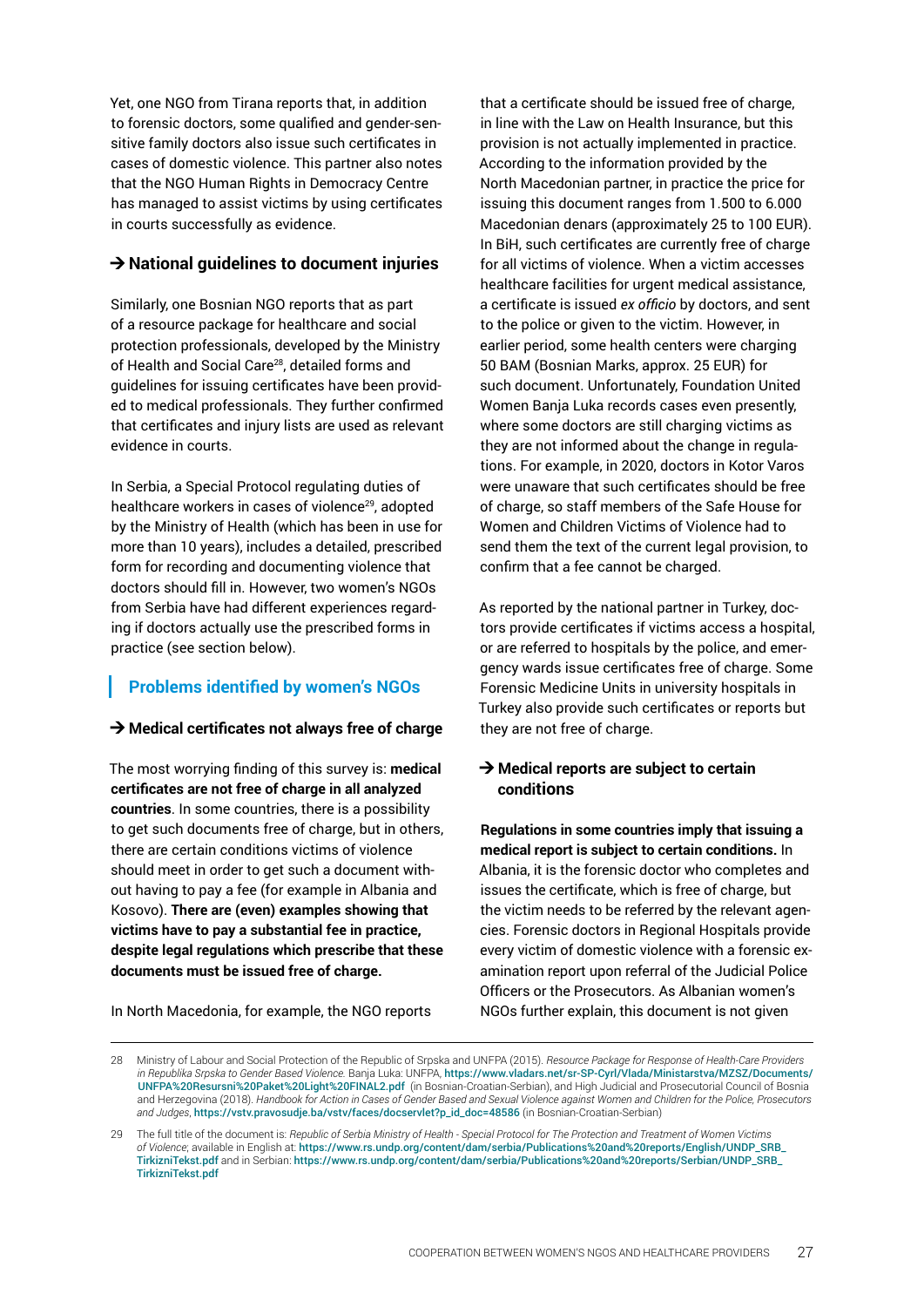<span id="page-27-0"></span>to the victim of violence directly. After examining the victim, the report is compiled and sent to the responsible institutions. In such circumstances, the document is used and considered a substantive piece of evidence in courts. The problem identified in this context is that forensic doctors do not provide the victim with a copy of the forensic report. Activists of one Albanian NGO further note that police officers do not in all cases refer the victim to a forensic doctor for examination, which is an issue of particular concern. In addition, the availability of forensic doctors, i.e. those who are qualified to issue such documents, is insufficient in Albania. For example, one Albanian organization reported that a forensic doctor may be responsible for two districts, so it is often impossible to find an available doctor when the victim needs an immediate examination.

The Turkish NGO reports that general law enforcement or hospital police sometimes misinform or discourage victims from applying for a certificate. Furthermore, one national partner in Kosovo reports that doctors issue a certificate only if the victim is accompanied by the police, a social worker, or a women's organization; if the victim goes by herself, doctors will usually treat her like other patients, unless she informs them that she needs such a certificate.

#### **→ Insufficient documentation of injuries**

**Women's NGOs in several countries indicate that often injuries have not been described sufficiently, or that doctors sometimes avoid issuing medical certificates in cases of domestic violence.** Responses vary greatly with respect to the usage of certificates in courts and their value in judicial proceedings. One Montenegrin NGO highlights that certificates are usually very brief: the injuries are not described in detail, or not all injuries are described. The partner from Montenegro further states that doctors do not include victim's statement that injuries are inflicted by the perpetrator; commonly it is written that, "The victim alleges that the injuries were caused by a third party." Some Albanian NGOs highlight the same issue.

A Serbian NGO working with women with disabilities reports that doctors rarely fill out the form (which is prescribed in the protocol that regulates the duties of medical professionals, as explained above), or do not describe the injuries in sufficient detail, which reduces the value of such certificates in court proceedings. Another Serbian partner claims that certificates are not commonly used as evidence in courts. The Turkish NGO reports that sometimes doctors do not listen to victims carefully, or do not check victims' complaints thoroughly, so the latter are not included in the reports.

Representatives of the NGO that works with victims across Albania (Counselling Line for Women and Girls) report that sometimes lack of a timely referral of victims to forensic doctors by the police has a negative impact on the quality of the forensic report, and consequently, its usefulness in judicial proceedings. In their experience, problems emerge when police officers do not refer the victim to a forensic doctor on time, or when a forensic doctor does not examine the victim on time (although an appointment has been scheduled); thus, examination is not done immediately after a violent act and evidence gathered may be less valuable.

### **E3. Contribution of healthcare professionals to the effective prosecution of sexual violence cases**

In general, only a few cases of sexual violence are reported to the police. Many reported cases have been discontinued when the victim refuses to testify, and many criminal proceedings do not lead to conviction, due to "lack of evidence". Those victims who decide to testify are inevitably exposed to re-traumatization, since they have to repeat their testimony many times; firstly, when filing out the complaint to the police, then during investigation, and finally, before the judge. The story below does not follow this common pattern *(See Box: Promising practice in bringing perpetrators of rape to justice: Doctors can make a difference).* 

In the recent policy paper on sexual violence in the Western Balkans and Turkey<sup>30</sup>, the following details have been analyzed:

a) The procedures that apply when a victim reports the rape to law enforcement, as well as

<sup>30</sup> Brankovic, B. and Saidlear, C. (2021). *Promising practice of establishing and providing specialist support services for women experiencing sexual violence: A legal and practical overview for women's NGOs and policy makers in the Western Balkans and Turkey.* Vienna: Women against Violence Europe (WAVE), European Union, Civil Society Strengthening Platform and UN Women, [https://wave-network.org/promising-practices-of-es](https://wave-network.org/promising-practices-of-establishing-and-providing-specialist-support-services-for-women-experiencing-sexual-violence-a-legal-and-practical-overview-for-womens-ngos-and-policy-makers-in-the-w/)[tablishing-and-providing-specialist-support-services-for-women-experiencing-sexual-violence-a-legal-and-practical-overview-for-womens](https://wave-network.org/promising-practices-of-establishing-and-providing-specialist-support-services-for-women-experiencing-sexual-violence-a-legal-and-practical-overview-for-womens-ngos-and-policy-makers-in-the-w/)[ngos-and-policy-makers-in-the-w/](https://wave-network.org/promising-practices-of-establishing-and-providing-specialist-support-services-for-women-experiencing-sexual-violence-a-legal-and-practical-overview-for-womens-ngos-and-policy-makers-in-the-w/)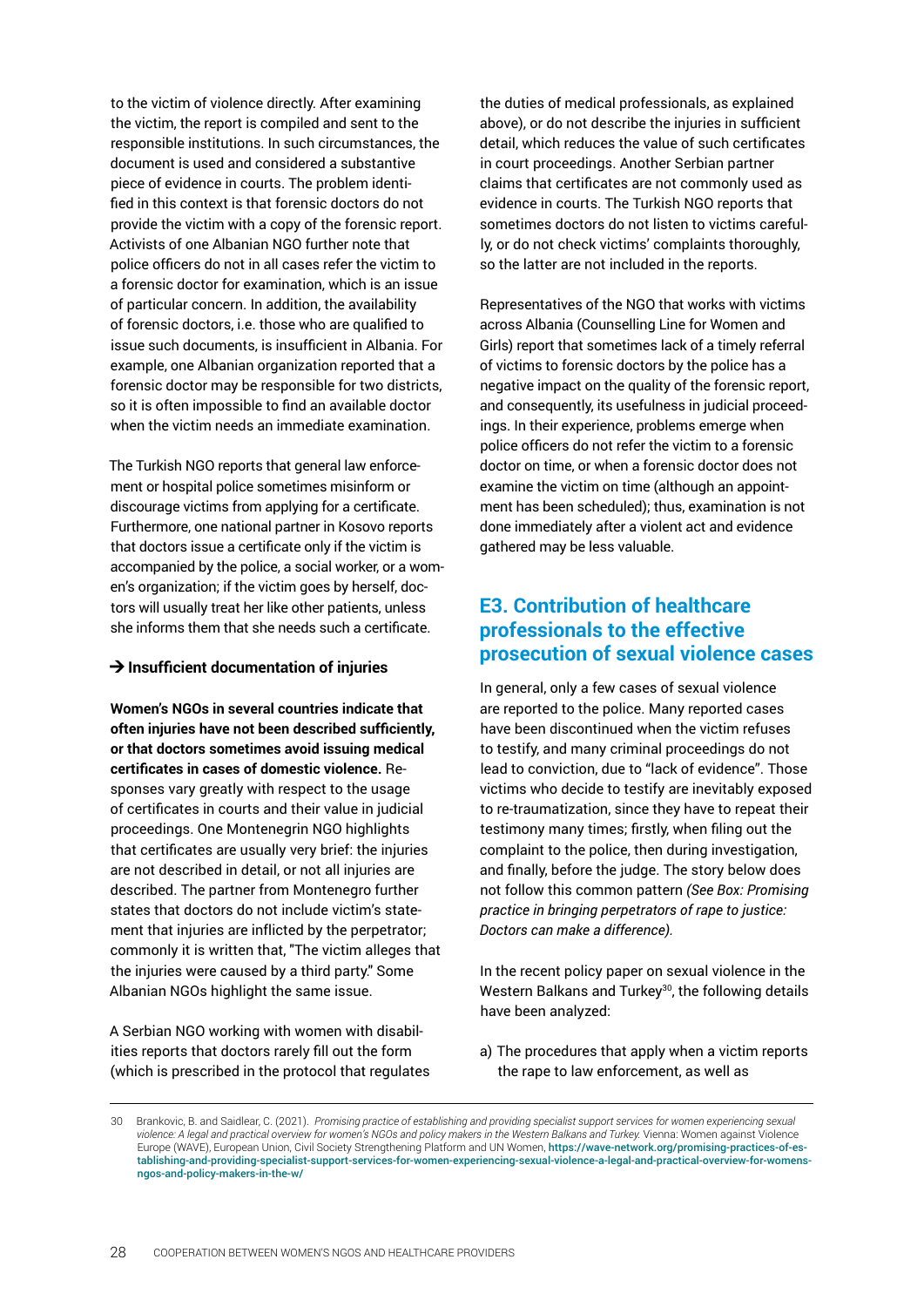b) Possibilities to obtain medical and forensic examination after rape, with the aim to assess whether the applicable procedures are in line **with the requirement of the Istanbul Convention, namely provision of services should not be dependent on the victim's willingness to press charges or to testify against any perpetrator (Article 18, paragraph 4)**. While it turned out that it was not possible to offer a complete overview, responses of national partners indicated that **legal provisions or prescribed procedures (e.g. bylaws) regulating the work of state agencies have not been harmonized with the requirements of the convention to provide, for example, medical and forensic examination to all victims, regardless of their willingness to report the offence**  (ibid.). Regulations in respective countries have been (mostly) restrictive; forensic examinations are subject to a request made by law enforcement agencies or prosecution offices.

Therefore, forensic examination (mostly) depends on the prior report of the victim to the police or prosecution (ibid.).

In the present assessment, the above-mentioned issue is further explored, as women's NGOs were asked to provide examples of recent experiences of victims of rape in obtaining healthcare services. No changes were identified to the situation described in the study above (ibid.). However, example obtained for the purpose of the current research is encouraging.

One of the women's NGOs described a brief case regarding a survivor of sexual abuse (by several perpetrators), which highlights that **a prompt and competent intervention by healthcare professionals can really make a difference.** The perpetrators were sentenced to prison, and the documentation provided by the doctors in the emergency ward played a crucial role in the trial.  $\Box$ 



### **PROMISING PRACTICE EXAMPLE: Promising practice in bringing perpetrators of rape to justice: Doctors can make a difference**

*"In April 2020, we were contacted by a girl who had been sexually abused by her partner for several years. We were the first organization to which she turned to for help. She disclosed that she experienced rape from her partner and two of his friends. With our support, she went to the emergency healthcare center and reported the rape. The doctor called the gynecologist on duty and all injuries were documented. The police was called and an urgent measure of detention for 24 hours was ordered for the perpetrators. The measure was extended for 30 days, thus, the perpetrators of the crime remained in detention. Criminal proceedings were issued against them. The girl refused to testify. The prosecutor used the medical records and continued the trial. The perpetrators were sentenced to prison."*

NGO Fenomena, *Kraljevo, Serbia*, [www.fenomena.org](http://www.fenomena.org)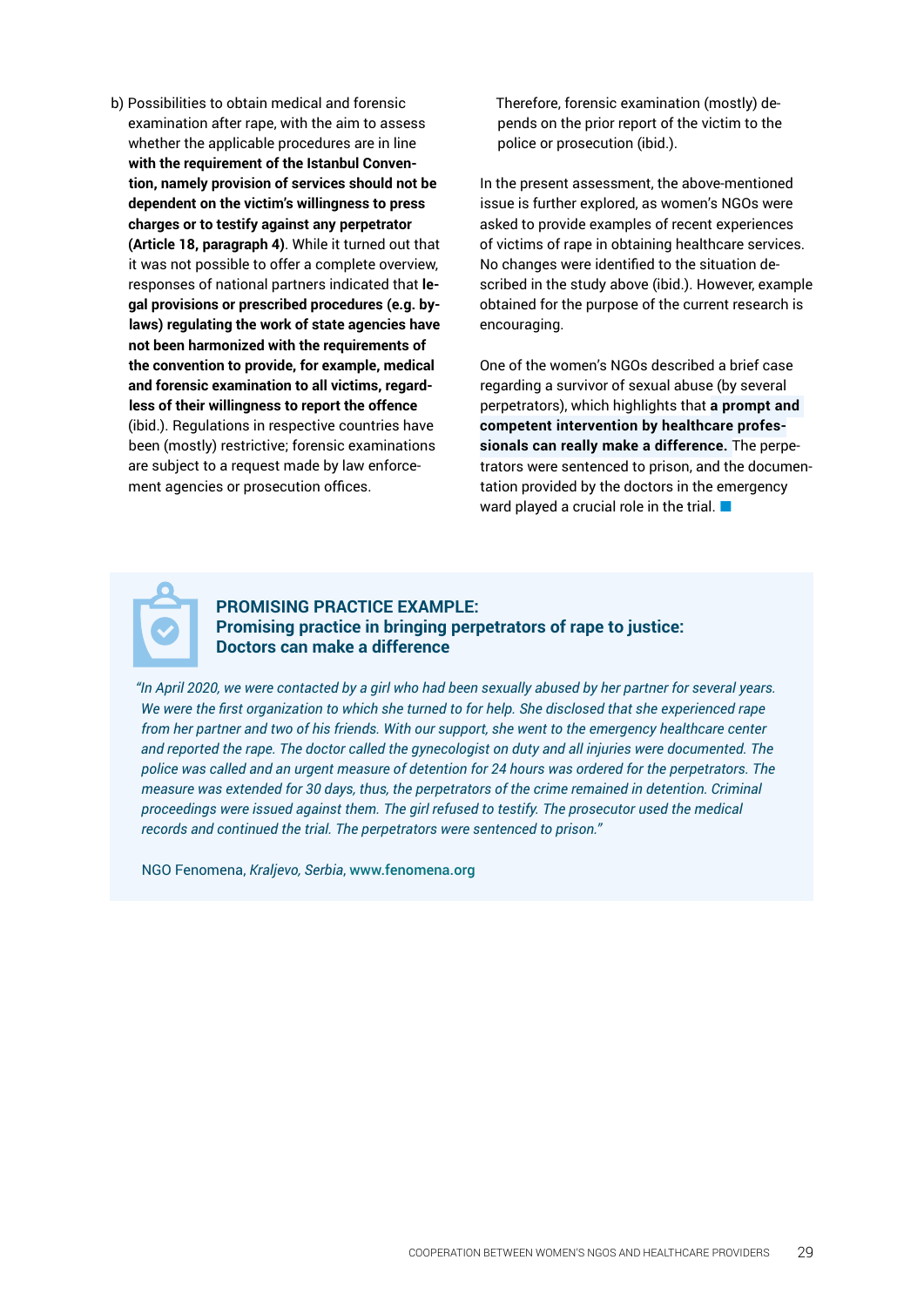# <span id="page-29-0"></span>**[F. How multi-agency response to domestic violence works in practice:](http://www.fenomena.org) [The case of Albania –GREVIO Baseline Evaluation Report](http://www.fenomena.org)**

Albania can be regarded as a good practice example in the area of establishing structures for multi-agency collaboration. The authorities have established the so-called Coordinated Referral Mechanism at the local (municipality) level. GREVIO in its baseline report (2017) highlighted that, although the necessary structures for effective mechanisms for multi-agency collaboration have been envisaged in a proper manner, the gaps in their practical functioning are still visible, challenges are complex and numerous. One of the challenges identified by GRE-VIO was the insufficient involvement of healthcare providers in the functioning of the above-mentioned mechanism.

With this in mind, the **"lessons learned" in the process of establishing multi-agency cooperation in Albania can potentially be applicable to countries across the region of the Western Balkans, and for this reason, we quote below GREVIO's analysis.**

In its baseline evaluation report on the implementation of the Istanbul Convention in Albania, GREVIO estimated that available studies indicate that Albania is one of the few countries in the Central and Eastern European region that has set up a network for co-ordinated community intervention, and that Albania's achievements in this area are rightfully cited as an example of best practice of multi-agency cooperation in the region.

Albania started to pilot mechanisms for multi-agency cooperation in 2007 and later established a legal base for their functioning. The duties and responsibilities of professionals dealing with domestic violence cases are specified through amendments of the Law No. 9669 On Measures against Violence in Family Relations, which were adopted in 2011. Authorities also adopted legal regulations that established the National Referral Mechanism for Cases of Domestic Violence operating at the local (municipal) level, composed of three structures: the steering committee, the technical team, and the local coordinator. Duties of the mechanism are to provide for co-ordinated actions of institutions and other actors, such as women's NGOs, in supporting victims of domestic violence.

GREVIO elaborates on the role of these structures and services/protection measures they provide: a steering committee is responsible for the political direction of the process, a multi-disciplinary technical team is tasked with case-management, while a local coordinator leads and co-ordinates the work of the technical team. Mechanisms are composed of representatives from municipalities, the police, the courts, including prosecutors and bailiffs, healthcare institutions, employment offices, educational offices and NGOs specialized in VAW. Whichever member of the mechanism the victim first contacts will set the process in motion by referring the victim to the local coordinator and/or the other members of the system. The mechanism provides services, both short-term-and long-term, such as healthcare support, shelter and protection (including procedures for protection orders), while long-term interventions include psychotherapy, assistance with children and with divorce procedures and reintegration in society. In assessing the functionality of these mechanisms (i.e. how the legal regulations on multi-agency collaboration are implemented in practice) GREVIO assesses, firstly, that local referral mechanisms are the centerpiece of Albania's co-ordinated multi-agency response to violence, as they bring together a wide array of representatives from the relevant authorities and civil society to put up a strong unified response to domestic violence, and also notes that NGOs and international donors have played a crucial role in establishing the existing mechanisms. Secondly, GREVIO commends the political leadership of those mayors who drove the process of creating referral mechanisms in their communities. While recognizing that establishing and sustaining such mechanisms is a complex process that requires several years, GREVIO identifies numerous gaps in their functioning:

a) Currently, referral mechanisms are established in only 29 out of the total of 61 municipalities in Albania31. As of 2021, the mechanism has been established in all 61 municipalities, but they function at varying degrees;

31 Note that this assessment by GREVIO was made in 2017, and changes in the number of referral mechanisms have occurred after this report.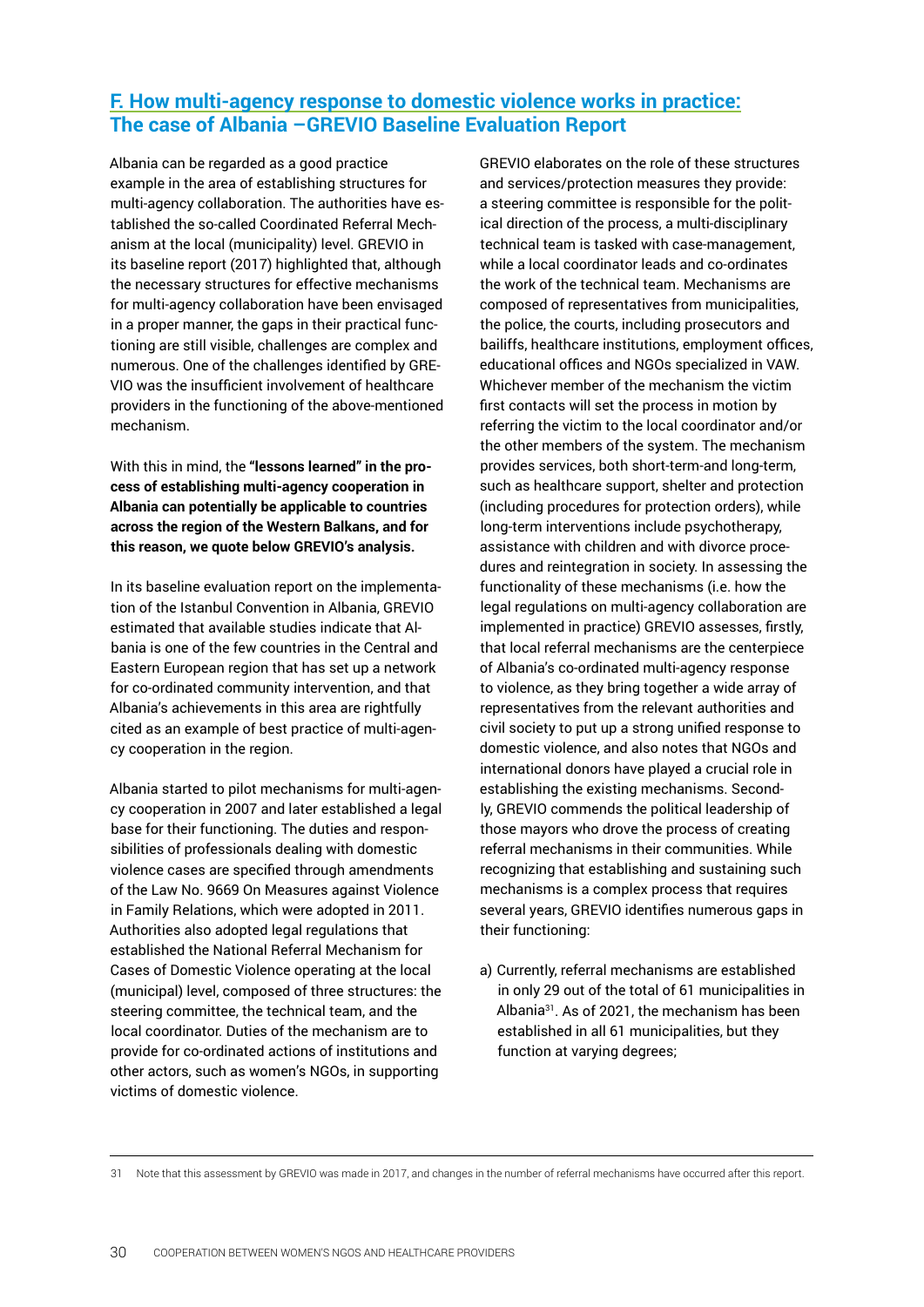- b) "Weak" links in the referral mechanisms affect the effectiveness and the quality of the inter-institutional response to VAW;
- c) Frequent staff turnover, in particular following political elections, erodes their capacity;
- d) Referral mechanisms lack a comprehensive set of services to offer victims and fail to meet their needs, as indicated in studies;
- e) Multi-agency cooperation on forms of VAW other than domestic violence lacks a clear legal basis. The authorities indicate that the referral mechanism set up to deal with cases of domestic violence can also serve to tackle other forms of VAW, however, GREVIO was not in a position to verify that victims of stalking, sexual violence and rape or forced marriage have ever been directed to such a mechanism;
- f) According to GREVIO's evaluation, the existing mechanism operates to varying degrees of effectiveness. The major weaknesses involve: the lack of proper enforcement by bailiffs of emergency barring orders and protection orders, inadequate responses from the courts' system and an insufficient implication of healthcare professionals, including forensic experts.

According to the Report on the Implementation of Recommendations addressed to Albania by the Committee of the Parties of the Council of Europe Convention on preventing and combating violence against women and domestic violence<sup>32</sup>, the DCoM was substantially revised in 2021 to include measures taken to strengthen the referral mechanism after the GREVIO report. The Decision of the Council of Ministers on the functioning of the Coordinated Referral Mechanism against domestic violence cases at national level was adopted in June 2021, which repeals the previous DCoM. The decision further emphasizes the need to prioritize tackling all forms of violence against women through a coordinated multi-sectoral approach.

In this context, a number of consultative roundtables were organized with key independent bodies such as the Ombudsperson, the Commissioner for Protection against Discrimination, the Bar Association, representatives of the academia and the civil society. There was, among others, a discussion on a new comprehensive law against violence against women. More specifically, at the local level, the responsibility for the prevention, protection, support and rehabilitation of victims of domestic violence rests with the Coordinated Reference Mechanisms (CRM), already established in all 61 municipalities in the country. The CRMs were set up pursuant to Law No. Albania: Implementation of the Recommendations addressed by the Committee of Parties 2018-2020 Submitted on 30 June 2021 32 9669/2006 "On measures against violence in family relations", as amended, which is underpinned by the principles of Istanbul Convention and other international conventions and treaties (Article 3/1). The new DCoM regulating the functioning of the CRMs contains more extensive references to the Istanbul Convention and addresses all forms of violence against women.

<sup>32</sup> <https://rm.coe.int/albania-report-on-the-implementation-of-the-reccomendations-from-cp-ic/1680a30d7f>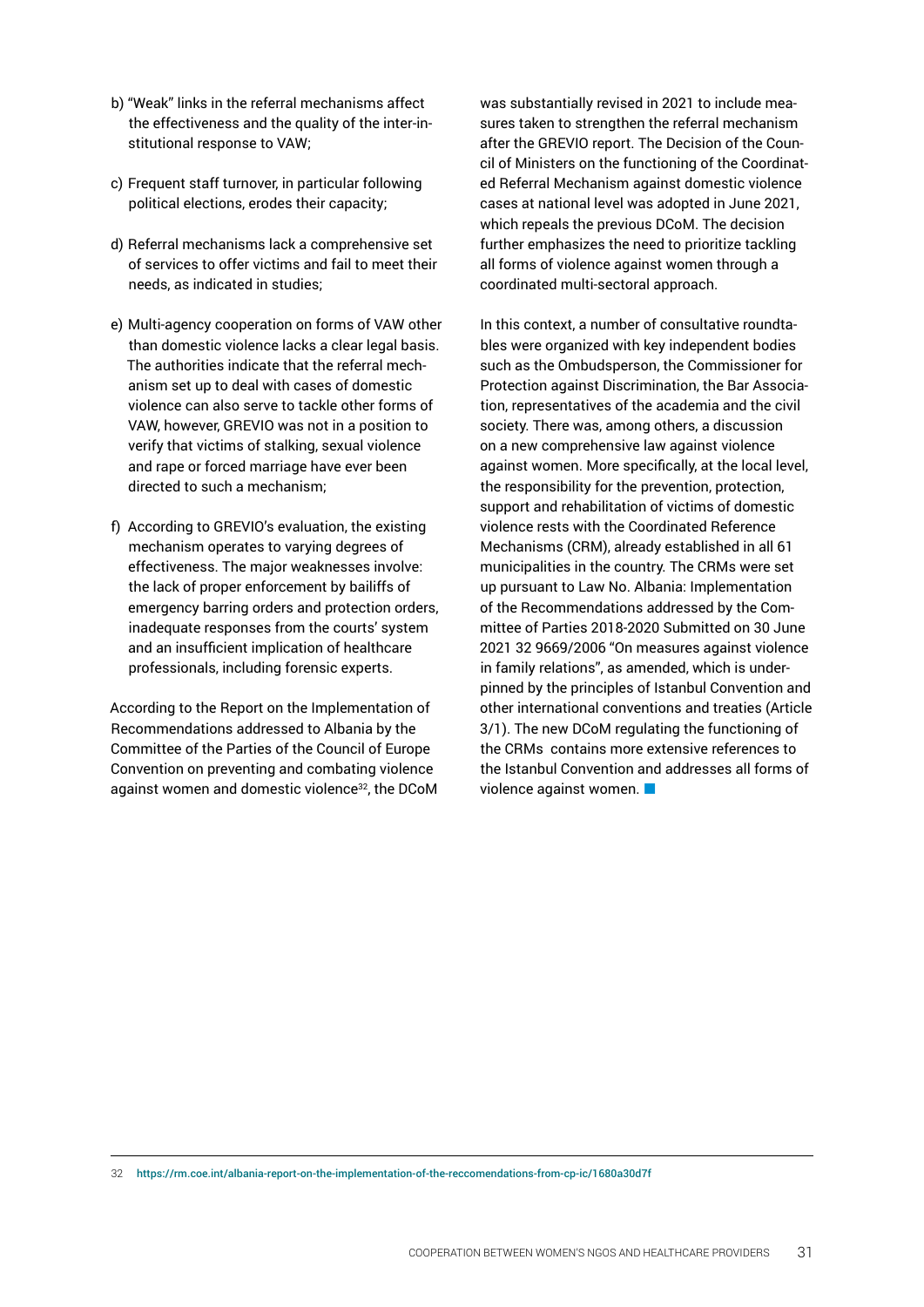# <span id="page-31-0"></span>**G. Has the COVID-19 pandemic led to the increase of domestic and/or sexual violence cases reported to women's NGOs?**

The COVID-19 pandemic has had a wide-ranging impact on the protection of women and children victims of violence, as the previous analysis indicates. It should be further noted this assessment cannot respond to the question whether violence as such has increased in the context of the pandemic, but only addresses the question if this specific context led to an increase or decrease in the number of **reports** of violence to women's NGOs. An in-depth analysis of the impact of the pandemic should yet be concluded. Examination of diverse and complex aspects of this impact is beyond the scope of this study. However, the present research focuses on the following aspects:

- Did women's NGOs filling out the questionnaire record an increase or decrease in the number of domestic violence cases reported to their NGO in the last year and a half (since the beginning of the pandemic), compared to 2019?
- Did women's NGOs record an increase or decrease in the number of sexual violence cases<sup>33</sup> reported to their NGO in the last year

and a half (since the beginning of the pandemic), compared to 2019?

Did women's NGOs identify any specific problems that differ from their experience prior to the pandemic?

**Almost all women's NGOs (12 out of 14), responded that they recorded an increase in the number of domestic violence cases reported to their NGOs** during the pandemic (see Chart 5). With respect to an increase of sexual violence cases, responses differ. Only one NGO recorded an increased number of such cases; six NGOs did not record such an increase, and seven replied either that they do not work with sexual abuse survivors, or do not have complete data (see Chart 5). A Bosnian NGO responded that their NGO did not record an increase in the number of sexual violence cases reported to them; however, the Ministry of Interior of the Republic of Srpska stated in their Report on the Status of Security in 2020 that number of criminal offences against sexual integrity increased by 20,3% in 2020, compared to 2019.



**Chart 5**: Distribution of responses to the question: Did you record an increase in the number of domestic, as well as sexual violence cases, reported to your NGO during the pandemic (in the last year and a half), compared to 2019?

<sup>33</sup> In the questionnaire that was developed for the purpose of this study, we included the question whether national partners recorded an increase or decrease in the number of sexual violence cases reported to their NGO. However, some of the NGOs - national partners do not work with sexual abuse survivors, or do so only occasionally (or - refer such cases to other agencies/organizations); hence, info related to sexual violence cases may be less reliable.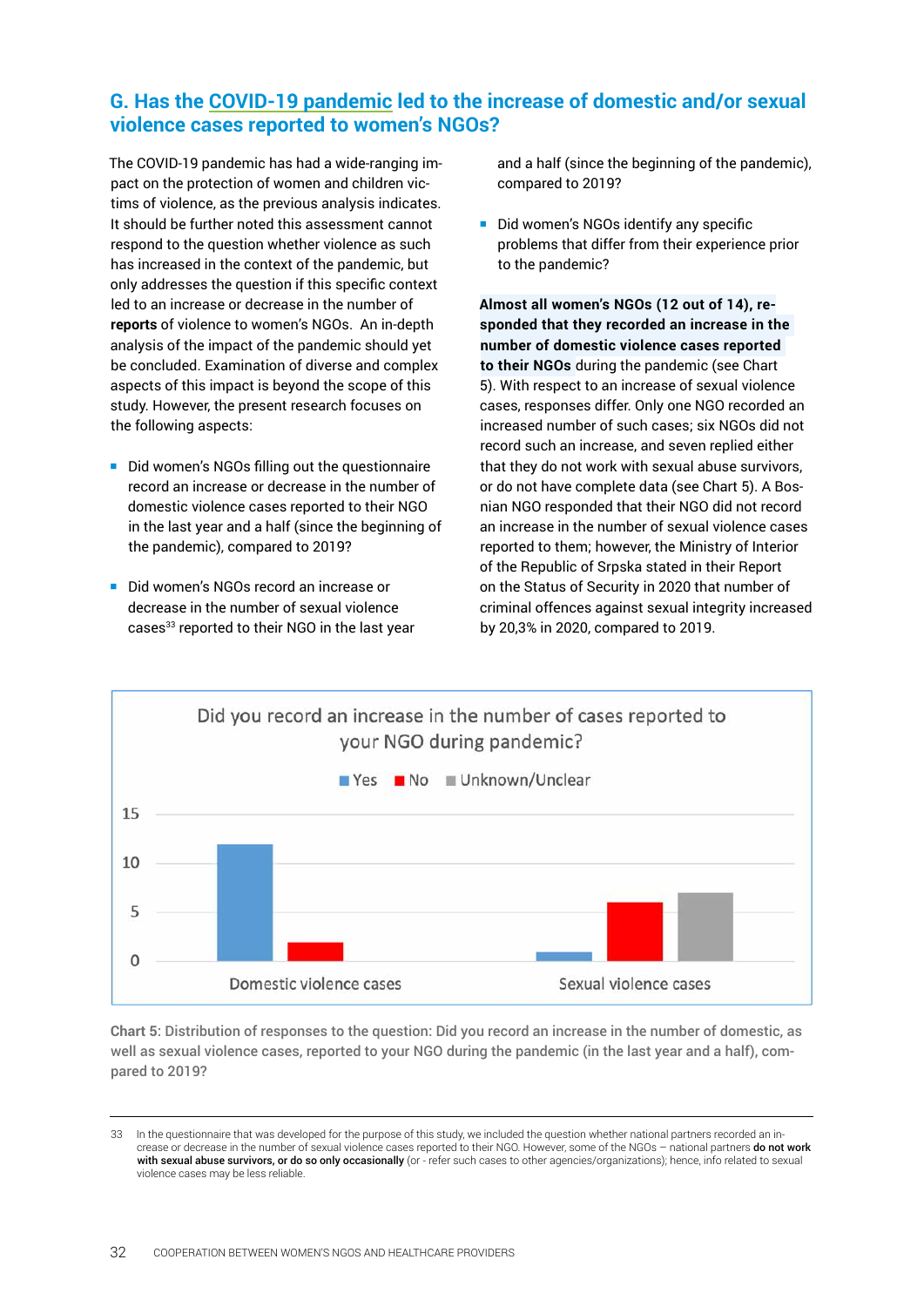Women's NGOs also provided explanations on the problems identified throughout the pandemic. Albanian NGOs reported that during the pandemic, victims were less inclined to report domestic violence to the police. In their opinion, the latter happened due to a variety of reasons, including: lack of alternative accommodation and restrictions of movement; limitations on public transport which affected women living in rural areas; state agencies/service providers were working in a "dysfunctional" manner or had reduced their working hours; an increased economic uncertainty made decisions to leave a violent partner even more difficult than in "normal" circumstances. Some of these NGOs noted they recorded more cases of psychological violence, or that domestic violence increased in its severity. One Albanian NGO specified that their records imply an increase in self-referred domestic violence cases, while the number of cases referred by the police decreased.

Responses of Bosnian, Serbian and Turkish NGOs (See Box *Women's NGOs as the primary source of* 

*support during the pandemic: Examples from Bosnia and Herzegovina, Serbia, and Turkey*) indicated that access to general services was restricted, especially during the first phase of the pandemic. Healthcare services were overwhelmed with COVID-19 patients, and their availability for other patients was reduced, while social protection services reduced their working hours or stopped direct work with clients altogether. **Women victims of violence therefore turned to women's NGOs in a greater number, as these organizations have continued to offer support throughout the pandemic.** For these reasons, **some of the NGOs have significantly increased the number of services provided to victims.** 

Based on the information provided by respondents to the questionnaire, **one of the most important conclusions of this survey is that women's NGOs, to the extent possible, compensated for the limitations in the provision of general services throughout the pandemic.**

#### **Women's NGOs as the primary source of support during the pandemic: Examples from Bosnia and Herzegovina, Serbia, and Turkey**

In the first two months of the pandemic (in March and April 2020), and when strict government measures were in place (lockdowns and restrictions of movement), **Foundation United Women Banja Luka** recorded a decrease in the number of calls to the SOS helpline. They also recorded a decrease in the requests for free legal aid and psychosocial assistance. But after that period requests increased: SOS helpline recorded an increase in the number of calls, between 20% and 30% in comparison to the period before pandemic. This NGO provided 285 free legal aid services in 2019 and 437 such services in 2020; the number of women accommodated in the safe house was 40 in 2019, and 54 in 2020. This NGOs also noted that women experienced difficulties to access general services provided by Centres for Social Work, healthcare centers, and courts. The Centres for Social Work limited their field work and direct contact with beneficiaries, healthcare centers also had limited contact with patients, while courts processed only cases related to violation of measures introduced by the government during the pandemic.

**A Serbian NGO that offers specialist services to women with disabilities,** *Iz kruga/Out of Circle Vojvodina*, reported that they provided a higher number of services during the pandemic. They further reported that the problem of implementation of court decisions related to visitation rights was more pronounced, compared to the period before the pandemic. Since the beginning of the pandemic in 2020, compared to 2019, the number of services they provided has increased by 35%, and the number of women exposed to violence to whom they have provided these services has increased by 27%. A persistent problem, especially during the introduction of the state of emergency, was the implementation of court decisions regulating visitation rights of fathers. When children live with their mothers, it was expected that parents will themselves make a visitation rights agreement during hours when movement was not restricted. In cases where there was a history of domestic violence, it was significantly more difficult to reach an agreement that would be in line with the dynamics of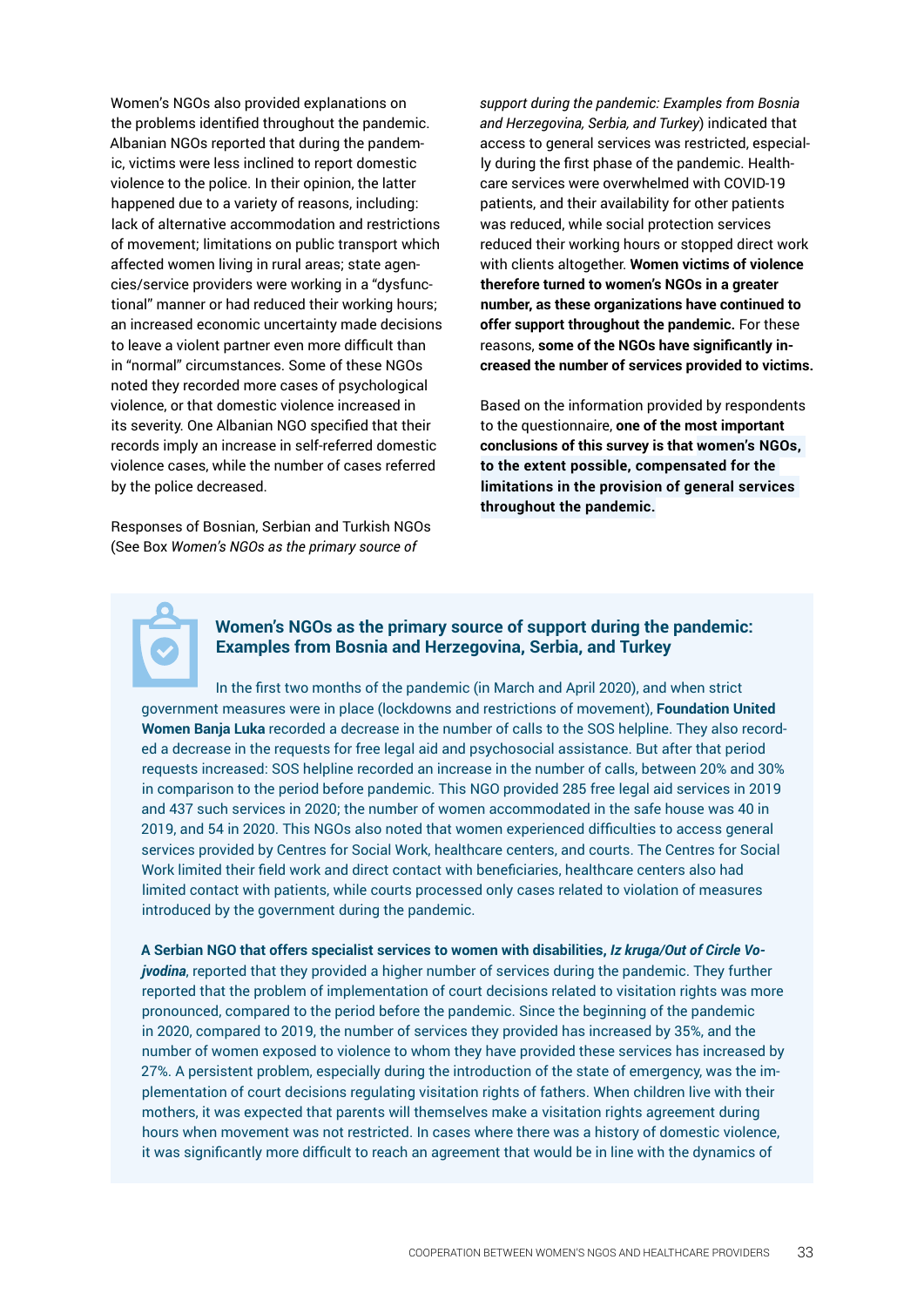visitation determined by the court. Another problem was also noted: when children live with elderly family members, their contact with other people outside the family increased the probability of transmitting the virus to elder family members and thus posed a serious health risk. Furthermore, as the regime of work in Centres for Social Work changed during the state of emergency, women victims of violence have found it even more difficult to obtain information and assistance.

**Turkish NGO** *Mor Cati* recorded an increase in the number of requests to support women victims. They specified that they have increased the number of staff in the period of the pandemic, to be able to meet the increased demand. They highlighted that younger women sent more applications than before (as they stayed with parents during the pandemic), and the number of applications sent by email also increased. As a general remark, this organization noted that since the situation in the state-run support mechanisms deteriorated during the pandemic, women were not able to reach them and as a result, they turned to women's NGOs more frequently than before.

Women's NGOs also provided brief stories, which illustrate experiences of victims during the pandemic. One particular story should be highlighted, as it showcases what happens when the victim is a medical worker, with additional work-related responsibilities during lockdown periods. Based

on the described facts it seems that the hospital, in which both the victim and the perpetrator have been employed as medical workers, did not take any steps to support nor protect the victim.



#### **Problems identified during the pandemic: What happens when both the victim and the perpetrator work in the same hospital?**

*"A woman survived psychological and physical violence by her husband and his father. She reported the violence to the police and her husband was removed from the house for 48 hours, which was later extended to 30 days. She and her husband are medical workers and work in the same hospital. Due to the COVID-19 pandemic and the increased volume of work, they had a ban on using vacations, and there was no possibility to ask for sick leave. Therefore, there was the risk that they will see each other because they work together. Also, there is no one to take care of the children while she was at work. Although the protection measure was imposed in relation to the woman, but not in relation to the children, and there was no obstacle for the father to see and take care of the children, the problem identified is how to organize the "handover" of the children from the mother to the father, and consequently not to violate the measures of protection imposed. A possibility would have been to organize it through a third "neutral person", but the woman cannot organize something like that and there is no one to support her. Although the woman was protected by the measure, in practice it is impossible to apply it, and the woman had to be in contact with the abusive husband."*

Iz kruga / Out of Circle – Vojvodina, Organization for the Support of Women with Disabilities, [https://](https://izkrugavojvodina.org/) [izkrugavojvodina.org/](https://izkrugavojvodina.org/)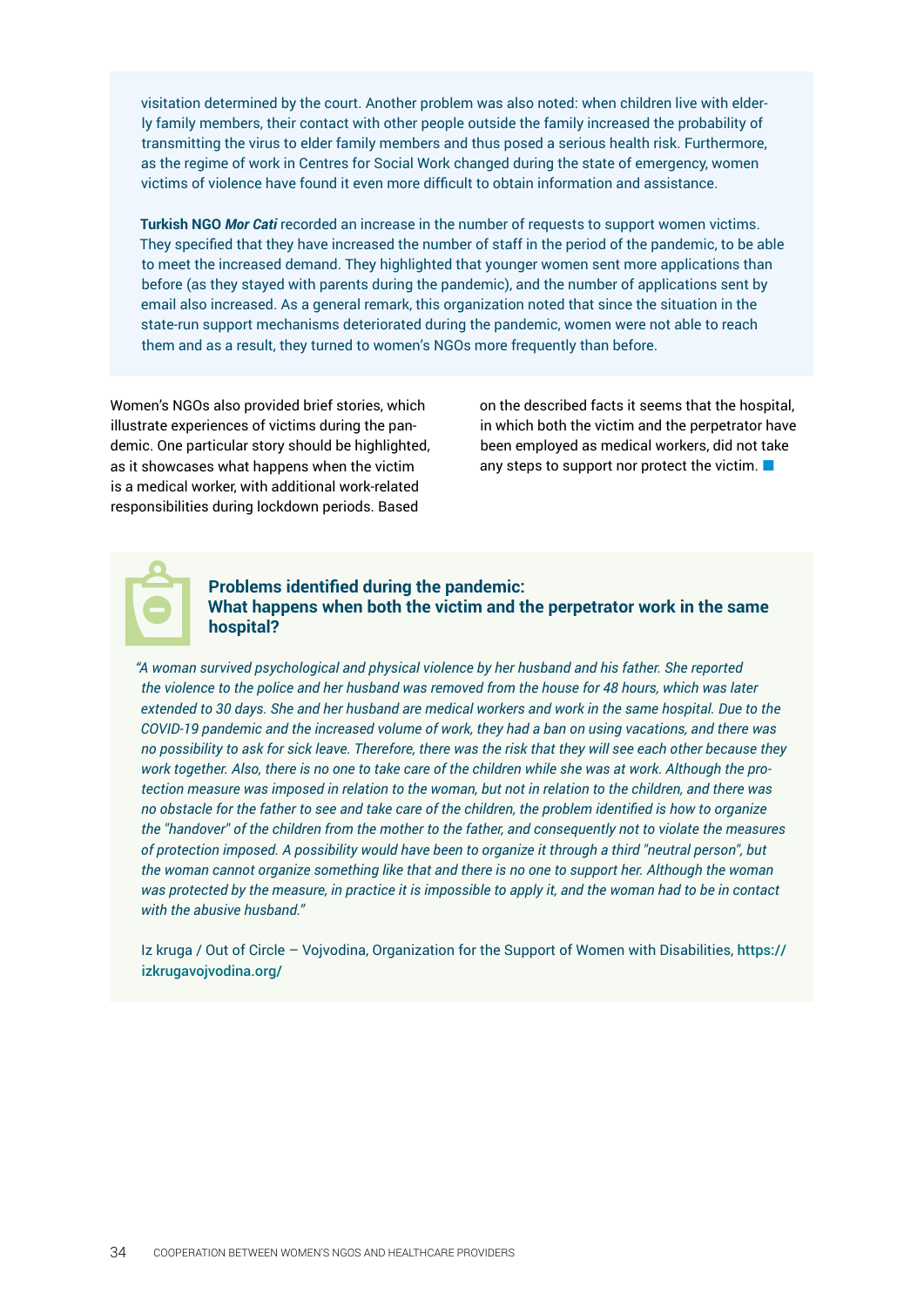# <span id="page-34-0"></span>**H. Trainings for healthcare professionals organized by women's NGOs: A solid base for strengthening future cooperation**

The research assessment analyzes whether healthcare professionals have been sufficiently trained to respond to cases of domestic and sexual violence, and whether women's NGOs contributed to the delivery of these trainings. Therefore, information on previous trainings organized by women's NGOs may be seen as an indicator of their capacity. Furthermore, delivery of trainings may be also seen as a chance to improve communication and cooperation between healthcare providers and women's NGOs, and can therefore be regarded as a promising practice.

**All women's NGOs who participated in this project assessed that healthcare professionals in their countries have not been sufficiently trained on the issues of violence against women,** in particular, on a multi-agency coordinated response to domestic and sexual violence. To illustrate this, a response of the Serbian NGO is quoted below, *"In our opinion, healthcare workers are not sufficiently trained to work with women who have experienced domestic or sexual violence. Healthcare workers are not gender-sensitive, they do not have enough knowledge about different types of violence and the consequences each type of violence has on health. They are also overburdened with administrative tasks when providing healthcare services and have limited time to provide services, meaning they cannot devote enough attention and time to each patient even if they are trained."*

Similarly, the women's NGO in Turkey claims that trainings should be focused on changing attitudes of medical professionals, *"rather than lack of knowledge, the approach of these professionals constitutes the problem. We encounter examples where they blame, discourage, or misinform women victims of violence".*

Some of the NGOs from Albania clarified that health professionals need continuous training on legal regulations. One Albanian partner noted that medical professionals themselves have requested more meetings and trainings related to reporting cases of violence, the latest legal amendments, as well as on the "Standard operating procedures for the treatment of cases of domestic and gender-based violence by employees of health services". Another partner from Albania states that healthcare professionals mostly have not been sufficiently trained

to identify cases of domestic and sexual violence and provide services to victims, and adds that trainings organized by women's NGOs have been often attended by only one or two representatives of medical centers, which is very low compared to the number of doctors working in local communities. Yet another partner from Albania claims that these professionals mostly need to be trained on a gendered understanding of violence and applying a gender-sensitive approach to victims.

It was further explored what kind of in-service trainings have been organized recently for these professionals by responsible authorities or NGOs, what was the content of such trainings and whether the trainings were mandatory or optional. Taking into account that a complete overview of in-service trainings for these professionals is outside the scope of this study, NGOs were asked only to provide **examples** of recent trainings.

Based on the responses provided, **it was not possible to obtain conclusive findings about the content of these trainings, which types of violence were covered and whether the trainings were mandatory or optional.** It should be emphasized that NGOs did not mention mandatory trainings, with only one exception. One national partner from Serbia, Association Fenomena from Kraljevo, reported (based on information provided by the Director of the healthcare center in Kraljevo) that all healthcare workers in this city attended a mandatory training on working with victims of domestic and sexual violence. On the other hand, another Serbian partner reported that trainings for healthcare providers are not mandatory; they are not obliged to undergo any training on domestic violence or sexual violence against women.

Two NGOs from North Macedonia and Turkey stated that National Action Plans in their respective countries make reference to mandatory trainings. More specifically, the Turkish NGO reported, *"National Action Plans always state the importance of in-service trainings, sometimes they are mandatory, but we never see what the impact of such trainings actually is. What we see is that trainings do not serve the purpose of changing the approach of healthcare workers".* Women's NGO from North Macedonia clarified that the National Action Plan (2018–2023), which aims at implementing the Istanbul Convention,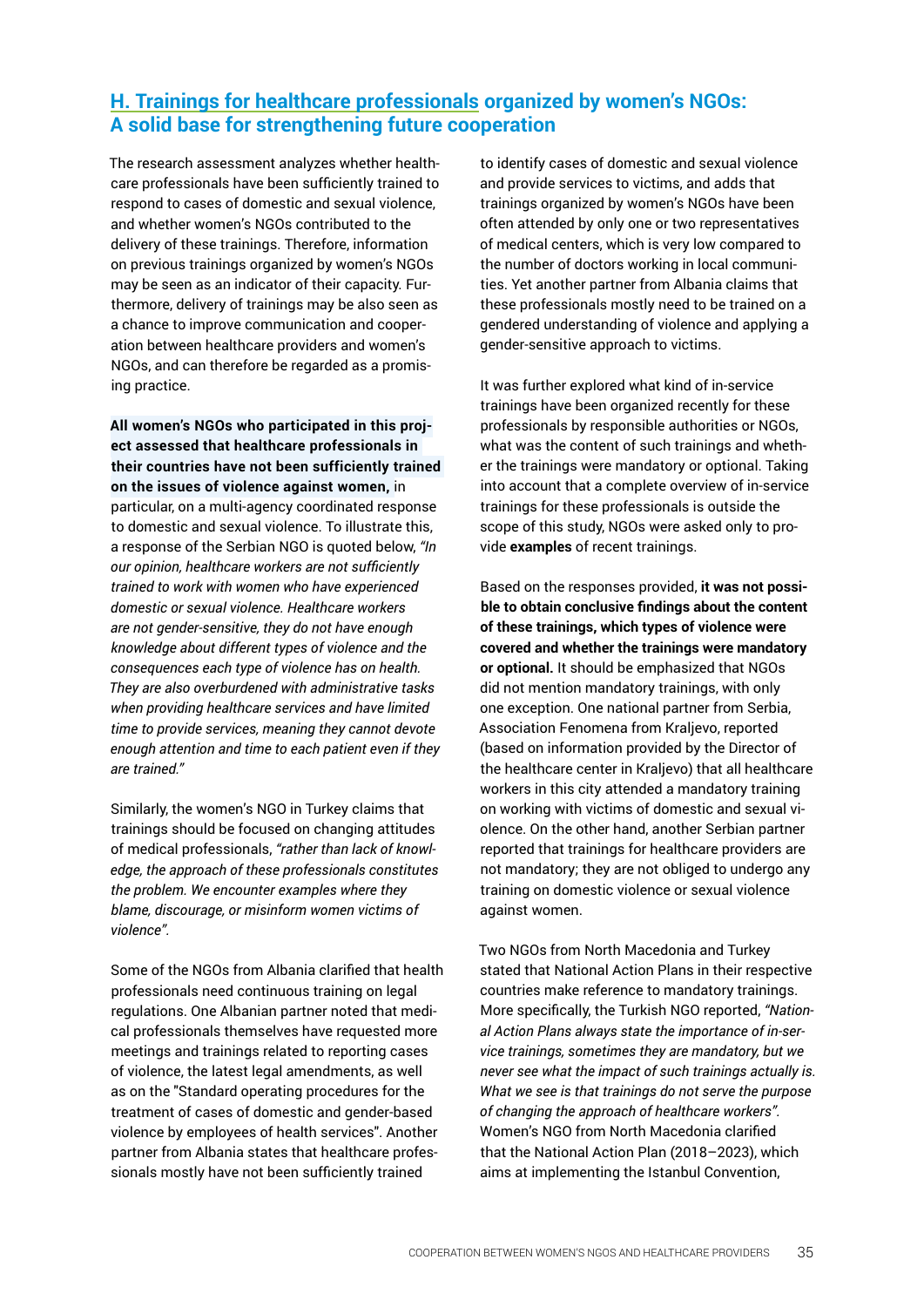established an obligation for mandatory trainings of professionals involved in the protection of victims of gender-based violence in the field of health, but there was no information whether the latter obligation has been implemented in practice.

Moreover, **there are some indications that previous trainings organized by responsible authorities, have been mostly focused on domestic violence, although the titles of the trainings may refer to gender-based violence.** To this regard, Foundation United Women from Banja Luka, BiH, highlighted this important issue, *"Foundation United Women believes that continuous training is necessary for all*

*professionals in the healthcare system to be able to provide competent and sensitive support to victims of domestic violence and sexual violence. As we can see from available information provided by authorities to GREVIO in the State Report on the implementation of the Istanbul Convention, the training programs for healthcare professionals depend on occasional projects, are not sufficiently institutionalized, and it is not clear if they are mandatory. Furthermore, available information indicate that trainings conducted so far predominantly focus on the issue of domestic violence, although resource materials produced by relevant entity ministers refer to gender-based violence."*

#### **Examples of recent trainings for healthcare professionals in BiH and Serbia**

One women's NGO from Bosnia and Herzegovina provided interesting information on the trainings organized for healthcare professionals, including recent initiatives of the governments at the entity level to increase their capacities.

*A recent State Report of BiH to GREVIO indicates that in the Federation BiH, 11 healthcare workers and associates completed training of trainers (ToT) in 2016, conducted in line with the resources and training package "Strengthening the response of Federation BIH Health Care system to Gender-Based Violence". In the period 2016–2018, 140 healthcare workers and associates attended trainings in the frame of this project. In 2017, training of trainers was conducted in line with the document entitled "Rendering Psychosocial Services to Victims of Gender-Based Violence" and 15 mental health professionals and those working in Centres for Social Work attended. In the period of 2017–2018, the education of healthcare professionals was conducted pursuant to the module "Rendering Psychosocial Treatment of Victims of Sexual Violence and Torture in Times of Conflict" with 96 healthcare workers and associates attending. The State Report of BiH to GREVIO also indicates that 28 education sessions in 28 healthcare institutions for 895 employees of healthcare institutions were conducted earlier in Federation BiH in line with another training program for healthcare workers.*

*In Republika Srpska, in 2017 the Ministry of Health and Social Protection of RS drafted a number of publications and organized education sessions for professionals in social protection and healthcare on domestic violence as a social problem, which were focused on "Strengthening the response of healthcare providers to gender-based violence". The following publications were drafted (adapted): the training manual 'Training of Trainers for Psychosocial Treatment of GBV Perpetrators' and the training module 'Psychosocial Treatment for GBV Violence Perpetrators'. Professionals in RS participated in an education session held in Banja Luka related to the psychosocial treatment of gender-based violence perpetrators. A training package was also prepared under the title 'Minimum Standards for Prevention of and response to GBV'. Additionally, the State Report to GREVIO indicates that RS Ministry of Health and Social Care prepared a resource package to improve the response of healthcare and psychosocial assistance professionals in Republika Srpska to GBV, and that trainings are planned based on this package. There is no information in the State Report to GREVIO if these trainings are mandatory and part of the regular and systemic institutional practice. The latest 6th Periodical CEDAW Report of BiH (covering the period 2013-2016) does not contain specific reference to training of healthcare professionals in BiH on domestic violence or sexual violence against women.*

Foundation United Women Banja Luka, BiH, <http://www.unitedwomenbl.org>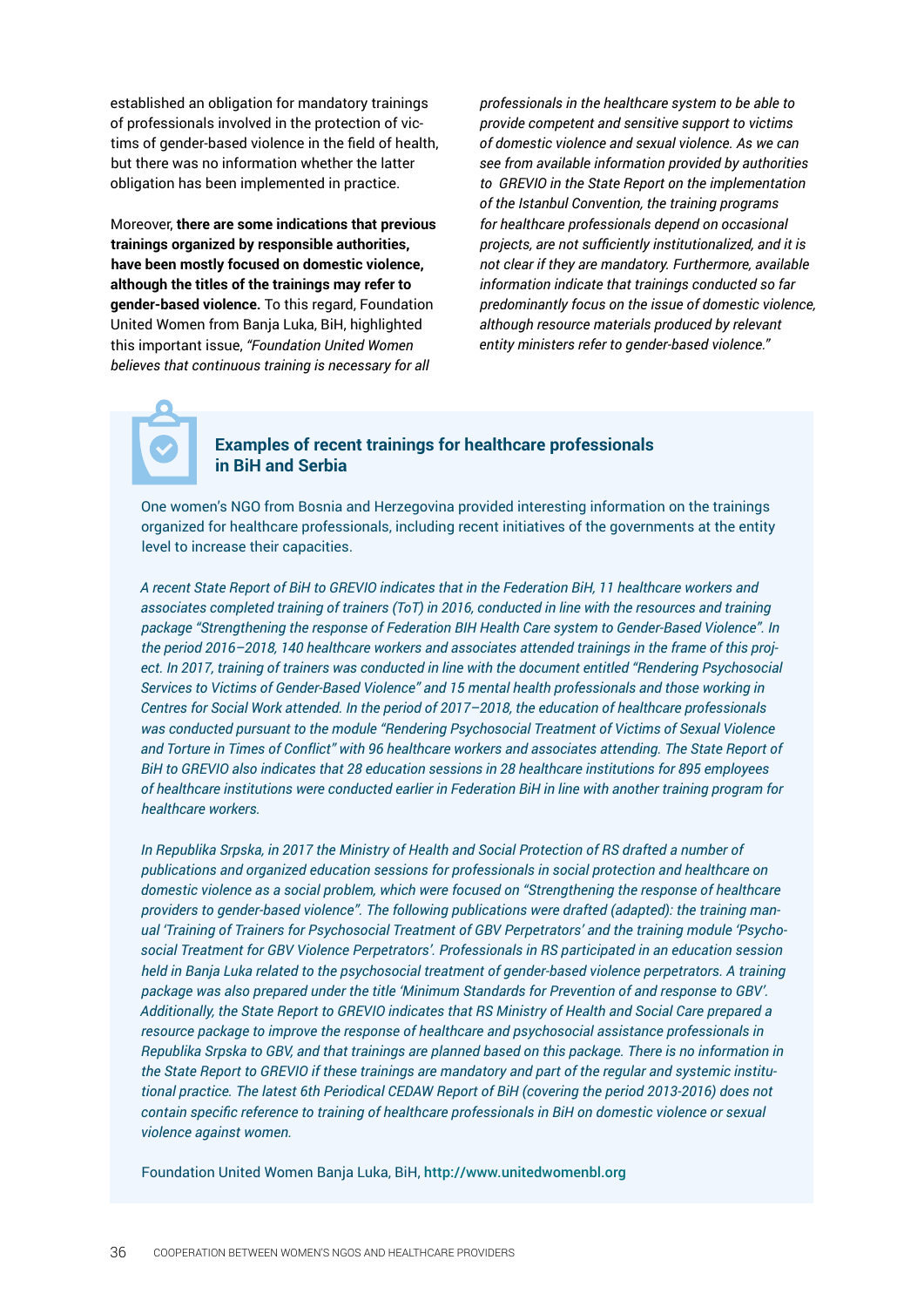The women's NGO from Serbia reported as follows, *"Sporadically, trainings for healthcare workers have been organized by responsible authorities, such as: the Provincial Secretariat for Health, implementing the project "STOP-PROTECT-HELP a stronger institutional response to gender-based violence in the Autonomous Province of Vojvodina", which organized in several health centers in Vojvodina an accredited three-day training "Effective response of the health system in protecting women victims of violence in the family and gender-based violence" in order to improve the prevention and early detection of violence".* 

Iz kruga – Vojvodina, Organization for the Support of Women with disabilities, [https://izkrugavojvo](https://izkrugavojvodina.org/)[dina.org/](https://izkrugavojvodina.org/) 

**Almost all NGOs have previously organized in-service trainings for healthcare workers in their local communities**, some of which were described in greater detail. **It can be therefore assumed that women's NGOs in the region of the Western Balkans and Turkey possess the capacities, expertise and motivation to (continue to) provide trainings for healthcare professionals in the future. This may be viewed as an encouraging finding of the assessment. Under the condition that governments and/or UN agencies provide funds for such trainings in the future, it can be expected that cooperation between women's NGOs and medical professionals may be improved, including referral, to the benefit of women victims.** 

In this context, we should be reminded that in other segments of this study it was revealed that medical professionals, regretfully, rarely use an opportunity to refer victims to women's specialist services. Therefore, a lot needs to be improved in this area, and trainings may contribute to strengthening a multi-sectoral coordinated response to violence, including referral.

In planning (possible) future trainings for medical professionals, it is important to note that some women's NGOs in the region, in particular, those working in Serbia, have been faced with certain

requirements when they intend to organize such trainings. As reported by the Serbian partner, *"Non-governmental organizations cannot independently submit a request to the Health Council of Serbia for approval for conducting trainings for medical workers, but must do so in cooperation with medical institutions (Medical Faculty, Association of Nurses and Technicians, Institute of Public Health, etc.). The Center for Support of Women from Kikinda, in cooperation with the Medical Faculty of the University of Novi Sad and the Center for Continuing Medical Education, accredited the program with the Health Council of Serbia (Decision No. 153-02-01202/2020-01 of 16.11.2020). The program is intended for health workers - doctors, nurses, technicians, as well as associates in healthcare institutions - psychologists, social workers, special educators, but also for non-medical workers in healthcare centers where a victim of violence may show up. The goals of the program are to improve: knowledge and skills of professionals for the efficient provision of services to women victims of gender-based and domestic violence; knowledge and skills for documenting and recording cases of violence against women, especially cases of sexual violence; cooperation and communication of health institutions with other institutions in multi-sectoral work on cases of violence against women in the family and gender-based violence; cooperation with centers for victims of sexual violence (*[https://edukacije.cpz.](https://edukacije.cpz.rs/o-programu/) [rs/o-programu/](https://edukacije.cpz.rs/o-programu/)*)."*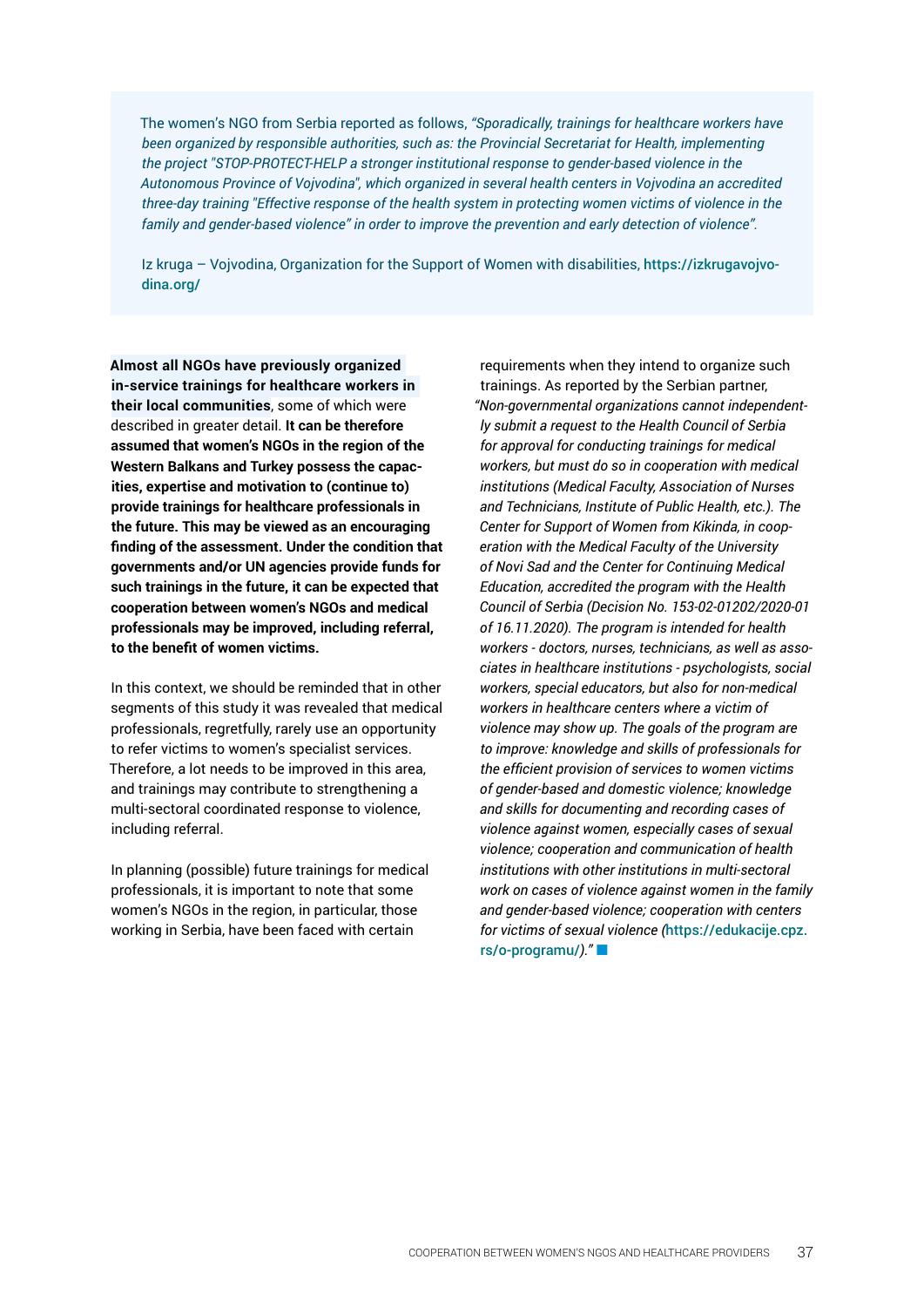### <span id="page-37-0"></span>**I. Access of victims to healthcare: what data can tell us and how data can be used by NGOs**

Preventing and combating violence against women, including domestic violence, requires evidence-based policy-making. The collection of systematic and comparable data from all relevant administrative sources is crucial in this regard. Data on access of victims to healthcare is needed to assess whether medical professionals are fulfilling their intended (and often, legally prescribed) roles.

In this context, it is important to highlight; **if data on violence is collected by healthcare institutions and made available to the public (as the Istanbul Convention requires), if women's NGOs could use this data for monitoring, shadow reporting and advocacy purposes, and to assess whether medical professionals meet their obligations as "first responders". This may include monitoring if doctors fulfil their duties related to referral (including referral to specialist services, if laws and/or protocols oblige them to do so)**. GREVIO reports on Albania (2017), Montenegro (2018), Turkey (2018) and Serbia (2020), identified shortcomings in collecting data on violence by public healthcare institutions.

As an example, in GREVIO's report on Albania (2017), it is stated that the law on domestic violence in Albania stipulates that victims are entitled to receive medical and psychological support and should be referred to specialist support services; domestic violence cases are to be recorded and communicated to the Ministry of Health using the appropriate templates approved by the ministry, and that victims are entitled to receive documentation illustrating any injury sustained as a consequence of violence. However, the implementation of these provisions is insufficient and hampered by healthcare professionals' reluctance to report cases of domestic violence, partly out of fear of exposing themselves or the victims to retaliation by the perpetrators. Thus, actors in the field acknowledge that data generated by healthcare are largely a substantial under-representation of real figures. There are no equivalent obligations to collect data regarding other forms of violence against women, such as sexual violence. As a result, information on the number of victims identified by medical professionals and on the treatment they receive is rather scarce. Thus, it is impossible to evaluate the impact such support services have where they are provided, and whether they fulfil their intended role.

In its report on Turkey (2018), GREVIO commended the authorities for their data collection efforts in the health sector, but also noted a considerable decrease in the numbers of domestic violence cases identified. Namely, healthcare professionals in Turkey receive training allowing them to recognize and detect signs of violence and requiring that they record cases of violence against women by using the 10th revision of the International Statistical Classification of Diseases and Related Health Problems (ICD 10 Codes), developed by the World Health Organization. They are under an obligation to report any recognized or suspected case of violence, and face criminal liability in case of any failure to report it. GREVIO welcomes the authorities' ongoing initiatives to develop an infrastructure for systematic data collection in the health sector, and to improve the capacities of healthcare professionals, including general practitioners and emergency services, to identify and record cases of violence. It also stresses the importance of current efforts to train all personnel in primary healthcare, while recognizing that such an endeavor is both necessary and costly, based on the size of the country. According to statistics by the Ministry of Health, there were 20.895 such cases in 2015 and 1.094 in 2016. The sharp decrease in the number of recorded cases would require identifying the reasons for this phenomenon. Moreover, GREVIO notes that this data does not appear to comprise statistics on violence affecting girls, such as data kept by Child Protection Centres in cases of sexual assault against minors or the numbers of sexual assaults involving minors recorded in obstetrics wards in cases of child delivery.

As far as Montenegro is concerned, the GREVIO report (2018) noted that the public healthcare sector does not have an electronic data collection system. The health sector manually collects data on the basis of the 10th revision of the International Statistical Classification of Diseases and Related Health Problems (ICD-10 Codes) developed by the World Health Organisation. Medical staff are trained to identify victims of domestic violence, including victims of psychological violence, and have the duty to report any suspicion of a crime to law enforcement agencies.

In the GREVIO report on Serbia (2020), it is assessed that tools have been developed for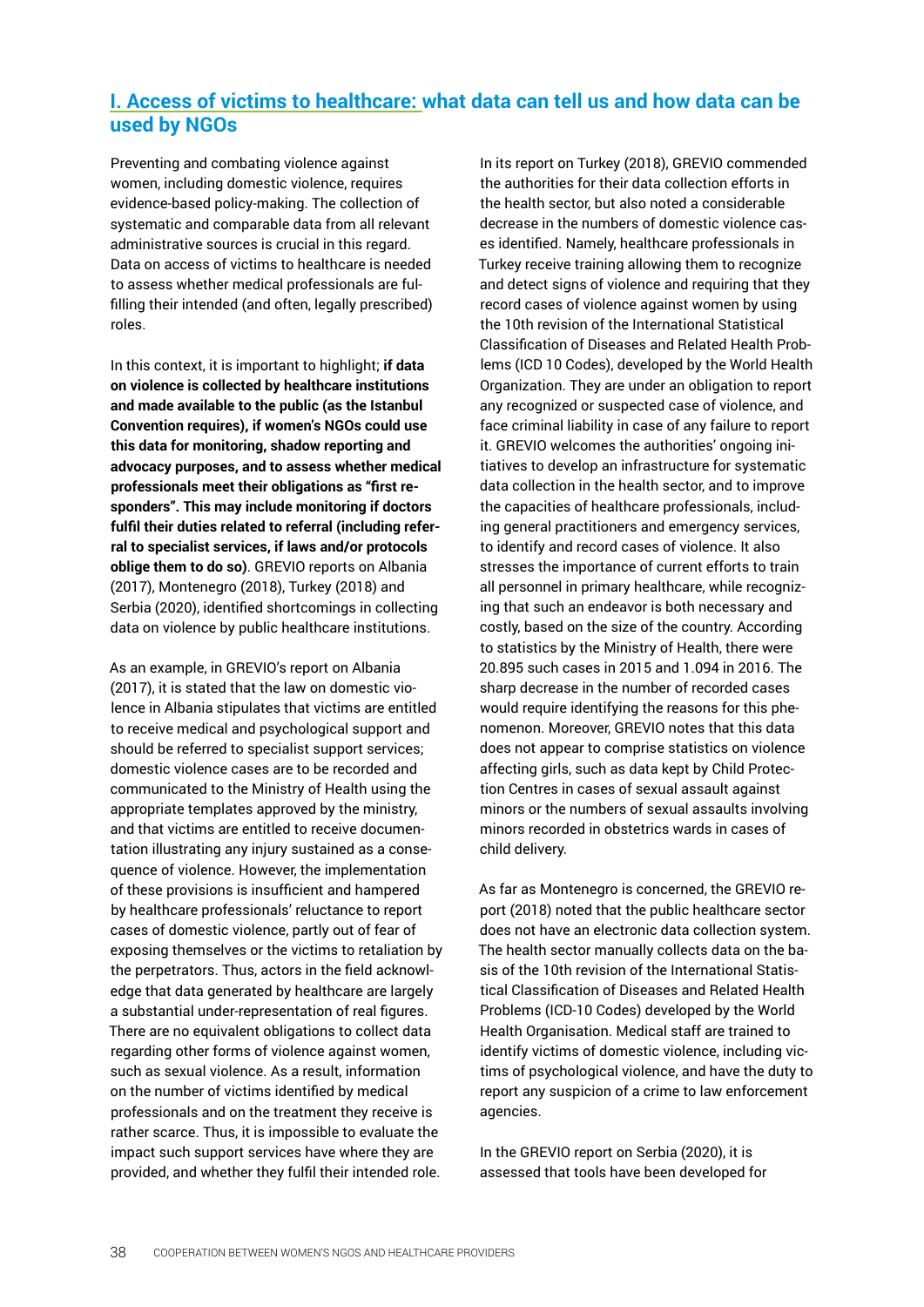healthcare professionals to identify and support victims of domestic violence, and records are kept by the Institute of Public Health on the number of identified victims and case referrals (reports) to police and social welfare centers. It is disaggregated by geographical location, which shows stark differences in approaches. While in 10 of the 26 administrative districts of the Republic of Serbia all identified cases of domestic violence are reported to another authority (police, prosecution or social welfare center), in other districts a large number go unreported (10–40%). The records kept also identify the percentage of women with disabilities, pregnant women and elderly women – but not their relationship to the perpetrator.

**GREVIO reports, therefore, clearly indicate that public healthcare systems in these four countries do collect data on violence, and that analyses of such data reveal serious shortcomings in the response of the healthcare sector to violence against women. However, some respondents to the questionnaire answered that they are unaware of national-level data on access of victims of domestic and sexual violence to healthcare services (for example, the annual number of victims who asked for help in healthcare institutions), or on the services to victims provided by healthcare professionals.**

**This surprising finding seems to imply that women's NGOs in the Western Balkans and Turkey miss the opportunity to use data on access of victims to healthcare for the purpose of monitoring, shadow reporting and advocacy.** 

Only two national partners reported on available data on access of victims to healthcare, one from Kosovo, and one from BiH. Women's NGO in Kosovo reported that when women victims of domestic or sexual violence approach a primary healthcare center and report violence, doctors are obliged to fill in the form of reporting cases of domestic violence. The forms completed by doctors are sent to a special office in the Ministry of Health, which monitors and collects data on cases of domestic violence reported to each ambulance/ healthcare center/ hospital in Kosovo. However, as reported by the partner, this data is not available to public. An NGO from BiH reported about recent considerable changes in data collection on cases of domestic violence by healthcare institutions (which are legally prescribed and specified in respective by-law). **These relevant changes explained below can be very interesting to women's NGOs in the Western Balkans and Turkey and their advocacy efforts in the future.**



#### **PROMISING PRACTICE: Improvements in the system of data collection on domestic violence cases in healthcare institutions in Republic of Srpska, BiH**

The Bosnian NGO reported about a considerable improvement in data collection on domestic violence by healthcare institutions in one entity of BiH (Republic of Srpska). It should be highlighted that data are publicly available.

*"Based on the Law on Protection from Domestic Violence of Republic of Srpska, the Ministry of Family, Youth and Sport is collecting statistical data on domestic violence cases that were identified/processed from all institutions that are recognized as subjects of protection, including healthcare institutions. Data is collected on predetermined methodology defined through the By-law on Content of the Evidence and Reports on Domestic Violence, adopted on 12 May 2021 (after the latest changes and amendments of the Law on Protection from Domestic Violence in Republic of Srpska entered into force)34. Data is collected semi-annually and is publicly available on the webpage of the Ministry. Type of data collected by healthcare institutions are defined in the Article 9 of the By-law, as follows:* 

34 Official Gazette of Republika Srpska, no. 58/2021, available (in Serbian language), at the web page of the Ministry of Family, Youth, and Sport[:](https://www.vladars.net/sr-SP-Cyrl/Vlada/Ministarstva/mpos/Documents/Правилник%20о%20садржају%20евиденције%20и%20извјештаја%20о%20насиљу%20у%20породици%20СГ%2058%2021_230602192.pdf) [https://www.vladars.net/sr-SP-Cyrl/Vlada/Ministarstva/mpos/Documents/Правилник%20о%20садржају%20евиденције%20и%20](https://www.vladars.net/sr-SP-Cyrl/Vlada/Ministarstva/mpos/Documents/Правилник%20о%20садржају%20евиденције%20и%20извјештаја%20о%20насиљу%20у%20породици%20СГ%2058%2021_230602192.pdf) [извјештаја%20о%20насиљу%20у%20породици%20СГ%2058%2021\\_230602192.pdf](https://www.vladars.net/sr-SP-Cyrl/Vlada/Ministarstva/mpos/Documents/Правилник%20о%20садржају%20евиденције%20и%20извјештаја%20о%20насиљу%20у%20породици%20СГ%2058%2021_230602192.pdf)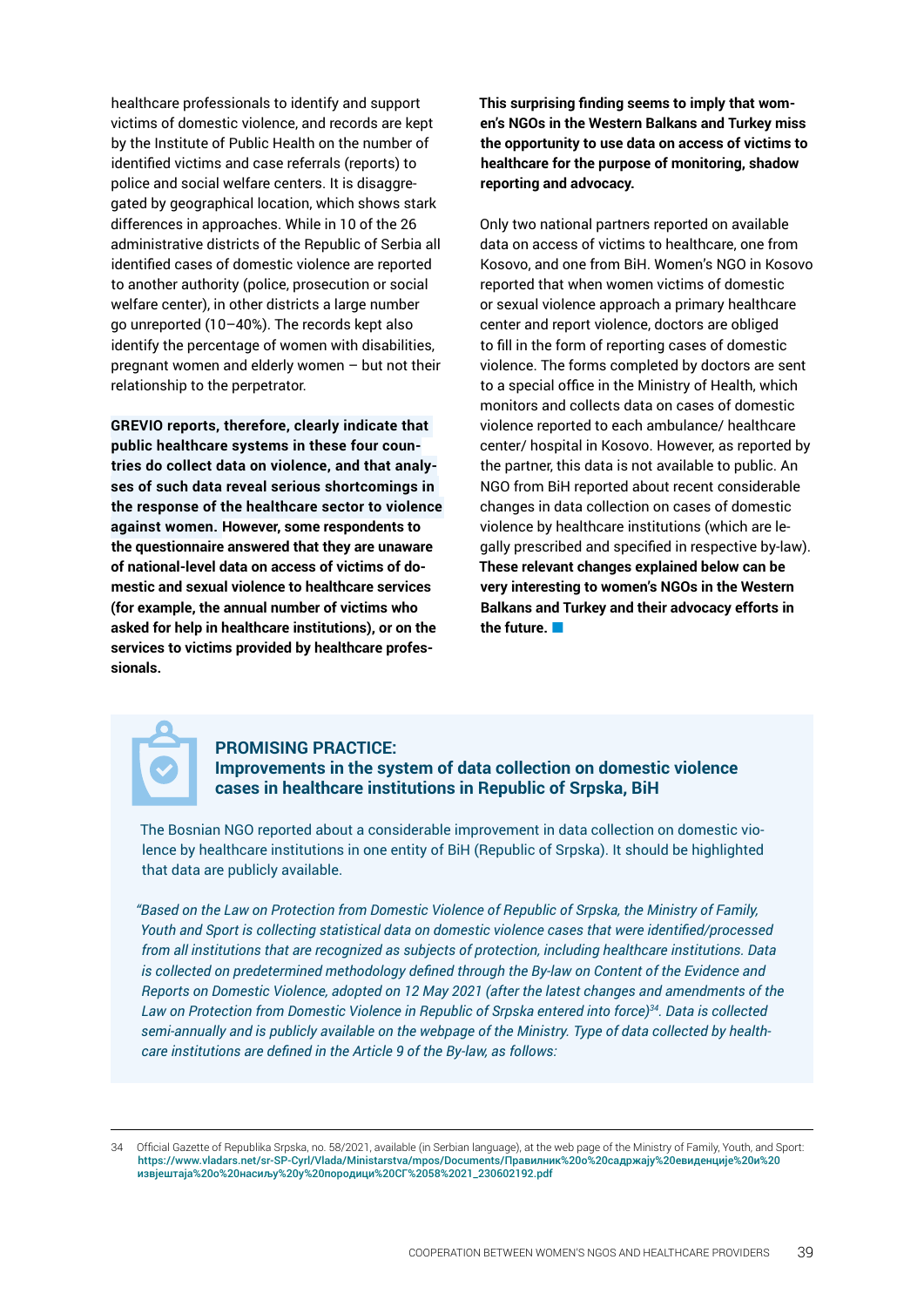*The records kept by healthcare institutions shall contain information on:* 

- *1) the number of victims according to gender, age, disability and the victim's relationship with the perpetrator,*
- *2) diseases and injuries caused by domestic violence and referral for treatment,*
- *3) protection of the mental health of victims of domestic violence in healthcare institutions,*
- *4) number, gender and age structure of perpetrators of violence in the family referred to compulsory psychosocial treatment,*
- *5) number, gender and age structure of perpetrators of violence in a family referred to compulsory addiction treatment.*
- *(2)The data referred to in paragraph 1 of this Article shall be recorded by all healthcare institutions where admission, processing and treatment of persons, victims of domestic violence and perpetrators of domestic violence have been conducted."*

Foundation United Women from Banja Luka, BiH, <http://www.unitedwomenbl.org>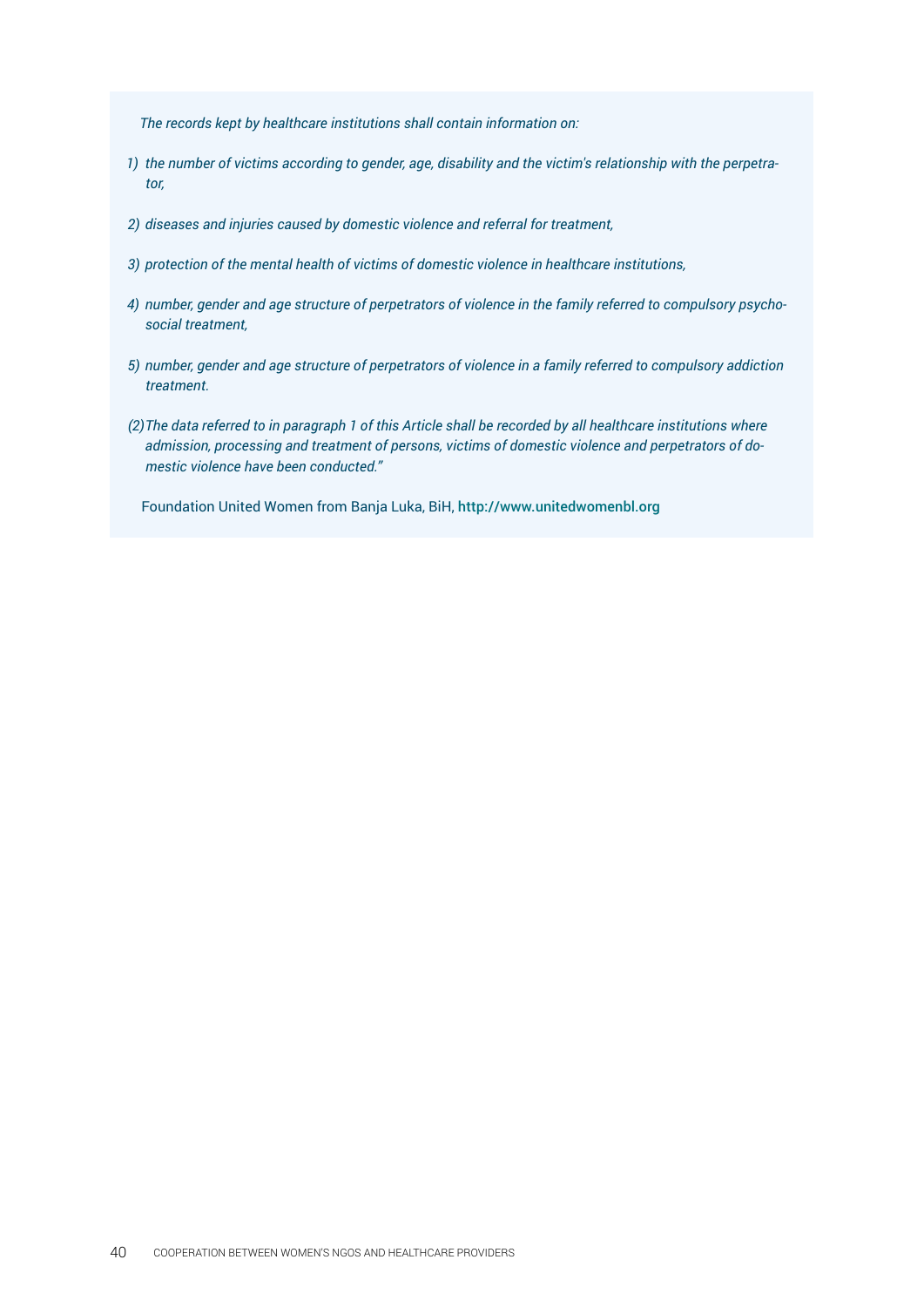# <span id="page-40-0"></span>**Concluding Remarks**

The present research reveals that women's NGOs have established cooperation with healthcare providers, including with professionals working in the field of mental health, which remained at the same level during the pandemic. It seems that none of the NGOs have assessed that this cooperation has deteriorated during the pandemic, and such finding can be seen as encouraging. The NGOs were asked to assess the quality of cooperation with medical professionals within a wider context of the multi-agency response (which includes healthcare providers, but also other stakeholders, such as the police, prosecutors, judges, social workers, teachers, media, among others). It turns out that NGOs are moderately satisfied with the quality of cooperation, which is consistent with the findings of some previous multi-country studies conducted in the Western Balkans (Brankovic, 2019<sup>35</sup>). This section highlights the relevant aspects of cooperation that can be more encouraged in the future, including any NGO "strategies" which can represent a source of inspiration to other women's NGOs in the region.

Referral mechanisms represent a "weak point" in multi-agency cooperation. As medical professionals are often the first professionals with whom victims get in contact with, they may use such opportunity to refer the victims to women's specialist services (and in some countries, such as Albania, are even obliged to); however, this seems to be a "missed opportunity". Referral to specialist NGOs by doctors works better where women's NGOs have signed protocols or other structured/formalized forms of cooperation with respective healthcare institutions in their local communities, whereas some NGOs rely on "personal links" with medical professionals, when other formal mechanisms cannot be used. It can be therefore concluded that by encouraging the adoption of formal protocols or other structured mechanisms of cooperation at local level, it would furthermore contribute to the improvement of referral pathways, and/or establishment of such pathways where they do not exist (although exceptions can be noted to this general remark).

In establishing strategies on how to improve the cooperation with medical doctors in the future, one of the areas where women's NGOs may focus their advocacy efforts on is the content and quality of medical reports documenting injuries in cases of domestic violence (in the region, these are often referred to as "medical certificates"). The issuance of such medical documentation is not free of charge across the region: in some countries, victims should pay (even substantial) fees, or can get such documents for free only under certain conditions (if they are referred to doctors by the police or prosecutors). Keeping in mind that the Istanbul Convention stipulates that services to victims including, for example, forensic examination, should be provided regardless of the victim's willingness to press charges or testify against any perpetrator (Article 18, paragraph 4 of the Convention), these worrying findings imply a need to advocate for changes in laws/regulations. There are even examples where such regulations do exist, but are not implemented in practice or, where doctors are not aware that (recently-amended) regulations prescribe that victims cannot be charged for such "certificates". In the latter case, one NGO from BiH has managed to advocate successfully for free-of-charge certificates, on behalf of victims. The research further indicates that doctors often do not describe injuries in their reports in sufficient detail, do not listen to victims' complaints, or do not use the forms that are prescribed for documenting injuries (in protocols/ guidelines for medical professionals, where they exist); therefore these documents cannot be successfully used in courts as evidence, in order to contribute to convictions. Through establishing close links with doctors at a local level, and improving their understanding of the issue of violence against women through trainings, women's NGOs might contribute to a successful use of "certificates" in courts; one Albanian NGO has done so, which possibly may inspire other NGOs in the region.

When it comes to the assessment of applicable procedures regulating provision of forensic examination after rape, the findings of the current assessment confirm the conclusions of the recent multi-country study conducted in the Western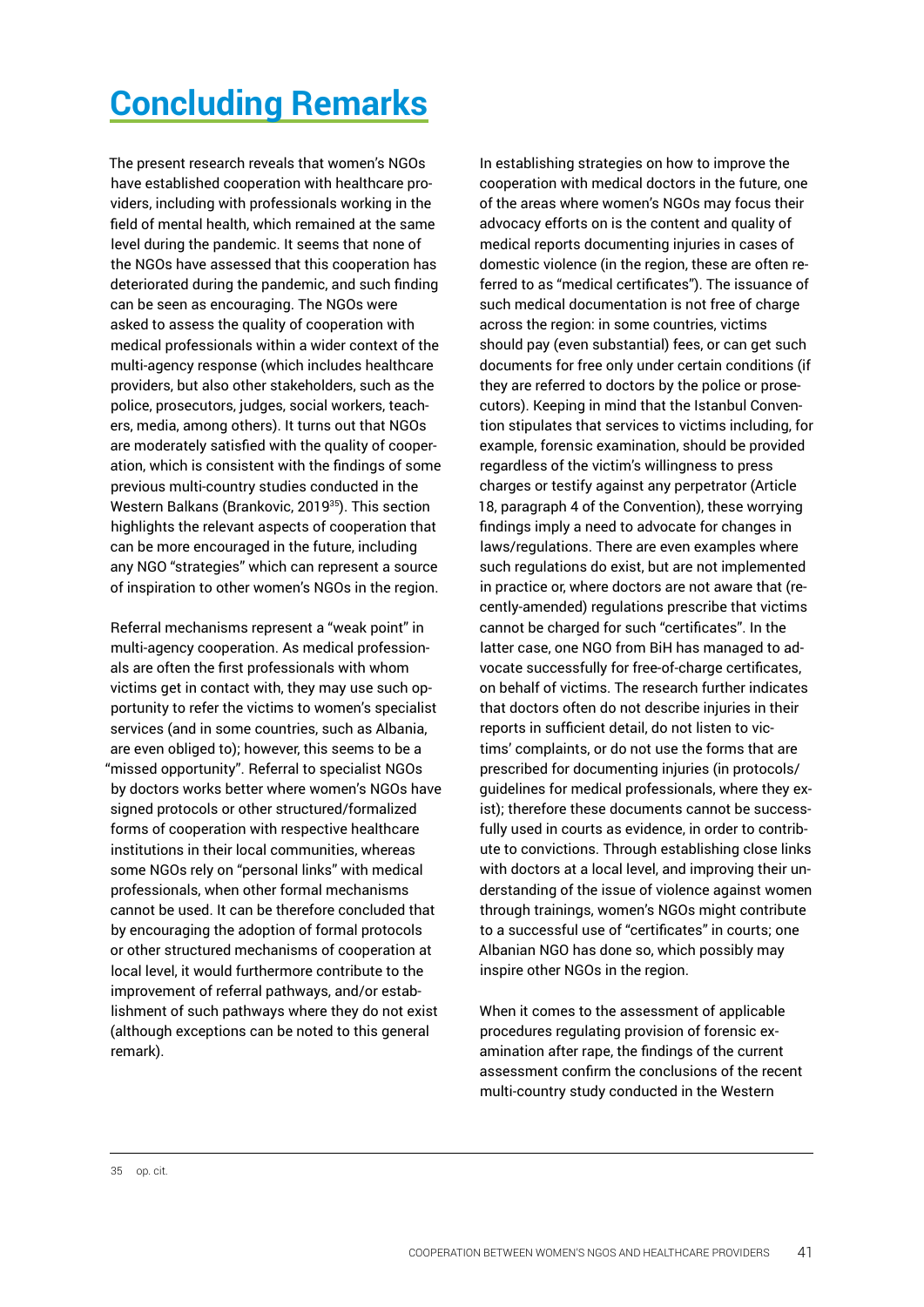Balkans and Turkey, and the policy paper<sup>36</sup>. Namely, legal provisions or prescribed procedures (e.g., bylaws) regulating the work of state agencies are not harmonized with the requirements of the convention to provide, for example, medical and forensic examination to all victims, regardless of their willingness to report the offence (ibid.). Rather, forensic examinations are subject to a request made by law enforcement agencies or prosecutors and thus (mostly) depend on the prior report of the victim to the police or prosecution (ibid.). On the contrary, an example provided by the Serbian NGO highlights that doctors' examination in the emergency ward and corresponding documentation proved to be highly valuable in court, which indicates that it is worth trying to strengthen cooperation with doctors at the local level. The lesson learned based on their experience can be: although doctors in local hospitals may not possess specialization and expertise to perform high-quality forensic examinations in cases of rape, they can still contribute to the effective prosecution of sexual violence cases, if "prompted" by women's NGOs to undertake timely and well-documented examination.

Responses of women's NGOs in the Western Balkans and Turkey further imply that public mental health systems provide limited possibilities to victims of violence to get long-term psychological counselling. Furthermore, relevant professionals often lack a gendered understanding of the phenomenon of violence against women, and/or are inclined (or pressured, due to large number of clients) to prescribe just a "drugs prescription", rather than prescribe (longer-term) psychological counselling. These shortcomings became even more pronounced throughout the pandemic. However, it is revealed that these NGOs have come up with innovative strategies to address such shortcomings. The strategies, which could be possibly replicated across the region are:

a) Strengthening the cooperation with relevant public mental healthcare centers (using formal mechanisms of cooperation at the local level or "creating" referral pathways relying on "personal links" with such professionals);

- b) Hiring mental health professionals (experienced and sensitized to meet the needs of women victims of violence) as individual consultants, to provide psychological counselling in NGO premises based on actual needs;
- c) Engaging such professionals (again, under condition that they approach victims in a gender-sensitive manner) as volunteers;
- d) Networking, including intensifying cooperation with existing associations of psychologists, and other specialists who offer free psychological counselling.

While these strategic efforts of NGOs can be viewed as inspiring, it must also be emphasized that they are unfortunately project-based. In the context of the pandemic, these "models" have proven to be practical and useful, as they enabled women's NGOs to compensate for the lack of services in the public healthcare system. Women's NGOs have demonstrated skills and creativity in developing strategies to overcome shortcomings in the public healthcare system, which became more pronounced during the pandemic. Due to reduced availability of general services, survivors of domestic violence turned to women's NGOs in greater numbers than before $37$ . As a result, the number of services provided by these NGOs have significantly increased. It is therefore intriguing that women's NGOs, which are often under-staffed and under-funded, have managed to compensate, to the extent possible, for the limitations in the provision of general services that occurred throughout the pandemic. Examples provided by NGOs from BiH, Serbia and Turkey showcase that, to some victims, the NGOs became the primary (or sometimes only) source of support. By hiring external associates, engaging volunteers, and/or developing and promoting online services, NGOs could meet the increased demand. Has one of the greatest challenges experienced by humankind in this century had to happen so that state agencies can recognize how important women's NGOs are?

Finally, the research implies there are several additional areas on which women's NGOs can concentrate their efforts on:

<sup>36</sup> op. cit.

<sup>37</sup> As explained in more detail in the survey, numbers of cases of sexual violence, which were reported to women's NGOs during the pandemic, especially its first phase, have not increased; however, this finding is not conclusive and reliable, having in mind that NGOs included in the survey primarily work with victims of domestic violence, and only occasionally with sexual violence survivors.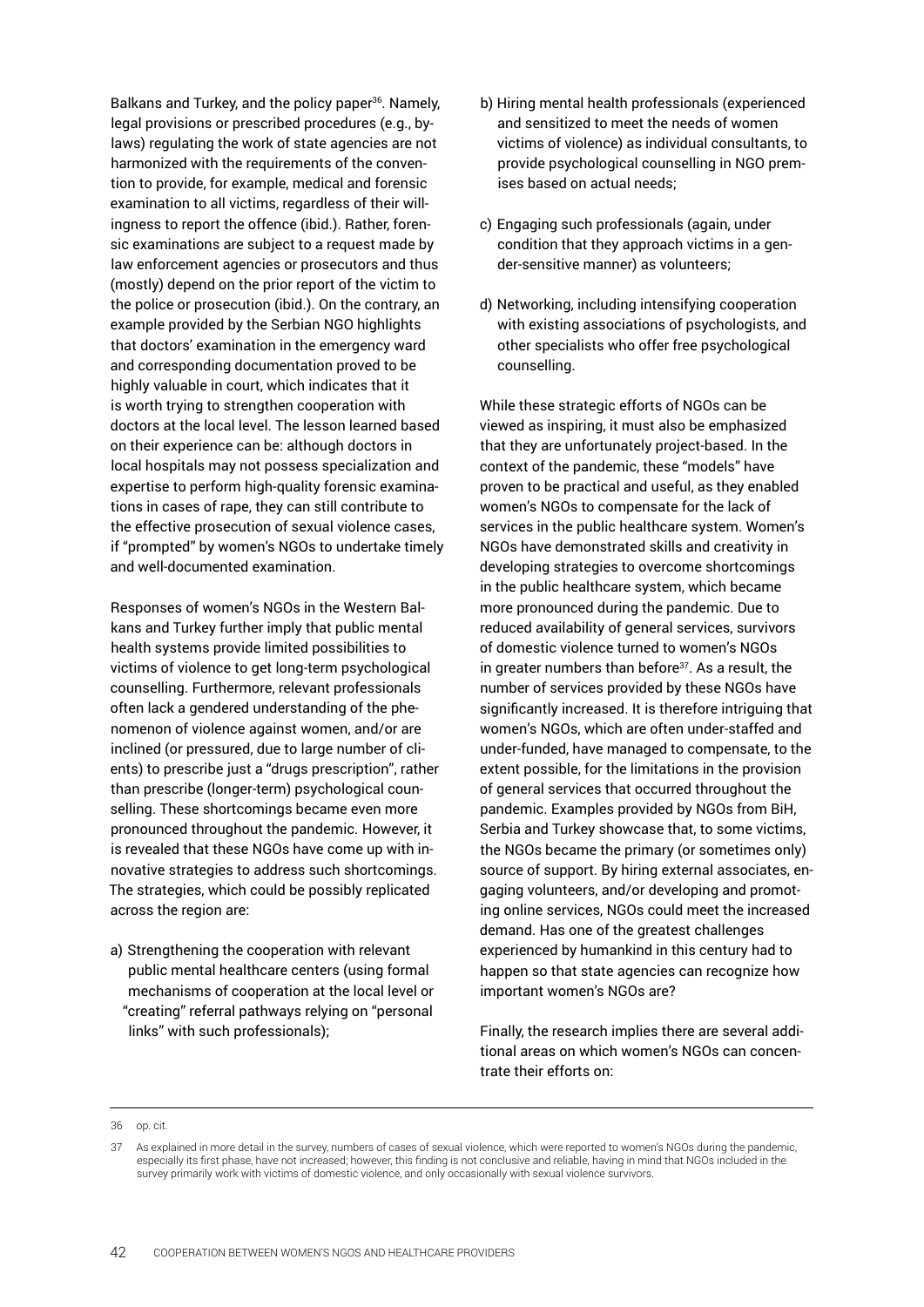- Organizing trainings for healthcare professionals with the aim to improve their sensitivity and gendered understanding of violence against women, and to establish a closer cooperation with them at a local level:
- Advocacy for the adoption (or amendment) of protocols regulating duties of medical professionals that should be fully harmonized with the standards of the Istanbul Convention, as well as for (more) efficient implementation of such protocols in practice (since the assessment indicates shortfalls in the implementation and a need to conduct additional, in-depth assessment) and;
- **Using national-level data on access of victims to** healthcare (some of which have been analyzed in recent GREVIO reports) for the purpose of monitoring, shadow reporting and advocacy.

In order to reach the goals mentioned above, women's NGOs in the region would need the support of UN agencies, and/or national governments. Such a support is important as the achievements of NGOs during the pandemic have confirmed a simple truth – women's NGOs, due to the flexibility in adapting their models of work to new circumstances and a dedication to principles of work with victims (that are developed by women's movement and enshrined in the convention), are an invaluable source of support, throughout crisis situations and beyond. Finally, women's NGOs are the primary providers of specialist services but given that most of them are not specialized in monitoring, there is a need to further develop their capacities for monitoring and evaluating governments' polices, as well as for shadow reporting.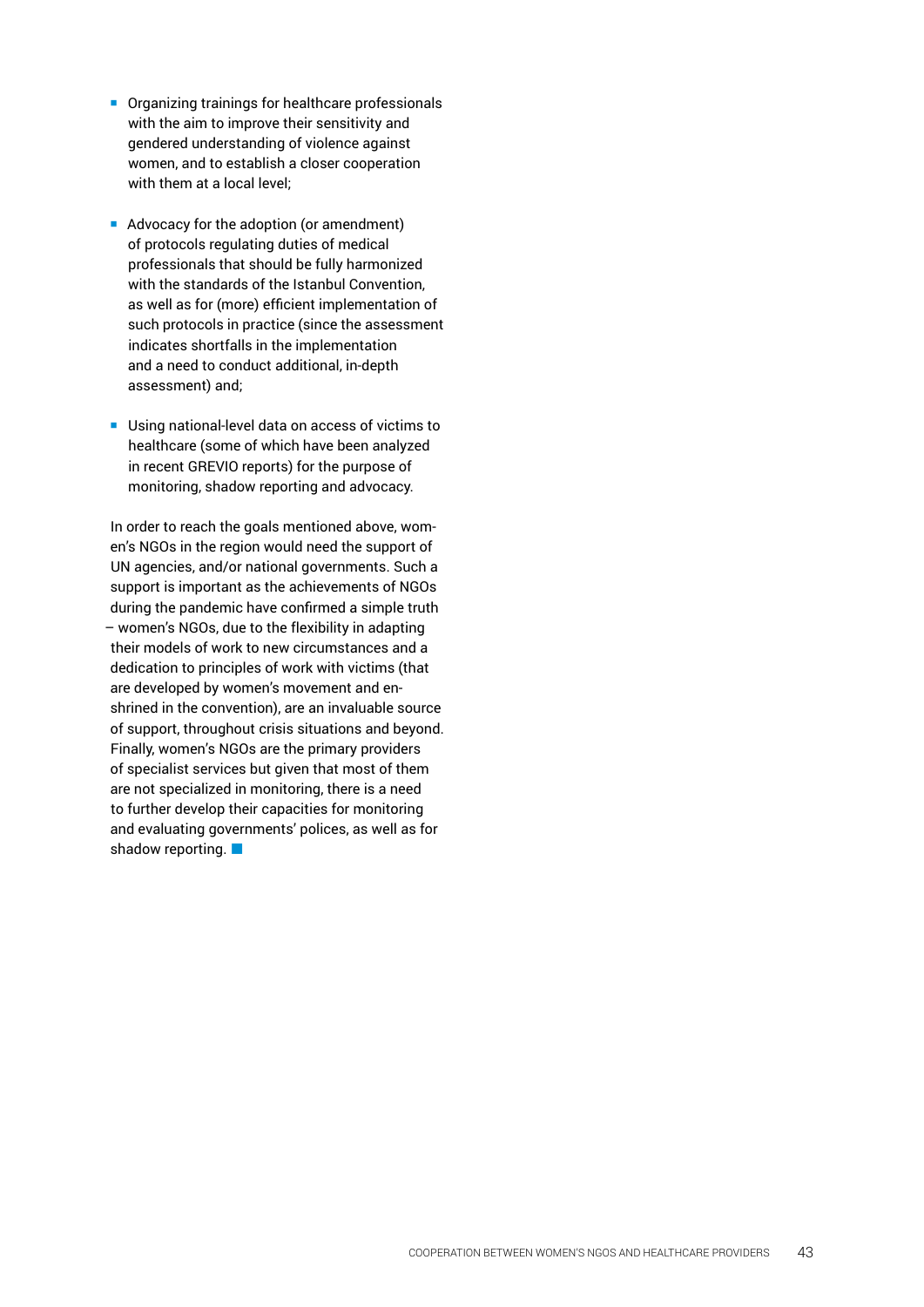# <span id="page-43-0"></span>**Annex**

# **I. Protocols available in the Western Balkans and Turkey38:**

#### **Albania:**

Protocol for Management of Cases of Domestic Violence at the Local Level, through the Coordinated Referral Mechanism (CRM)39;

Protocol for managing cases of domestic violence at the local level, through Coordinated Referral Mechanism during the situation of COVID-19;

Standard Action Procedures on Treatment of Domestic Violence and Gender-Based Violence by employees of Healthcare Services in the Framework of Cooperation as Members of Coordinated Referral Mechanism;

Protocol for Management of Cases of Sexual Violence at the Local Level, through Multi-Sectoral Coordinated Approach, adopted in March 2021;

Standard Action Procedures for the Workers of Healthcare Services to Reduce the Risk of Experience of Domestic Violence and Gender-Based Violence in Civil Emergency Situations

#### **Bosnia and Herzegovina:**

General Protocol on the Procedure in Cases of Domestic Violence in the Republic of Srpska (at the entity level)<sup>40</sup>, adopted on 25 November 2013, entered into force on 1 April 2014. It has a status of by-law and it is legally binding. Note: As sexual violence is recognized as a form of domestic violence by the Law on Protection from Domestic Violence in the Republic of Srpska, all procedures regulated by

the General Protocol apply in these cases as well. It should be also added that, as recorded in the recent multi-country study in Western Balkans and Turkey, in this entity of BiH, resource materials<sup>41</sup> were developed, which include instructions to professionals who provide protection and support to victims of different forms of violence, including sexual violence (the police, prosecutors, judges, healthcare professionals).

#### **Kosovo:**

Standard Operating Procedures for Protection from Domestic Violence in Kosovo, (based on Programme of Kosovo against Domestic Violence and National Action Plan 2011–2014), adopted in 2013<sup>42</sup>

#### **Montenegro:**

Protocol on Action, Prevention of and Protection from Violence against Women and Domestic Violence, adopted on 1 January 2019

#### **Serbia:**

General Protocol for Action and Cooperation of Institutions, Bodies and Organisations in the Situations of Violence against Women within the Family and in Intimate Partner Relationship<sup>43</sup>, adopted in November 201144;

Republic of Serbia Ministry of Health - Special Protocol for The Protection and Treatment of Women Victims of Violence45, adopted in June 2010

- 38 Disclaimer: According to the answers received to the questionnaire, the following protocols exist in the Western Balkans and Turkey. These answers should be taken with caution, as they represent the information that is available to women's NGOs filling out the questionnaire. Therefore, some protocols might be missing from the following lists.
- 39 Available in Albanian: https://www.al.undp.org/content/dam/albania/NewPublications/Protokoll\_Menaxhimit\_Rasteve\_MKR.pdf
- 40 Protocol is published in the Official Gazette of Republika Srpska no. 104/13, available in Bosnian-Croatian-Serbian: [https://www.vladars.net/](https://www.vladars.net/sr-SP-Cyrl/Vlada/Ministarstva/mpos/Documents/Општи%20протокол%20о%20поступању%20у%20случајевима%20насиља%20у%20породици%20Републике%20Српске_241528621_188093949.pdf) [sr-SP-Cyrl/Vlada/Ministarstva/mpos/Documents/Општи%20протокол%20о%20поступању%20у%20случајевима%20насиља%20у%20](https://www.vladars.net/sr-SP-Cyrl/Vlada/Ministarstva/mpos/Documents/Општи%20протокол%20о%20поступању%20у%20случајевима%20насиља%20у%20породици%20Републике%20Српске_241528621_188093949.pdf) [породици%20Републике%20Српске\\_241528621\\_188093949.pdf](https://www.vladars.net/sr-SP-Cyrl/Vlada/Ministarstva/mpos/Documents/Општи%20протокол%20о%20поступању%20у%20случајевима%20насиља%20у%20породици%20Републике%20Српске_241528621_188093949.pdf)

42 Available in Albanian, Serbian and English: [https://abgj.rks-gov.net/assets/cms/uploads/files/Publikimet%20ABGJ/Procedurat%20Stan](https://abgj.rks-gov.net/assets/cms/uploads/files/Publikimet%20ABGJ/Procedurat%20Standarte%20t%C3%AB%20Veprimit%20p%C3%ABr%20Mbrojtje%20nga%20Dhuna%20n%C3%AB%20Familje.pdf)[darte%20t%C3%AB%20Veprimit%20p%C3%ABr%20Mbrojtje%20nga%20Dhuna%20n%C3%AB%20Familje.pdf](https://abgj.rks-gov.net/assets/cms/uploads/files/Publikimet%20ABGJ/Procedurat%20Standarte%20t%C3%AB%20Veprimit%20p%C3%ABr%20Mbrojtje%20nga%20Dhuna%20n%C3%AB%20Familje.pdf)

- 43 Available in English, [https://www.rs.undp.org/content/dam/serbia/Publications%20and%20reports/English/UNDP\\_SRB\\_LjubicastiTekst.](https://www.rs.undp.org/content/dam/serbia/Publications%20and%20reports/English/UNDP_SRB_LjubicastiTekst.pdf) [pdf](https://www.rs.undp.org/content/dam/serbia/Publications%20and%20reports/English/UNDP_SRB_LjubicastiTekst.pdf) and Serbian: [https://www.rs.undp.org/content/dam/serbia/Publications%20and%20reports/Serbian/UNDP\\_SRB\\_LjubicastiTekst.pdf](https://www.rs.undp.org/content/dam/serbia/Publications%20and%20reports/Serbian/UNDP_SRB_LjubicastiTekst.pdf)
- 44 The text of General Protocol is published in Official Gazette of Serbia, 027/2011 (in Serbian)
- 45 Special Protocol is available in English at: [https://www.rs.undp.org/content/dam/serbia/Publications%20and%20reports/English/UNDP\\_](https://www.rs.undp.org/content/dam/serbia/Publications%20and%20reports/English/UNDP_SRB_TirkizniTekst.pdf) [SRB\\_TirkizniTekst.pdf](https://www.rs.undp.org/content/dam/serbia/Publications%20and%20reports/English/UNDP_SRB_TirkizniTekst.pdf) and Serbian: [https://www.rs.undp.org/content/dam/serbia/Publications%20and%20reports/Serbian/UNDP\\_SRB\\_](https://www.rs.undp.org/content/dam/serbia/Publications%20and%20reports/Serbian/UNDP_SRB_TirkizniTekst.pdf) [TirkizniTekst.pdf](https://www.rs.undp.org/content/dam/serbia/Publications%20and%20reports/Serbian/UNDP_SRB_TirkizniTekst.pdf)

<sup>41</sup> Ministry of Labour and Social Protection of the Republic of Srpska and UNFPA (2015). Resource Package for Response of Health-Care Providers in Republika Srpska to Gender Based Violence. Banja Luka: UNFPA, [https://www.vladars.net/sr-SP-Cyrl/Vlada/Ministarstva/MZSZ/Doc](https://www.vladars.net/sr-SP-Cyrl/Vlada/Ministarstva/MZSZ/Documents/UNFPA%20Resursni%20Paket%20Light%20FINAL2.pdf)[uments/UNFPA%20Resursni%20Paket%20Light%20FINAL2.pdf](https://www.vladars.net/sr-SP-Cyrl/Vlada/Ministarstva/MZSZ/Documents/UNFPA%20Resursni%20Paket%20Light%20FINAL2.pdf) (in Bosnian-Croatian-Serbian), and High Judicial and Prosecutorial Council of Bosnia and Herzegovina (2018). Handbook for Action in Cases of Gender Based and Sexual Violence against Women and Children for the Police, Prosecutors and Judges, https://vstv.pravosudje.ba/vstv/faces/docservlet?p\_id\_doc=48586 (in Bosnian-Croatian-Serbian)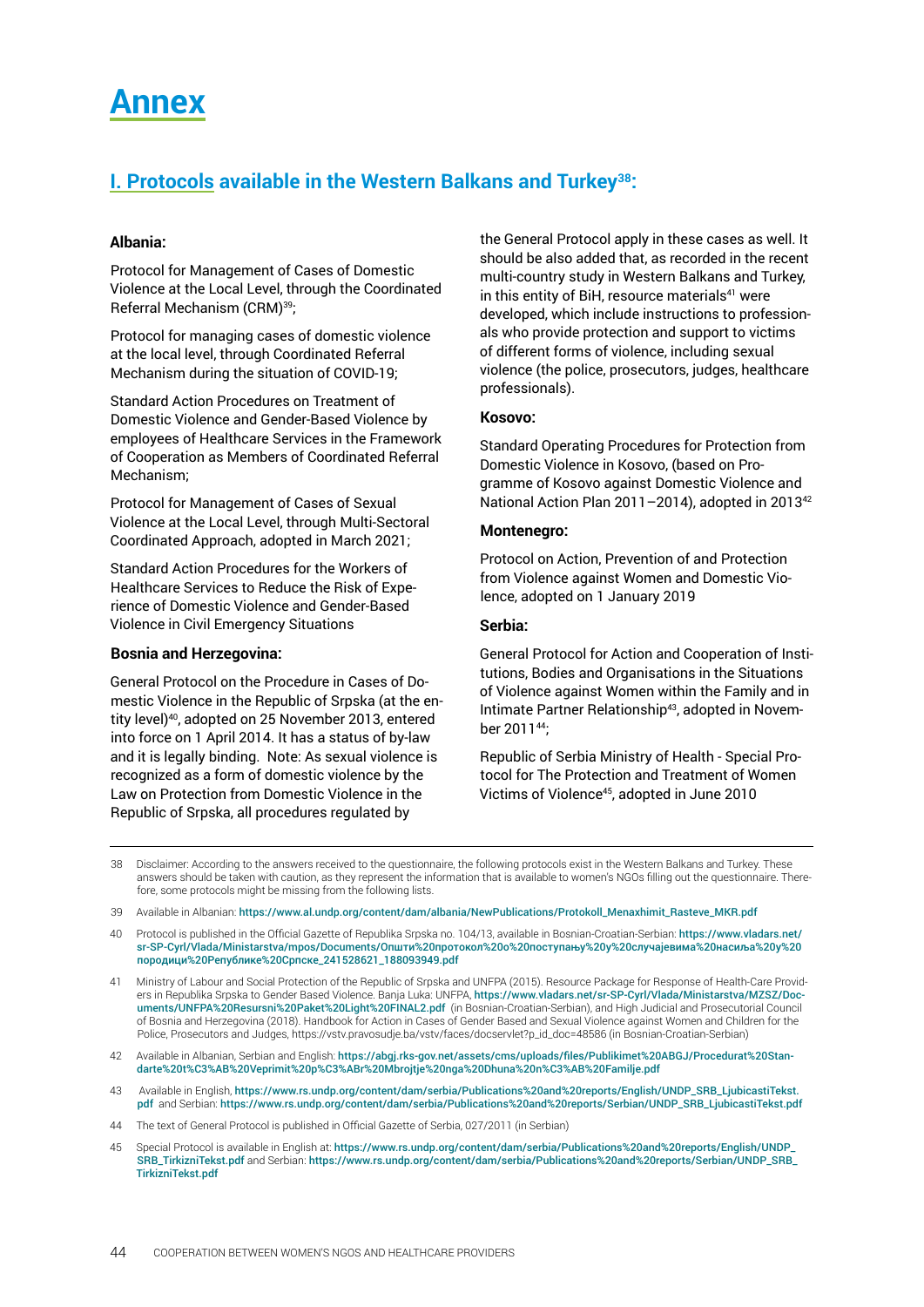# **II. Questionnaire prepared by Biljana Brankovic to gather data for the present research assessment:**

#### **Cooperation between healthcare institutions and women's NGOs (including your organization)**

1) How would you assess the quality of cooperation between **YOUR NGO**, as well as **all other women's NGOs in your country** with the following institutions, on 1–5 scale (*1 indicating "very poor", 5 indicating "excellent" – underline one of the answers for each institution/organization*

|                                 | <b>YOUR NGO</b> |                |   |                |   |                | <b>WOMEN'S NGOs in your country</b> |                |   |
|---------------------------------|-----------------|----------------|---|----------------|---|----------------|-------------------------------------|----------------|---|
| The police                      |                 | 2              | 3 | $\overline{4}$ | 5 | 2              | 3                                   | 4              | 5 |
| Social workers                  |                 | $\overline{2}$ | 3 | 4              | 5 | $\overline{2}$ | 3                                   | $\overline{4}$ | 5 |
| <b>Healthcare workers</b>       |                 | $\overline{2}$ | 3 | 4              | 5 | $\overline{2}$ | 3                                   | 4              | 5 |
| <b>Educational institutions</b> |                 | $\overline{2}$ | 3 | 4              | 5 | 2              | 3                                   | 4              | 5 |
| <b>Prosecutors</b>              |                 | $\overline{2}$ | 3 | $\overline{4}$ | 5 | 2              | 3                                   | 4              | 5 |
| Judges                          | ٦               | $\overline{2}$ | 3 | $\overline{4}$ | 5 | 2              | 3                                   | 4              | 5 |
| Local governments               |                 | 2              | 3 | 4              | 5 | 2              | 3                                   | $\overline{4}$ | 5 |
| Local media                     |                 | 2              | 3 | 4              | 5 | 2              | 3                                   | 4              | 5 |
| UN agencies                     |                 | 2              | 3 | 4              | 5 | 2              | 3                                   | 4              | 5 |
| Other women's NGOs              |                 | 2              | 3 | 4              | 5 | $\mathcal{P}$  | 3                                   | 4              | 5 |

- 2) Do doctors in your country issue certificate of injuries in cases of DV? If so, are these certificates used in courts, as evidence? Are certificates free of charge? Which problems did you notify in relation to certificates?
- 3) Is there an increase of cases of DV reported to your NGO in the last year and the half (since the beginning of the pandemic), in comparison to the year 2019?

If yes, *please describe which specific problems did you identify that differ from your experience prior to the pandemic:* 

4) Was there an increase of cases of SV? ................................................................................................... Yes No We don't work with SV

If yes, *please describe:*

5) Does it happen that healthcare institutions in your city refer the victims to your NGO or any other NGO? ................................................................................................................................................... Yes No

 If "yes", *pls. say how often and describe:*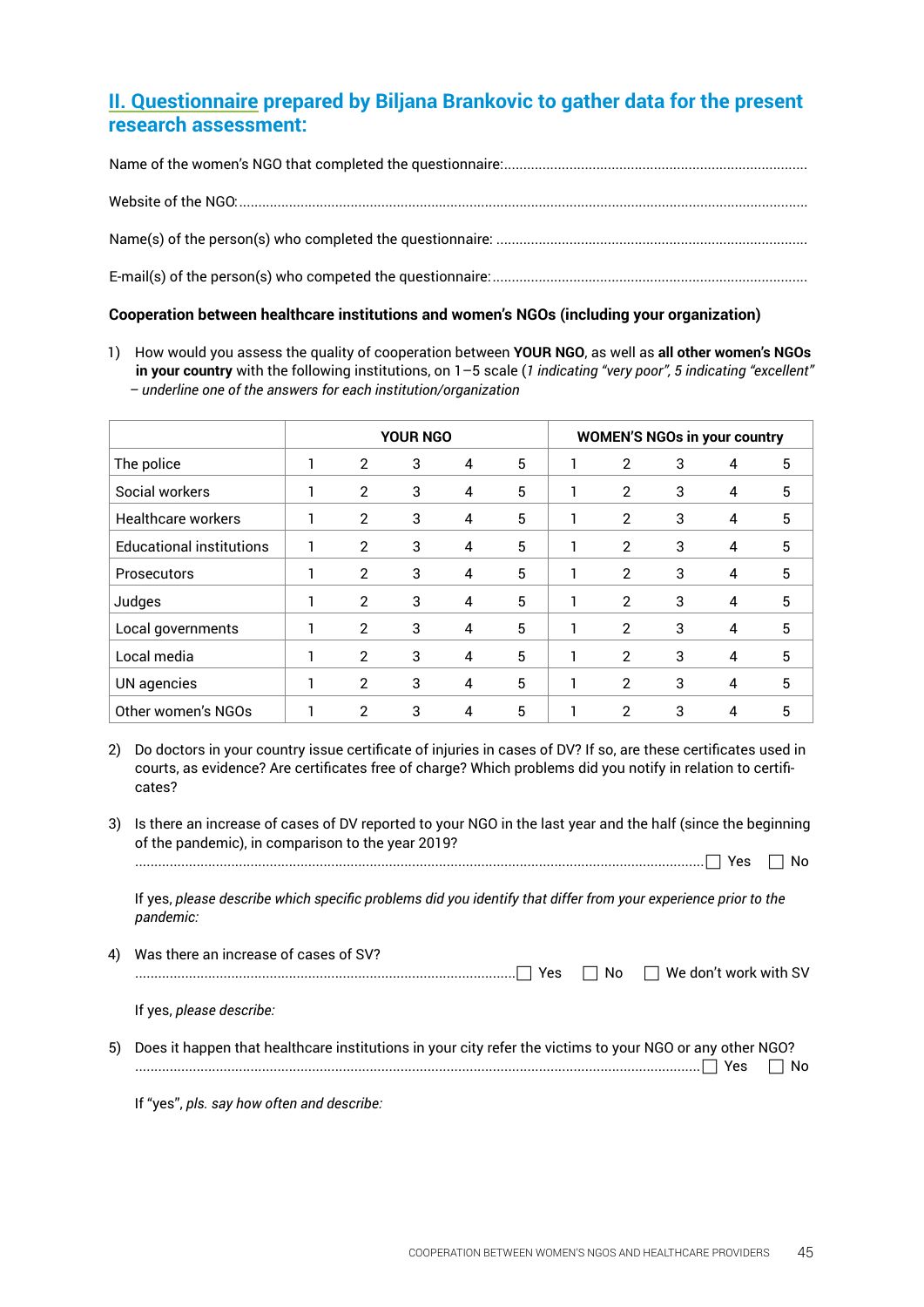| 6) | Does your NGO have a protocol or other formal mechanism for referring victims of DV and/or SV to<br>healthcare services?<br>No, cooperation is based on personal links only<br>$\perp$                                                        |  |  |
|----|-----------------------------------------------------------------------------------------------------------------------------------------------------------------------------------------------------------------------------------------------|--|--|
|    | If yes, please specify in more detail:                                                                                                                                                                                                        |  |  |
| 7) | Can you describe in more detail the current cooperation of your NGO and healthcare professionals in your<br>city (in primary healthcare, hospitals, emergency wards, etc.), including which problems your NGO experi-<br>enced?               |  |  |
| 8) | Did you identify some specific/new problems during pandemic?<br>No                                                                                                                                                                            |  |  |
|    | If yes, please describe:                                                                                                                                                                                                                      |  |  |
| 9) | In comparison to the time before pandemic, is your cooperation with them (underline):<br>a) better b) worse c) the same                                                                                                                       |  |  |
|    | 10) Can you describe in more detail the current cooperation of your NGO and psychiatrists, psychologists,<br>psycho-therapists, including which problems your NGO experienced? Are there any new issues during<br>pandemic?                   |  |  |
|    | 11) Do psychiatrists/psychologists who work as expert witnesses in courts use the term "parental alienation<br>syndrome", referring to divorced victims of DV who are supposedly trying to turn the children against<br>their violent father? |  |  |
|    | No                                                                                                                                                                                                                                            |  |  |
|    | If yes, please describe:                                                                                                                                                                                                                      |  |  |
|    | 12) Have you organized trainings on DV or SV for healthcare professionals?<br>No                                                                                                                                                              |  |  |
|    | If yes, please describe your experiences.                                                                                                                                                                                                     |  |  |
|    | 13) Can you provide information on trainings on DV and SV for healthcare professionals in your country,<br>including if trainings are obligatory or optional, what is the content (use, for example, recent report to<br>CEDAW)?              |  |  |
|    | 14) In your view, are medical professionals in your country sufficiently trained to provide competent and<br>gender-sensitive support to victims of DV and SV? Please describe                                                                |  |  |
|    | Experiences of victims of DV/SV in healthcare institutions - Good and bad examples                                                                                                                                                            |  |  |

- 1) Do victims of DV have to pay participation/fee for any health-service, when they openly declare they are exposed to DV? *(answers depend on the health insurance system in the country, so make a distinction between the situation when a) the victim has health insurance and b) when she does not – are there special regulations granting free medical service for DV victims, even when they are not insured? Do special regulations apply to emergency situations – when victim has visible injuries and needs an urgent medical help?)*
- 2) Can victims of DV/SV get free-of-charge counselling by psychiatrists, psychologists, psychotherapists in public healthcare system?

.................................................................................................................................................. Yes No

Can counselling be longer-term, or they can get just a few sessions? *Please detail.*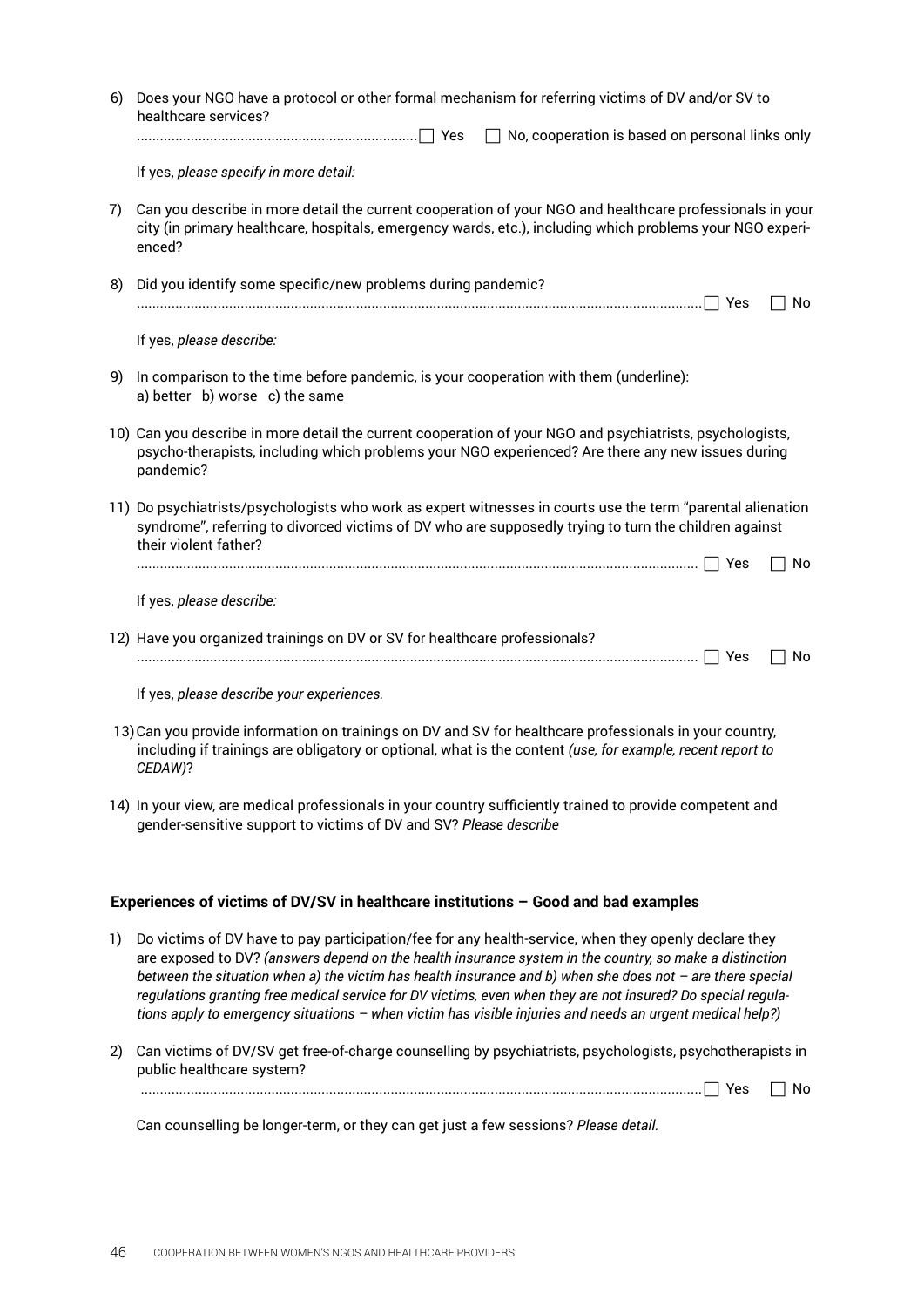3) Do victims that belong to marginalised groups (minorities, especially Roma, migrants, women with disabilities, lesbians, asylum-seekers, etc.) experience specific problems when they approach healthcare in your country?

*Pls. describe problems of victims (of any of mentioned groups) – provide examples from experience of your NGO*

- 4) Please write a **BRIEF STORY** (approximately few paragraphs) about the **case of domestic or sexual violence** from the experience of your NGO (or experience or other women's NGO) during pandemic that illustrates a **GOOD EXAMPLE** of interventions/support provided to the victim.
- 5) What about **BAD EXAMPLE** of interventions/support provided to the victim during pandemic by healthcare?

*(Please include in BOTH stories basic info about the case: when the victim reported DV or SV to your NGO, for how long violence lasted before she reported it to you, did she asked other institutions/organizations for help and if so, which ones, how she described experience with doctors/other medical professionals, was any judicial process involved, and if so, was doctor's report included as evidence, and what was the outcome. Pay attention not to disclose any personal details about the victim).*

#### **Specific law on domestic violence and legal provisions about duties of medical professionals**

1) Is there a specific law on DV in your country? *(underline): .......................................................* Yes No

 If "yes" Include the link to the document, if exists in English:

- 2) Include the link to the document, in local language:
- 3) When it was adopted *(write the date):*
- 4) Write info about the Official Gazette where it was published:
- 5) Does it include definition of VAW? Definition of DV? *(Please QUOTE definitions and specify if these make reference to international documents or are based on domestic laws only):*
- 6) If this law also has provisions related to sexual violence in the family, or about sexual violence in general, *please describe and QUOTE these provisions here:*
- 7) Does it include any reference to gendered understating of VAW/DV? *(specify if it does; if not, clarify that it is gender-neutral and specify provisions reflecting gender-neutrality):*
- 8) **Describe and QUOTE the main provision of this law**, including (possible) provisions specifically focused on duties of doctors/ medical professionals *(pls. include info on the following):*

|                  | No. |
|------------------|-----|
| If yes, describe |     |
|                  | No  |
| If yes, describe |     |
|                  | No. |
| If yes, describe |     |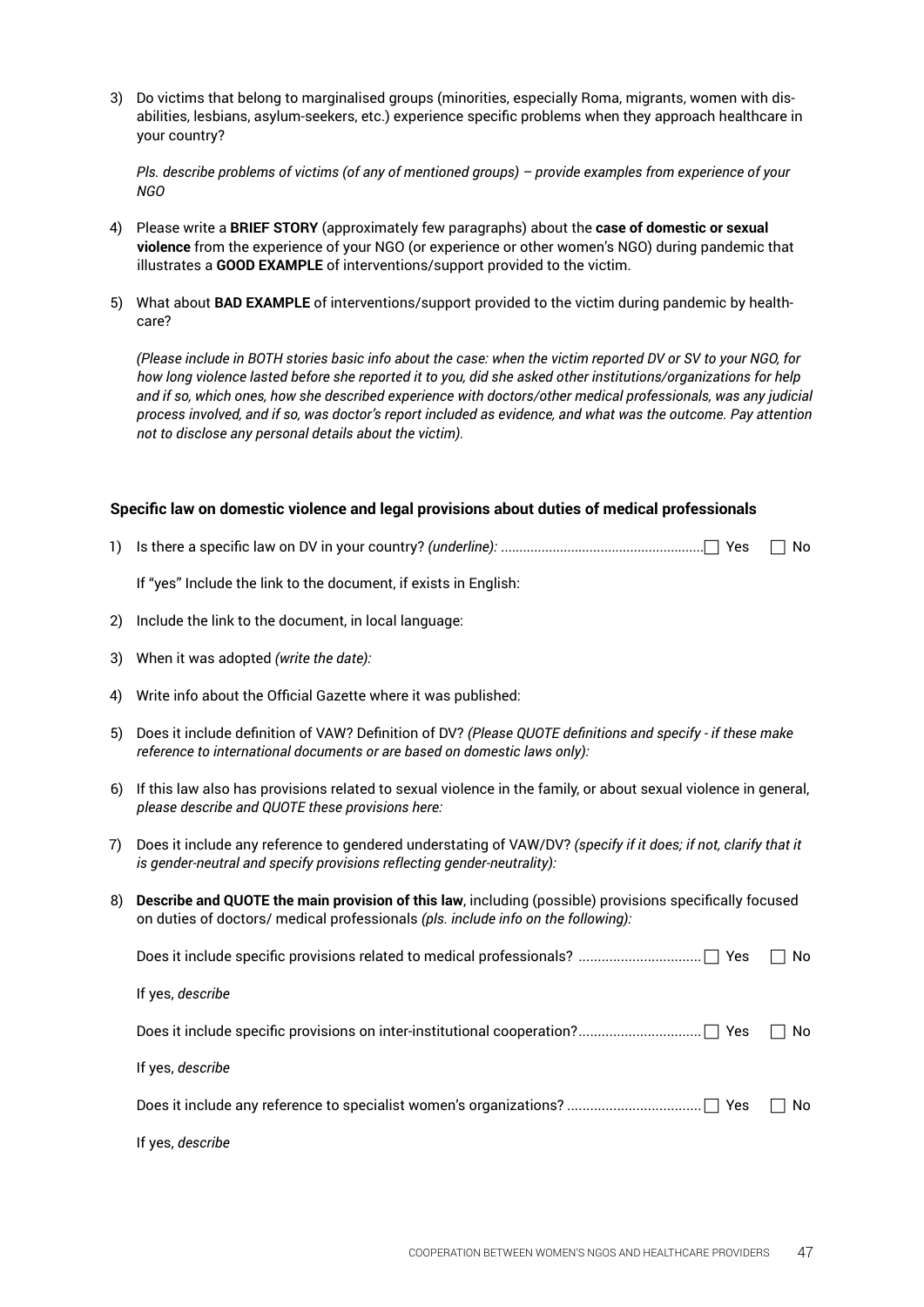|                                                                                     | No. |
|-------------------------------------------------------------------------------------|-----|
| If yes, describe, in particular, is cooperation obligatory and how it is specified) |     |
|                                                                                     |     |
| If yes, describe                                                                    |     |

How is this law implemented in practice: did it brought any positive changes, and which main problems exist, in your view (describe and clarify):

#### **General and/or Special Protocols regulating the duties of healthcare professionals in cases of domestic violence (DV) and sexual violence (SV)**

1) Does your country have a **GENERAL protocol/guideline/instruction that regulates duties and obligations of all relevant professionals** (the police, healthcare professionals, judiciary, social workers, etc.) who deal with cases of VAW/DV and/or a **SPECIFIC protocol describing responsibilities and duties of healthcare professionals** in cases of VAW/DV? *(underline):*

*If there is a specific protocol for health care: specify which forms of VAW it covers:*

#### **GENERAL Protocol** *(if your country has it, describe the following):*

- 1) Please write the full title of the document *(write):*
- 2) Include the link to the document, if exists in English:
- 3) Include the link to the document, in local language:
- 4) **When it was adopted** *(write the date):*
- 5) **Which professions are included** *(specify, for example, police, healthcare workers, teachers, etc.):*
- 6) What is the **legal status** of the document: **is the document obligatory/legally-binding or it is just a guideline/ not obligatory?** *(describe the legal status, for example, a) the document is a by-law, and it is obligatory; or: b) it is include in the law- indicate TITLE of the law and the articles that cover duties of professionals, including medical ones, so, it is obligatory, c) its legal status is unclear, and it is not legally-binding):*
- 7) Are there any sanctions specified in the document if the professionals (listed in the document) do not respect it?

........................................................................................... Yes No *(if yes: describe which sanctions):* 

- 8) **Describe and QUOTE** the main provisions of this document, focusing on the procedures that apply in cases of
	- **DV**
	- **SV**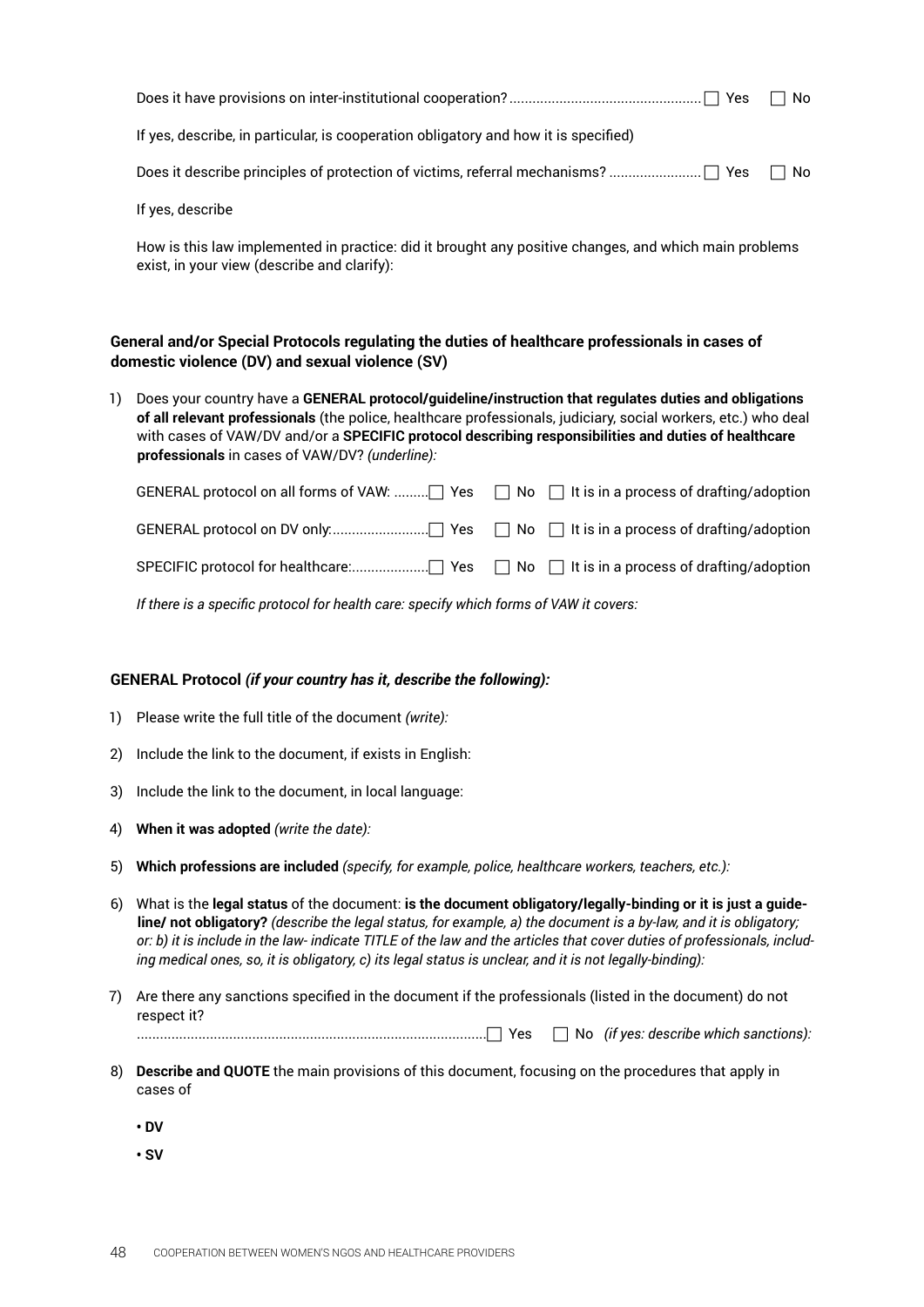9) Are there specific provisions related to health care professionals? ..................................... Yes No

 If "yes", describe how are their duties/obligations defined:

- **Which procedures they apply in cases of DV?**
- **Which procedures they apply in cases of SV?**

*(for example, is the procedure for issuing a medical certificate on injuries specified; are doctors/medical professionals obliged to issue a medical certificate on injuries; are doctors/med. professionals instructed to ask pro-actively about DV when they suspect it (for example, to ask specific questions about DV, although the victim claims she fell on stairs); does the document include procedures for cooperation between doctors and other professionals, such as the police, and if so, which professions; are procedures on cooperation clearly specified, are they obligatory; are there provisions that deal with confidentiality and privacy of victim's data; is VAW/SV/DV defined and if so, are these definitions from domestic laws or international documents – quote; does it make reference to Istanbul Convention or other international documents, and if so, which ones; is there a procedure for referral of victims to NGOs – are doctors instructed to refer victims to women's NGOs; are doctors obliged to report DV or rape/sexual assault to the police; is forensic examination in cases of SV described).*

10) Do you know of any case in practice that healthcare professional was sanctioned for not respecting the Protocol? .................................................................................................................................. Yes No

#### If "yes", *describe*

11) How is this Protocol implemented in practice? *Specify positive sides, and problems/shortcomings.*

**Special protocol on DV – if your country has such a protocol, COPY-PASTE the list of 11 questions mentioned above (in relation to General protocol), and respond to them**

**Special protocol on SV – if your country has such a protocol, COPY-PASTE the list of 11 questions mentioned above (in relation to General protocol, and respond to them)**

#### **Data about access to healthcare by DV and SV victims in your country**

- 1) Does your country have data (collected at the national level) on the number of DV/SV victims who asked for help in healthcare institutions and/or on the number and type of healthcare services provided to DV/ SV victims (such data should exist, in line with the Istanbul Convention, Art. 11)? .............  $\Box$  Yes  $\Box$  No
- 2) If **any data exist**, *please describe which type*
- 3) If **any data exist**, are they publicly available? *(for example, on official websites)*? ................. Yes No
- 4) If "yes", please provide data on DV for the years 2019 and 2020
- 5) If "yes", please provide data on SV for the years 2019 and 2020
- 6) If "yes", are such data disaggregated by *(underline all that applies)*: a) sex of the victim b) sex of the perpetrator c) age of the victim d) age of the perpetrator e) victim-perpetrator relationship f) none of the above
- 7) If data are not publicly available, can you quote **any data related to access to healthcare by DV/SV victims** from other sources: state reports to CEDAW and other international bodies, reports of international organizations, etc.?